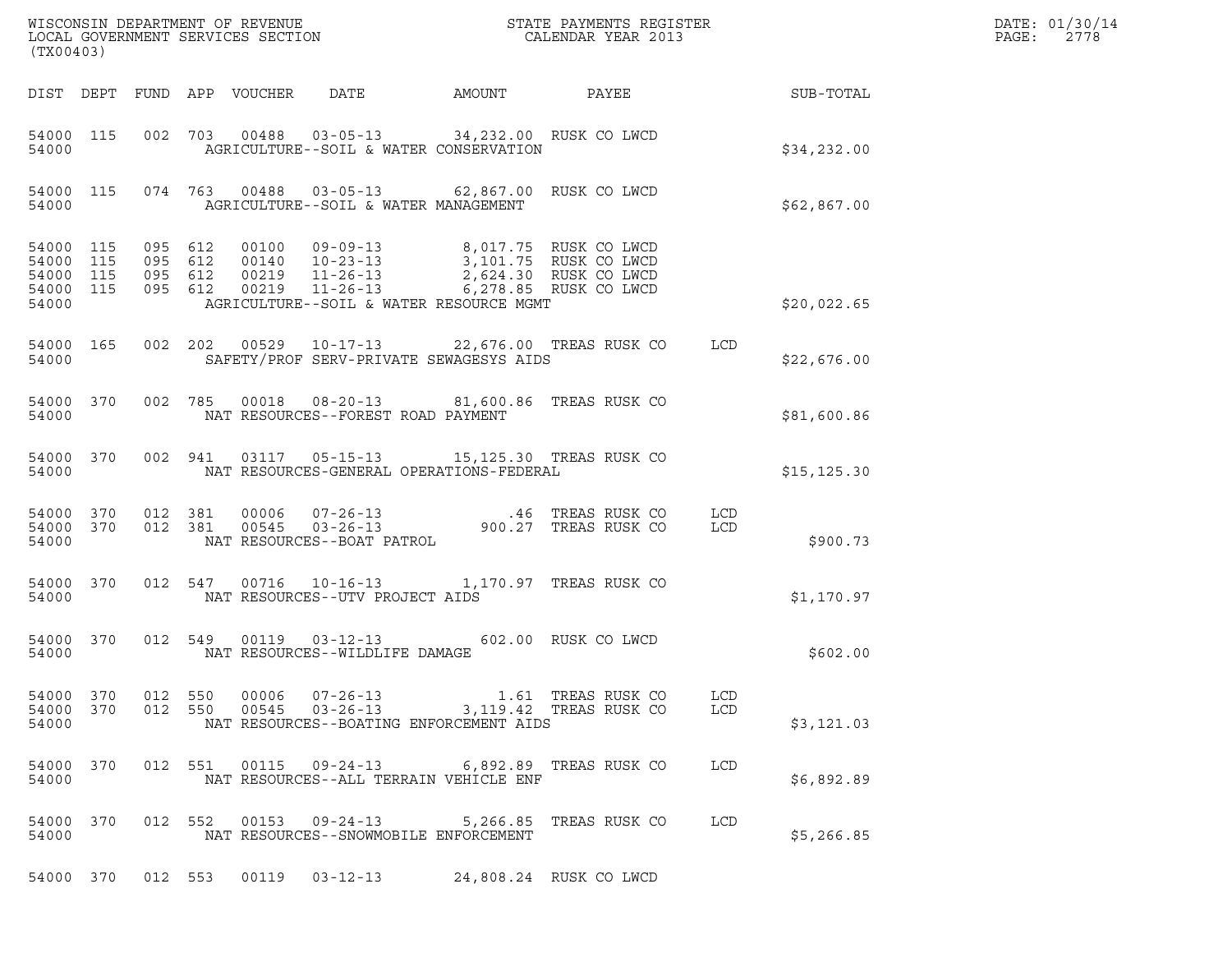| (TX00403)                                    |         |                                 |                        |                                                                                                                                                                                               |                           |            |             | DATE: 01/30/14<br>PAGE: 2779 |
|----------------------------------------------|---------|---------------------------------|------------------------|-----------------------------------------------------------------------------------------------------------------------------------------------------------------------------------------------|---------------------------|------------|-------------|------------------------------|
|                                              |         | DIST DEPT FUND APP VOUCHER DATE |                        | AMOUNT PAYEE SUB-TOTAL                                                                                                                                                                        |                           |            |             |                              |
| 54000                                        |         |                                 |                        | 54000 370 012 553 00119 03-12-13 1,000.00 RUSK CO LWCD<br>54000 370 012 553 00119 03-12-13 53.83 RUSK CO LWCD<br>NAT RESOURCES--WILDLIFE DAMAGE CLAIMS                                        |                           |            | \$25,862.07 |                              |
| 54000                                        |         |                                 |                        | 54000 370 012 563 02111 02-19-13 2,452.00 TREAS RUSK CNTY<br>NAT RESOURCES--COUNTY CONSERVATION AIDS                                                                                          |                           |            | \$2,452.00  |                              |
|                                              |         |                                 |                        | 54000 370 012 564 00253 04-05-13 4,420.68 TREAS RUSK CO<br>54000 NAT RESOURCES--RECREATION AIDS-FISH                                                                                          |                           |            | \$4,420.68  |                              |
| 54000                                        |         |                                 |                        | 54000 370 012 566 00001 09-24-13 37,374.81 TREAS RUSK CO<br>NAT RESOURCES-FOREST CROP/MANAGED FOREST                                                                                          |                           | LCD        | \$37,374.81 |                              |
|                                              |         |                                 |                        | 54000 370 012 567 00003 02-12-13 44,382.81 TREAS RUSK CO<br>54000 NAT RESOURCES--COUNTY FOREST AIDS                                                                                           |                           | LCD        | \$44,382.81 |                              |
| 54000                                        |         |                                 |                        | 54000 370 012 572 00004 04-03-13 41,820.24 TREAS RUSK CO<br>NAT RESOURCES--URBAN FORESTRY/CO FORESTS                                                                                          |                           | LCD        | \$41,820.24 |                              |
| 54000                                        |         |                                 |                        | 54000 370 012 574 00099 08-05-13 41,490.00 TREAS RUSK CO<br>54000 370 012 574 03118 05-15-13 15,125.30 TREAS RUSK CO<br>NAT RESOURCES--SNOWMOBILE TRAIL AIDS                                  |                           |            | \$56,615.30 |                              |
| 54000 370<br>54000 370<br>54000 370<br>54000 |         |                                 |                        | 012 575 00242 08-14-13 41,150.00 TREAS RUSK COUNTY<br>012 575 00532 09-16-13 30,670.81 TREAS RUSK CO<br>012 575 03116 05-15-13 3,949.09 TREAS RUSK CO<br>NAT RESOURCES--SNOWMOBILE TRAIL AIDS |                           |            | \$75,769.90 |                              |
| 54000 370<br>54000                           |         |                                 |                        | 012 576 00120 08-05-13 7,461.00 TREAS RUSK CO<br>NAT RESOURCES--ALL-TERRAIN VEHICLE TRAIL                                                                                                     |                           |            | \$7,461.00  |                              |
| 54000 370<br>54000                           |         |                                 |                        | 012 577 00247 08-14-13 9,300.32 TREAS RUSK COUNTY<br>NAT RESOURCES--ALL-TERRAIN VEHICLE TRAIL                                                                                                 |                           |            | \$9,300.32  |                              |
| 54000 370<br>54000                           |         |                                 | 074 670 41203 05-20-13 | NAT RESOURCES--RU RECYCLING GRANT                                                                                                                                                             | 78,537.43   TREAS RUSK CO | <b>LCD</b> | \$78,537.43 |                              |
| 54000 370<br>54000                           |         | 074 673 41203                   | 05-20-13               | NAT RESOURCES--RU CONSOLIDATED GRANT                                                                                                                                                          | 3,484.57 TREAS RUSK CO    | LCD        | \$3,484.57  |                              |
| 54000 370                                    | 095 512 | 02841                           | $04 - 23 - 13$         |                                                                                                                                                                                               | 4,000.00 TREAS RUSK CO    |            |             |                              |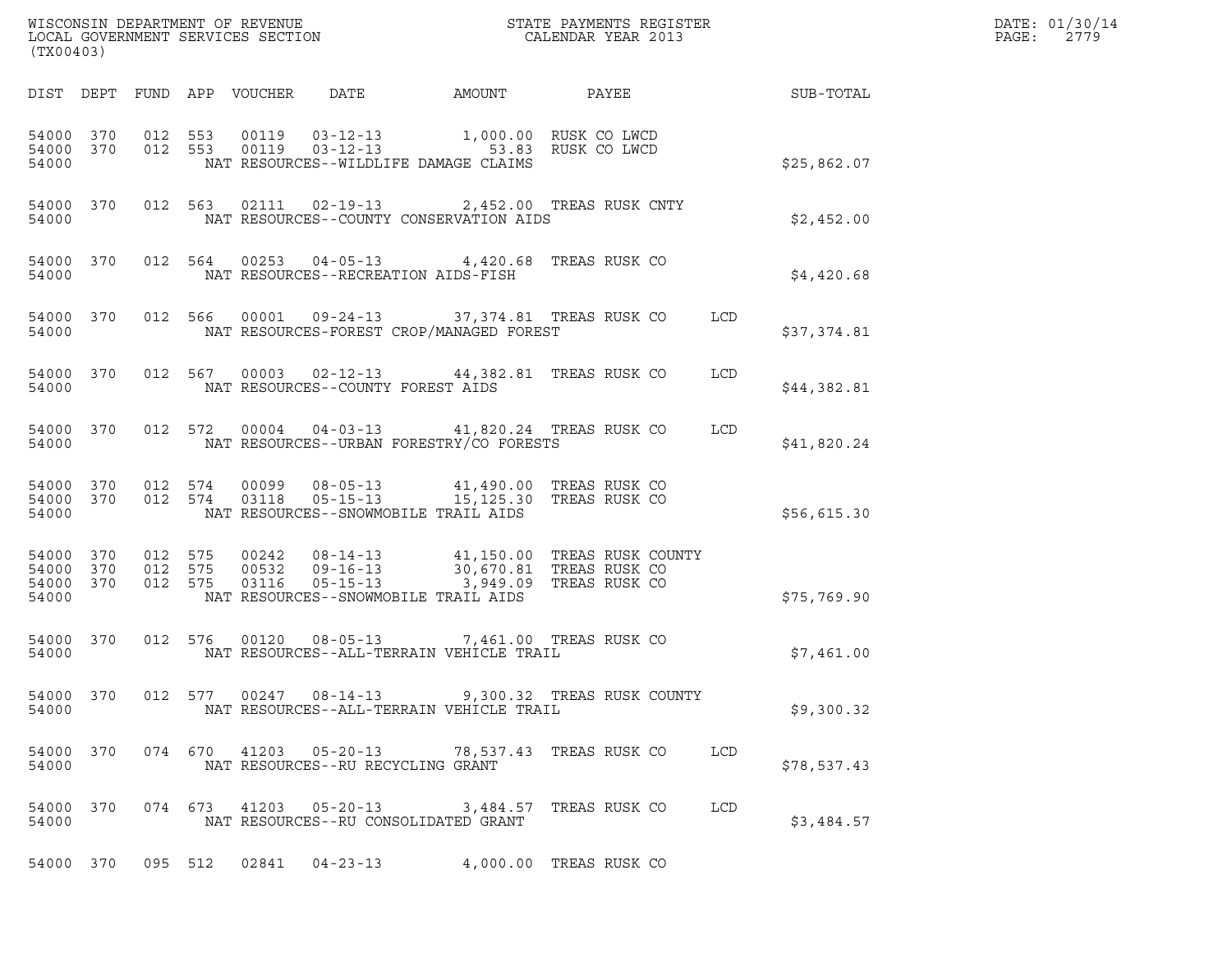|       | DATE: 01/30/14 |
|-------|----------------|
| PAGE: | 2780           |

| (TX00403)                                                                     |                                                      |                                 |                                                                              | WISCONSIN DEPARTMENT OF REVENUE<br>LOCAL GOVERNMENT SERVICES SECTION |                                                                                                                                  |                                                                                                        | STATE PAYMENTS REGISTER<br>CALENDAR YEAR 2013                                                                                                                                           |     | DATE: 01/30/14<br>PAGE:<br>2780 |  |
|-------------------------------------------------------------------------------|------------------------------------------------------|---------------------------------|------------------------------------------------------------------------------|----------------------------------------------------------------------|----------------------------------------------------------------------------------------------------------------------------------|--------------------------------------------------------------------------------------------------------|-----------------------------------------------------------------------------------------------------------------------------------------------------------------------------------------|-----|---------------------------------|--|
| DIST DEPT                                                                     |                                                      |                                 |                                                                              | FUND APP VOUCHER                                                     | DATE                                                                                                                             | AMOUNT                                                                                                 | PAYEE                                                                                                                                                                                   |     | SUB-TOTAL                       |  |
| 54000<br>54000<br>54000<br>54000<br>54000                                     | 370<br>370<br>370<br>370                             | 095<br>095<br>095               | 512<br>512<br>512<br>095 512                                                 | 02842<br>03096<br>03097<br>03098                                     | $04 - 23 - 13$<br>$05 - 14 - 13$<br>$05 - 14 - 13$<br>$05 - 14 - 13$<br>NAT RESOURCES--STEWARDSHIP 2000                          | 2,500.00<br>1,437.50                                                                                   | 2,500.00 TREAS RUSK CO<br>TREAS RUSK CO<br>396.54 TREAS RUSK CO<br>TREAS RUSK CO                                                                                                        |     | \$10,834.04                     |  |
| 54000<br>54000                                                                | 395                                                  |                                 | 011 168                                                                      | 79006                                                                | $06 - 28 - 13$<br>TRANSPORTATION--ELDERLY & DISABLED                                                                             |                                                                                                        | 68,117.00 TREAS RUSK CO                                                                                                                                                                 |     | \$68,117.00                     |  |
| 54000<br>54000                                                                | 395                                                  |                                 | 011 170                                                                      | 66660                                                                | $02 - 28 - 13$                                                                                                                   | TRANSPORTATION--COUNTY FOREST ROAD AIDS                                                                | 6,516.74 TREAS RUSK CO                                                                                                                                                                  |     | \$6,516.74                      |  |
| 54000<br>54000<br>54000<br>54000<br>54000                                     | 395<br>395<br>395<br>395                             |                                 | 011 177<br>011 177<br>011 177<br>011 177                                     | 00051<br>80051<br>88051<br>92051                                     | $12 - 30 - 13$<br>$06 - 14 - 13$<br>$07 - 08 - 13$<br>$09 - 30 - 13$<br>TRANSPORTATION--TRANSIT AID                              |                                                                                                        | 25,895.00 COUNTY OF RUSK<br>43,159.00 COUNTY OF RUSK<br>43,159.00 COUNTY OF RUSK<br>43,159.00 COUNTY OF RUSK                                                                            |     | \$155,372.00                    |  |
| 54000<br>54000<br>54000<br>54000<br>54000<br>54000<br>54000<br>54000<br>54000 | 395<br>395<br>395<br>395<br>395<br>395<br>395<br>395 | 011<br>011                      | 011 182<br>182<br>011 182<br>011 182<br>011 182<br>182<br>011 182<br>011 182 | 65994<br>66941<br>66942<br>73572<br>84945<br>88163<br>94773<br>96699 | $02 - 22 - 13$<br>$03 - 04 - 13$<br>$03 - 04 - 13$<br>$05 - 03 - 13$<br>08-21-13<br>$09 - 23 - 13$<br>$11 - 19 - 13$<br>12-11-13 | 13,297.00<br>27,312.16<br>15,257.91<br>TRANSPORTATION--TRANSIT AIDS-FEDERAL                            | 10,349.72 TREAS RUSK CO<br>11,450.00 TREAS RUSK CO<br>79,252.00 TREAS RUSK CO<br>TREAS RUSK CO<br>161,012.00 TREAS RUSK CO<br>TREAS RUSK CO<br>86,345.00 TREAS RUSK CO<br>TREAS RUSK CO |     | \$404,275.79                    |  |
| 54000<br>54000<br>54000                                                       | 395<br>395                                           | 011                             | 185<br>011 185                                                               | 95220<br>95220                                                       | $11 - 25 - 13$<br>$11 - 25 - 13$                                                                                                 | 809.28<br>3,146.21<br>TRANSPORTATION--HIGHWAY SAFETY-FEDERAL                                           | TREAS RUSK CO<br>TREAS RUSK CO                                                                                                                                                          |     | \$3,955.49                      |  |
| 54000<br>54000<br>54000<br>54000                                              | 395<br>395<br>395                                    | 011                             | 011 190<br>190<br>011 190                                                    | 68054<br>82054<br>94054                                              | $01 - 07 - 13$<br>$07 - 01 - 13$<br>$10 - 07 - 13$                                                                               | TRANSPORTATION--GENERAL TRANSP AIDS-GTA                                                                | 148,861.72 COUNTY OF RUSK<br>297,723.44 COUNTY OF RUSK<br>148,861.73 COUNTY OF RUSK                                                                                                     |     | \$595,446.89                    |  |
| 54000<br>54000                                                                | 410                                                  |                                 | 002 116                                                                      | 11357                                                                | $11 - 05 - 13$<br>CORRECTIONS--LOCAL AID                                                                                         |                                                                                                        | 20,311.20 TREAS RUSK CO                                                                                                                                                                 | LCD | \$20,311.20                     |  |
| 54000 435<br>54000<br>54000<br>54000<br>54000                                 | 435<br>435<br>435<br>435                             | 005<br>005<br>005<br>005<br>005 | 000<br>000<br>000<br>000<br>000                                              | 90310<br>90314<br>90318<br>90321<br>90323                            | $01 - 01 - 13$<br>$02 - 01 - 13$<br>$03 - 01 - 13$<br>$04 - 01 - 13$<br>$05 - 01 - 13$                                           | 69,351.00 RUSK CO<br>34,203.00 RUSK CO<br>103,034.00 RUSK CO<br>9,964.00 RUSK CO<br>102,401.00 RUSK CO |                                                                                                                                                                                         |     |                                 |  |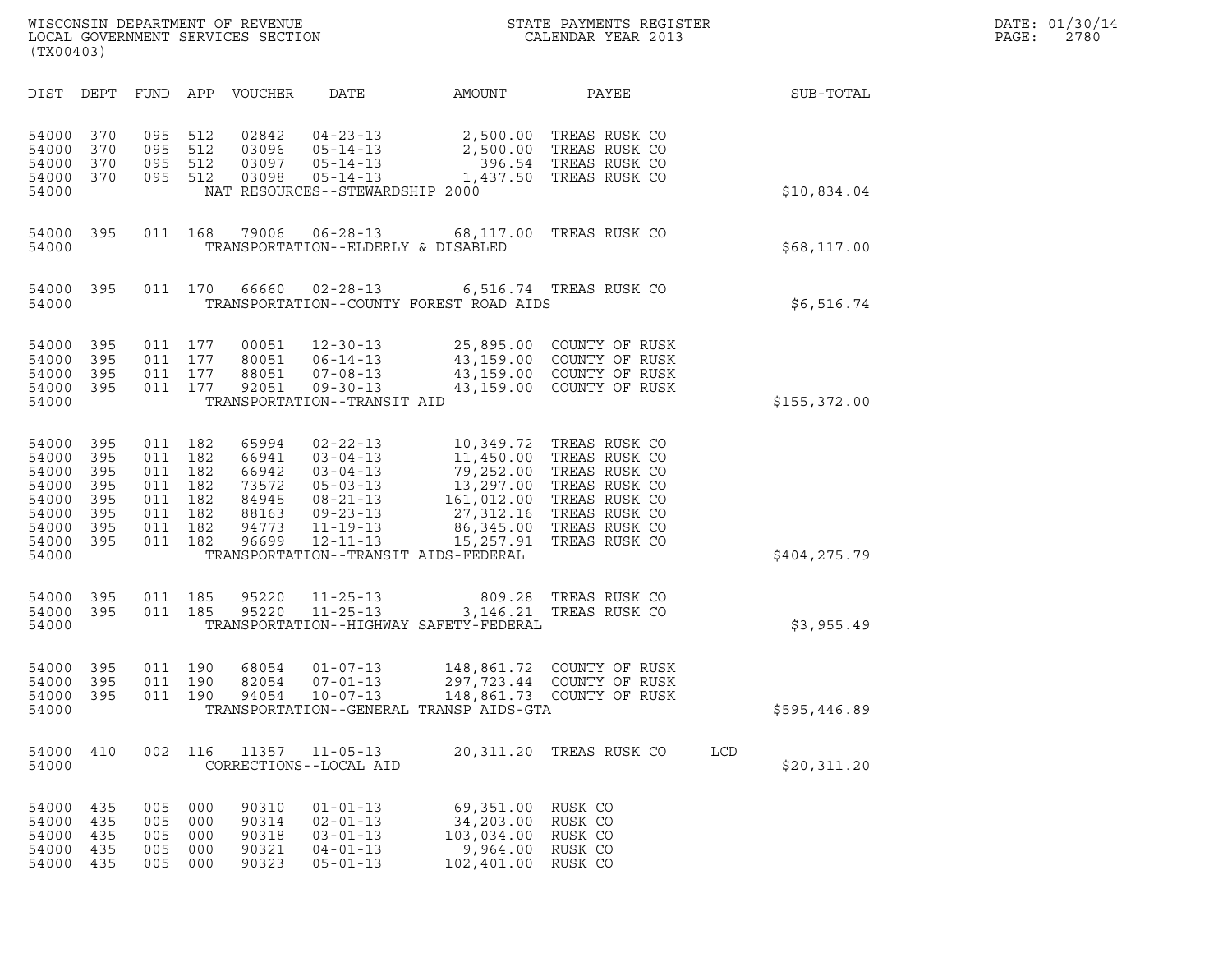| (TX00403)                                                                                                                                                                                          |                                                                                                                                                 |                                                                                                                                                 |                                                                                                                                                 |                                                                                                                                                                                           |                                                                                                                                                                                                                                                                                                                                                                                        |                                                                                                                                                                                                                                                 |                                                                                                                                                                                                                                                                                                                                     |                   |                |
|----------------------------------------------------------------------------------------------------------------------------------------------------------------------------------------------------|-------------------------------------------------------------------------------------------------------------------------------------------------|-------------------------------------------------------------------------------------------------------------------------------------------------|-------------------------------------------------------------------------------------------------------------------------------------------------|-------------------------------------------------------------------------------------------------------------------------------------------------------------------------------------------|----------------------------------------------------------------------------------------------------------------------------------------------------------------------------------------------------------------------------------------------------------------------------------------------------------------------------------------------------------------------------------------|-------------------------------------------------------------------------------------------------------------------------------------------------------------------------------------------------------------------------------------------------|-------------------------------------------------------------------------------------------------------------------------------------------------------------------------------------------------------------------------------------------------------------------------------------------------------------------------------------|-------------------|----------------|
| DIST                                                                                                                                                                                               | DEPT                                                                                                                                            | FUND                                                                                                                                            | APP                                                                                                                                             | VOUCHER                                                                                                                                                                                   | DATE                                                                                                                                                                                                                                                                                                                                                                                   | AMOUNT                                                                                                                                                                                                                                          | PAYEE                                                                                                                                                                                                                                                                                                                               |                   | SUB-TOTAL      |
| 54000<br>54000<br>54000<br>54000<br>54000<br>54000<br>54000<br>54000<br>54000                                                                                                                      | 435<br>435<br>435<br>435<br>435<br>435<br>435<br>435                                                                                            | 005<br>005<br>005<br>005<br>005<br>005<br>005<br>005                                                                                            | 000<br>000<br>000<br>000<br>000<br>000<br>000<br>000                                                                                            | 90325<br>90326<br>90400<br>90402<br>90403<br>90406<br>90408<br>90411                                                                                                                      | $06 - 01 - 13$<br>$07 - 02 - 13$<br>$07 - 01 - 13$<br>$08 - 01 - 13$<br>$09 - 01 - 13$<br>$10 - 01 - 13$<br>$11 - 01 - 13$<br>$12 - 01 - 13$<br>HEALTH SERVICES--STATE/FED AIDS                                                                                                                                                                                                        | 80,529.00<br>24,815.00<br>190,542.00<br>84,005.00<br>196,473.00<br>103,760.00 RUSK CO<br>77,833.00 RUSK CO<br>60,987.00 RUSK CO                                                                                                                 | RUSK CO<br>RUSK CO<br>RUSK CO<br>RUSK CO<br>RUSK CO                                                                                                                                                                                                                                                                                 |                   | \$1,137,897.00 |
| 54000<br>54000                                                                                                                                                                                     | 435                                                                                                                                             | 005                                                                                                                                             | 162                                                                                                                                             | 01HSD                                                                                                                                                                                     | $09 - 03 - 13$                                                                                                                                                                                                                                                                                                                                                                         | HS--AMBULANCE FUNDING ASSISTANCE GRANTS                                                                                                                                                                                                         | 5,870.59 RUSK COUNTY                                                                                                                                                                                                                                                                                                                |                   | \$5,870.59     |
| 54000<br>54000                                                                                                                                                                                     | 435                                                                                                                                             | 005                                                                                                                                             | 163                                                                                                                                             | 01LGS                                                                                                                                                                                     | $11 - 18 - 13$                                                                                                                                                                                                                                                                                                                                                                         | HS--PREPAID MEDICAL TRANSPORT REIMBURSE                                                                                                                                                                                                         | 34,800.00 RUSK COUNTY AMBULANCE SERVICE                                                                                                                                                                                                                                                                                             |                   | \$34,800.00    |
| 54000<br>54000<br>54000<br>54000<br>54000<br>54000<br>54000<br>54000<br>54000<br>54000<br>54000<br>54000<br>54000<br>54000<br>54000<br>54000<br>54000<br>54000<br>54000<br>54000<br>54000<br>54000 | 437<br>437<br>437<br>437<br>437<br>437<br>437<br>437<br>437<br>437<br>437<br>437<br>437<br>437<br>437<br>437<br>437<br>437<br>437<br>437<br>437 | 005<br>005<br>005<br>005<br>005<br>005<br>005<br>005<br>005<br>005<br>005<br>005<br>005<br>005<br>005<br>005<br>005<br>005<br>005<br>005<br>005 | 000<br>000<br>000<br>000<br>000<br>000<br>000<br>000<br>000<br>000<br>000<br>000<br>000<br>000<br>000<br>000<br>000<br>000<br>000<br>000<br>000 | 00000<br>00000<br>00000<br>00000<br>00000<br>00000<br>00000<br>00000<br>00000<br>00000<br>00000<br>00000<br>00000<br>00000<br>00000<br>00000<br>00000<br>00000<br>00000<br>00000<br>00000 | $01 - 30 - 13$<br>$03 - 31 - 13$<br>$04 - 05 - 13$<br>$04 - 05 - 13$<br>$04 - 07 - 13$<br>$05 - 30 - 13$<br>$05 - 05 - 13$<br>$06 - 05 - 13$<br>$07 - 05 - 13$<br>$07 - 30 - 13$<br>$07 - 06 - 13$<br>$08 - 05 - 13$<br>$08 - 10 - 13$<br>$09 - 28 - 13$<br>$09 - 05 - 13$<br>$10 - 19 - 13$<br>$10 - 30 - 13$<br>$10 - 05 - 13$<br>$11 - 05 - 13$<br>$11 - 11 - 13$<br>$12 - 07 - 13$ | 41,969.07<br>16,270.74 RUSK<br>3,732.71 RUSK<br>91,841.08 RUSK<br>2,450.71<br>3,165.76<br>5,718.94<br>719.00<br>3,688.50 RUSK<br>146,032.90<br>14.60<br>54,877.79<br>25,187.81 RUSK<br>9,811.26 RUSK<br>CHILDREN & FAMILIES--STATE/FEDERAL AIDS | RUSK CHILD SUPPORT<br>8,162.14 RUSK CHILD SUPPORT<br>45,211.50 RUSK CHILD SUPPORT<br>RUSK CHILD SUPPORT<br>RUSK<br>RUSK<br>RUSK CHILD SUPPORT<br>33,236.56 RUSK CHILD SUPPORT<br>3,307.40 RUSK CHILD SUPPORT<br>RUSK<br>RUSK<br>RUSK<br>44,395.28 RUSK CHILD SUPPORT<br>12,947.54 RUSK CHILD SUPPORT<br>3,144.20 RUSK CHILD SUPPORT |                   | \$555,885.49   |
| 54000<br>54000                                                                                                                                                                                     | 455                                                                                                                                             | 002                                                                                                                                             | 221                                                                                                                                             | 04862                                                                                                                                                                                     | $07 - 30 - 13$<br>JUSTICE--LAW ENFORCEMENT SERVICES AID                                                                                                                                                                                                                                                                                                                                | 200.00                                                                                                                                                                                                                                          | TREAS RUSK CNTY                                                                                                                                                                                                                                                                                                                     |                   | \$200.00       |
| 54000 455<br>54000                                                                                                                                                                                 |                                                                                                                                                 | 002                                                                                                                                             | 231                                                                                                                                             |                                                                                                                                                                                           | JUSTICE--LAW ENFORCEMENT TRAINING                                                                                                                                                                                                                                                                                                                                                      | 00530  02-15-13  4,480.00 TREAS RUSK CNTY                                                                                                                                                                                                       |                                                                                                                                                                                                                                                                                                                                     |                   | \$4,480.00     |
| 54000<br>54000                                                                                                                                                                                     | 455<br>455                                                                                                                                      | 002<br>002                                                                                                                                      | 532<br>532                                                                                                                                      | 00056<br>04789                                                                                                                                                                            | $03 - 12 - 13$<br>$07 - 30 - 13$                                                                                                                                                                                                                                                                                                                                                       |                                                                                                                                                                                                                                                 | 6,634.94 TREAS RUSK CO<br>10,448.17 TREAS RUSK CO                                                                                                                                                                                                                                                                                   | <b>LCD</b><br>LCD |                |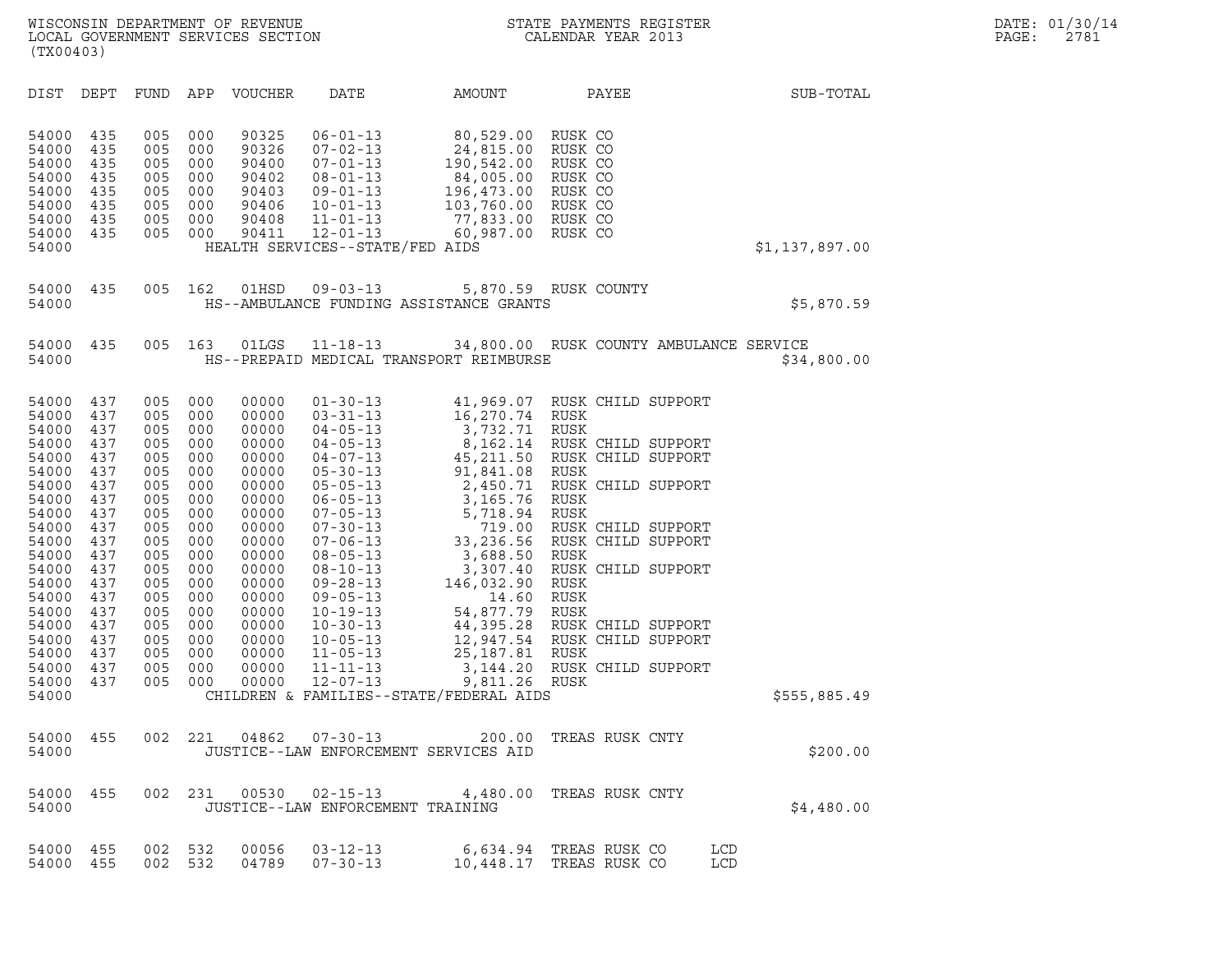| (TX00403)                                          |                                        |                                        |                                        |                                                    |                                                                                                          |                                                                                                |                                                                                                    |            |             |
|----------------------------------------------------|----------------------------------------|----------------------------------------|----------------------------------------|----------------------------------------------------|----------------------------------------------------------------------------------------------------------|------------------------------------------------------------------------------------------------|----------------------------------------------------------------------------------------------------|------------|-------------|
| DIST                                               | DEPT                                   |                                        |                                        | FUND APP VOUCHER                                   | DATE                                                                                                     | <b>AMOUNT</b>                                                                                  | PAYEE                                                                                              |            | SUB-TOTAL   |
| 54000                                              |                                        |                                        |                                        |                                                    |                                                                                                          | JUSTICE--VICTIM/WITNESS ASSISTANCE SERV                                                        |                                                                                                    |            | \$17,083.11 |
| 54000<br>54000<br>54000<br>54000<br>54000          | 455<br>455<br>455<br>455               | 002<br>002<br>002<br>002               | 542<br>542<br>542<br>542               | 00055<br>00215<br>00358                            | $08 - 08 - 13$<br>$11 - 08 - 13$<br>$02 - 06 - 13$<br>$00621$ $06-25-13$<br>JUSTICE--VICTIM ASSISTANCE   | 6,008.00<br>3,863.00                                                                           | TREAS RUSK COUNTY<br>3,989.00 TREAS RUSK COUNTY<br>3,980.00 TREAS RUSK COUNTY<br>TREAS RUSK COUNTY |            | \$17,840.00 |
| 54000<br>54000                                     | 465                                    | 002                                    | 308                                    |                                                    | 00872 12-03-13                                                                                           | MILITARY AFFAIRS-EMER MGMT-RESPONSE EQMT                                                       | 1,042.00 TREAS RUSK CO                                                                             | <b>LCD</b> | \$1,042.00  |
| 54000<br>54000                                     | 465                                    | 002                                    | 337                                    | 00704                                              | $06 - 28 - 13$                                                                                           | MILITARY AFFAIRS-EMERGENCY MGMT PLANNING                                                       | 2,813.00 TREAS RUSK CO                                                                             | LCD        | \$2,813.00  |
| 54000<br>54000<br>54000                            | 465<br>465                             | 002<br>002                             | 342<br>342                             | 00386                                              | $01 - 30 - 13$<br>$00775$ $08-14-13$                                                                     | 15,862.50 TREAS RUSK CO<br>15,441.14 TREAS RUSK CO<br>MILITARY AFFAIRS-EMERGENCY MGMT-FED FUND |                                                                                                    | LCD<br>LCD | \$31,303.64 |
| 54000<br>54000                                     | 465                                    | 072                                    | 364                                    | 00351                                              | $01 - 23 - 13$                                                                                           | 2,712.00 TREAS RUSK CO<br>MILITARY AFFAIRS-EMER MGMT-PLANNING AID                              |                                                                                                    | LCD        | \$2,712.00  |
| 54000<br>54000                                     | 485                                    | 002                                    | 127                                    | 05192                                              | $06 - 06 - 13$<br>VETERANS AFFAIRS GRANTS                                                                | 850.00                                                                                         | TREAS RUSK CO                                                                                      |            | \$850.00    |
| 54000<br>54000                                     | 485                                    | 082                                    | 267                                    | 05192                                              | $06 - 06 - 13$                                                                                           | 3,825.00<br>VETERANS AFFAIRS--GRANTS TO COUNTIES                                               | TREAS RUSK CO                                                                                      |            | \$3,825.00  |
| 54000<br>54000                                     | 485                                    | 082                                    | 280                                    | 02500                                              | $01 - 02 - 13$<br>VETERANS AFFAIRS--GRANTS                                                               |                                                                                                | 3,052.39 TREAS RUSK CO                                                                             | LCD        | \$3,052.39  |
| 54000<br>54000                                     | 485                                    | 083                                    | 370                                    | 05192                                              | $06 - 06 - 13$                                                                                           | 3,825.00<br>VETERANS AFFAIRS--GRANTS TO COUNTIES                                               | TREAS RUSK CO                                                                                      |            | \$3,825.00  |
| 54000<br>54000                                     | 505                                    | 002                                    | 116                                    | 01321                                              | $09 - 06 - 13$<br>DOA--LAND INFORMATION BOARD GRANTS                                                     | 28,874.00                                                                                      | TREAS RUSK CNTY                                                                                    |            | \$28,874.00 |
| 54000<br>54000<br>54000<br>54000<br>54000<br>54000 | 505<br>505<br>505<br>505<br>505<br>505 | 002<br>002<br>002<br>002<br>002<br>002 | 155<br>155<br>155<br>155<br>155<br>155 | 60051<br>60051<br>60142<br>60142<br>60181<br>60181 | $08 - 07 - 13$<br>$08 - 07 - 13$<br>$09 - 25 - 13$<br>$09 - 25 - 13$<br>$10 - 09 - 13$<br>$10 - 09 - 13$ | 1,561.08<br>623.05<br>810.19<br>1,598.98<br>614.86<br>3,297.46                                 | TREAS RUSK CO<br>TREAS RUSK CO<br>TREAS RUSK CO<br>TREAS RUSK CO<br>TREAS RUSK CO<br>TREAS RUSK CO |            |             |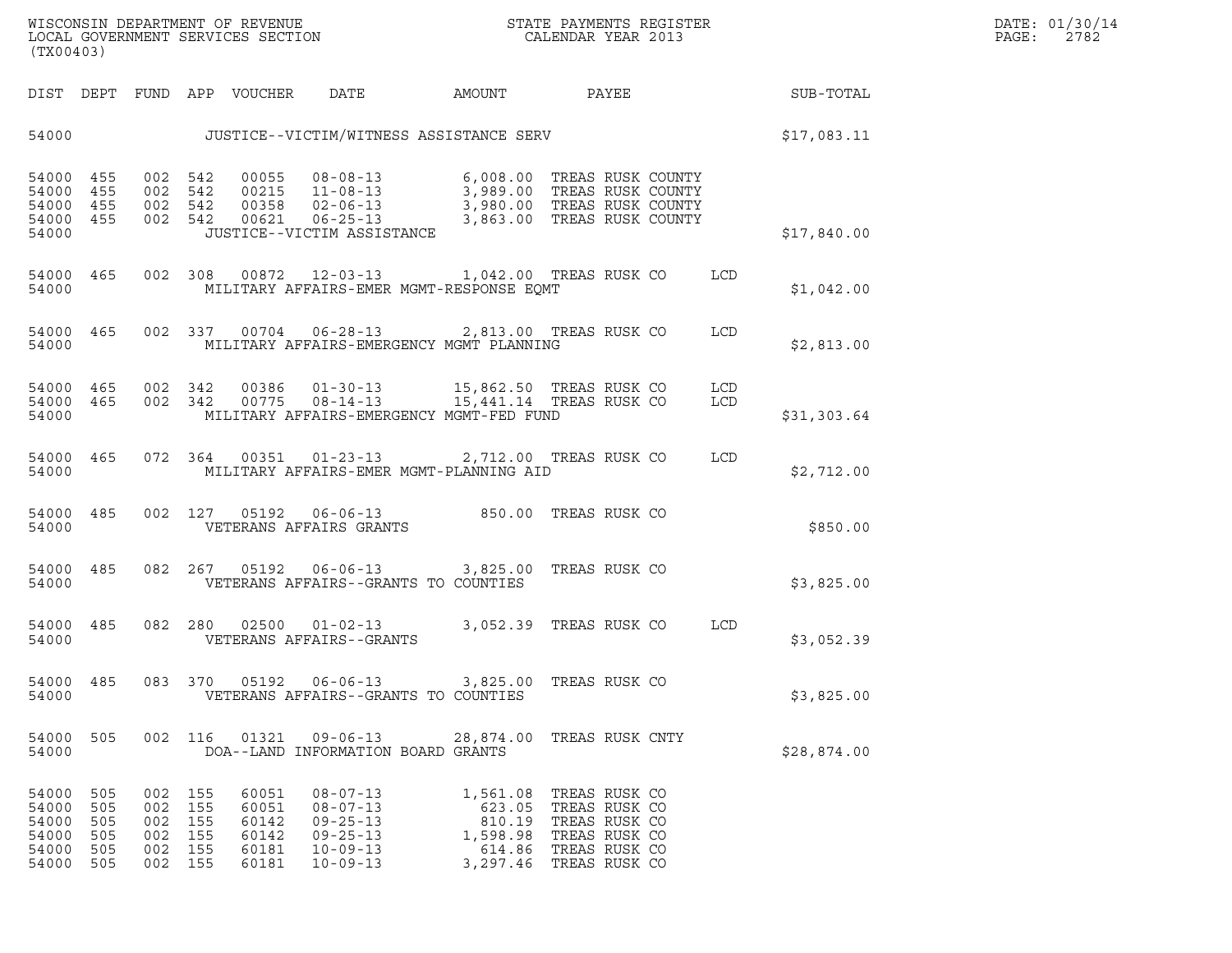|                                                                                                                                                                                           | (TX00403)                                                                                                                                       |                                                                                                                                                 |                                                                                                                                                 |                                                                                                                                                                                           |                                                                                                                                                                                                                                                                                                                                                                                        |                                                                                                                                                                                                                        |                                                                                                                                                                                                                                                                                                                                                                   |              |  |  |  |
|-------------------------------------------------------------------------------------------------------------------------------------------------------------------------------------------|-------------------------------------------------------------------------------------------------------------------------------------------------|-------------------------------------------------------------------------------------------------------------------------------------------------|-------------------------------------------------------------------------------------------------------------------------------------------------|-------------------------------------------------------------------------------------------------------------------------------------------------------------------------------------------|----------------------------------------------------------------------------------------------------------------------------------------------------------------------------------------------------------------------------------------------------------------------------------------------------------------------------------------------------------------------------------------|------------------------------------------------------------------------------------------------------------------------------------------------------------------------------------------------------------------------|-------------------------------------------------------------------------------------------------------------------------------------------------------------------------------------------------------------------------------------------------------------------------------------------------------------------------------------------------------------------|--------------|--|--|--|
| DIST                                                                                                                                                                                      | DEPT                                                                                                                                            | FUND                                                                                                                                            | APP                                                                                                                                             | <b>VOUCHER</b>                                                                                                                                                                            | DATE                                                                                                                                                                                                                                                                                                                                                                                   | AMOUNT                                                                                                                                                                                                                 | PAYEE                                                                                                                                                                                                                                                                                                                                                             | SUB-TOTAL    |  |  |  |
| 54000<br>54000<br>54000<br>54000<br>54000<br>54000<br>54000<br>54000<br>54000<br>54000<br>54000<br>54000<br>54000<br>54000<br>54000<br>54000<br>54000                                     | 505<br>505<br>505<br>505<br>505<br>505<br>505<br>505<br>505<br>505<br>505<br>505<br>505<br>505<br>505<br>505                                    | 002<br>002<br>002<br>002<br>002<br>002<br>002<br>002<br>002<br>002<br>002<br>002<br>002<br>002<br>002<br>002                                    | 155<br>155<br>155<br>155<br>155<br>155<br>155<br>155<br>155<br>155<br>155<br>155<br>155<br>155<br>155<br>155                                    | 60236<br>60309<br>60322<br>60322<br>60392<br>60392<br>60462<br>60462<br>60640<br>60640<br>60690<br>60690<br>60753<br>60753<br>60835<br>60835                                              | $11 - 07 - 13$<br>$12 - 10 - 13$<br>$12 - 10 - 13$<br>$12 - 10 - 13$<br>$01 - 09 - 13$<br>$01 - 09 - 13$<br>$02 - 07 - 13$<br>$02 - 07 - 13$<br>$04 - 24 - 13$<br>$04 - 24 - 13$<br>$05 - 08 - 13$<br>$05 - 08 - 13$<br>$06 - 07 - 13$<br>$06 - 07 - 13$<br>$07 - 10 - 13$<br>$07 - 10 - 13$                                                                                           | 2,515.29<br>844.46<br>1,760.40<br>311.12<br>1,429.63<br>403.83<br>728.54<br>575.68<br>3,403.08<br>2,011.11<br>2,364.57<br>1,448.81<br>755.53<br>1,414.14<br>1,189.62<br>672.68<br>DOA-HOUSING ASSISTANCE-FEDERAL FUNDS | TREAS RUSK CO<br>TREAS RUSK CO<br>TREAS RUSK CO<br>TREAS RUSK CO<br>TREAS RUSK CO<br>TREAS RUSK CO<br>TREAS RUSK CO<br>TREAS RUSK CO<br>TREAS RUSK CO<br>TREAS RUSK CO<br>TREAS RUSK CO<br>TREAS RUSK CO<br>TREAS RUSK CO<br>TREAS RUSK CO<br>TREAS RUSK CO<br>TREAS RUSK CO                                                                                      | \$30,334.11  |  |  |  |
| 54000<br>54000<br>54000<br>54000<br>54000<br>54000<br>54000<br>54000<br>54000<br>54000<br>54000                                                                                           | 505<br>505<br>505<br>505<br>505<br>505<br>505<br>505<br>505<br>505                                                                              | 002<br>002<br>002<br>002<br>002<br>002<br>002<br>002<br>002<br>002                                                                              | 743<br>743<br>743<br>743<br>743<br>743<br>743<br>743<br>743<br>743                                                                              | 01409<br>03805<br>05786<br>07570<br>08688<br>09477<br>09885<br>09885<br>11003<br>12013                                                                                                    | $09 - 05 - 13$<br>$12 - 06 - 13$<br>$01 - 07 - 13$<br>$02 - 27 - 13$<br>$03 - 29 - 13$<br>$04 - 30 - 13$<br>$05 - 10 - 13$<br>$05 - 10 - 13$<br>$06 - 18 - 13$<br>$07 - 12 - 13$<br>DOA--HOUSING ASSISTANCE GRANTS                                                                                                                                                                     | 38,500.00<br>40,000.00<br>107,000.00<br>83,950.00<br>33,350.00<br>48,300.00<br>46,670.82<br>115,000.00                                                                                                                 | TREAS RUSK CO<br>TREAS RUSK CO<br>TREAS RUSK CO<br>TREAS RUSK CO<br>TREAS RUSK CO<br>TREAS RUSK CO<br>TREAS RUSK CO<br>33,829.18 TREAS RUSK CO<br>69,000.00 TREAS RUSK CO<br>TREAS RUSK CO                                                                                                                                                                        | \$615,600.00 |  |  |  |
| 54000<br>54000<br>54000<br>54000<br>54000<br>54000<br>54000<br>54000<br>54000<br>54000<br>54000<br>54000<br>54000<br>54000<br>54000<br>54000<br>54000<br>54000<br>54000<br>54000<br>54000 | 505<br>505<br>505<br>505<br>505<br>505<br>505<br>505<br>505<br>505<br>505<br>505<br>505<br>505<br>505<br>505<br>505<br>505<br>505<br>505<br>505 | 035<br>035<br>035<br>035<br>035<br>035<br>035<br>035<br>035<br>035<br>035<br>035<br>035<br>035<br>035<br>035<br>035<br>035<br>035<br>035<br>035 | 371<br>371<br>371<br>371<br>371<br>371<br>371<br>371<br>371<br>371<br>371<br>371<br>371<br>371<br>371<br>371<br>371<br>371<br>371<br>371<br>371 | 60051<br>60051<br>60051<br>60142<br>60142<br>60142<br>60181<br>60181<br>60181<br>60236<br>60236<br>60236<br>60309<br>60322<br>60322<br>60322<br>60392<br>60392<br>60392<br>60462<br>60462 | $08 - 07 - 13$<br>$08 - 07 - 13$<br>$08 - 07 - 13$<br>$09 - 25 - 13$<br>$09 - 25 - 13$<br>$09 - 25 - 13$<br>$10 - 09 - 13$<br>$10 - 09 - 13$<br>$10 - 09 - 13$<br>$11 - 07 - 13$<br>$11 - 07 - 13$<br>$11 - 07 - 13$<br>$12 - 10 - 13$<br>$12 - 10 - 13$<br>$12 - 10 - 13$<br>$12 - 10 - 13$<br>$01 - 09 - 13$<br>$01 - 09 - 13$<br>$01 - 09 - 13$<br>$02 - 07 - 13$<br>$02 - 07 - 13$ | 48.05<br>112.16<br>151.67<br>58.99<br>58.99<br>303.75<br>142.02<br>442.27<br>142.02<br>498.26<br>316.71<br>316.70<br>1,470.89<br>560.04<br>560.04<br>18.86<br>649.26<br>155.75<br>649.26<br>96.04<br>284.44            | TREAS RUSK CO<br>TREAS RUSK CO<br>TREAS RUSK CO<br>TREAS RUSK CO<br>TREAS RUSK CO<br>TREAS RUSK CO<br>TREAS RUSK CO<br>TREAS RUSK CO<br>TREAS RUSK CO<br>TREAS RUSK CO<br>TREAS RUSK CO<br>TREAS RUSK CO<br>TREAS RUSK CO<br>TREAS RUSK CO<br>TREAS RUSK CO<br>TREAS RUSK CO<br>TREAS RUSK CO<br>TREAS RUSK CO<br>TREAS RUSK CO<br>TREAS RUSK CO<br>TREAS RUSK CO |              |  |  |  |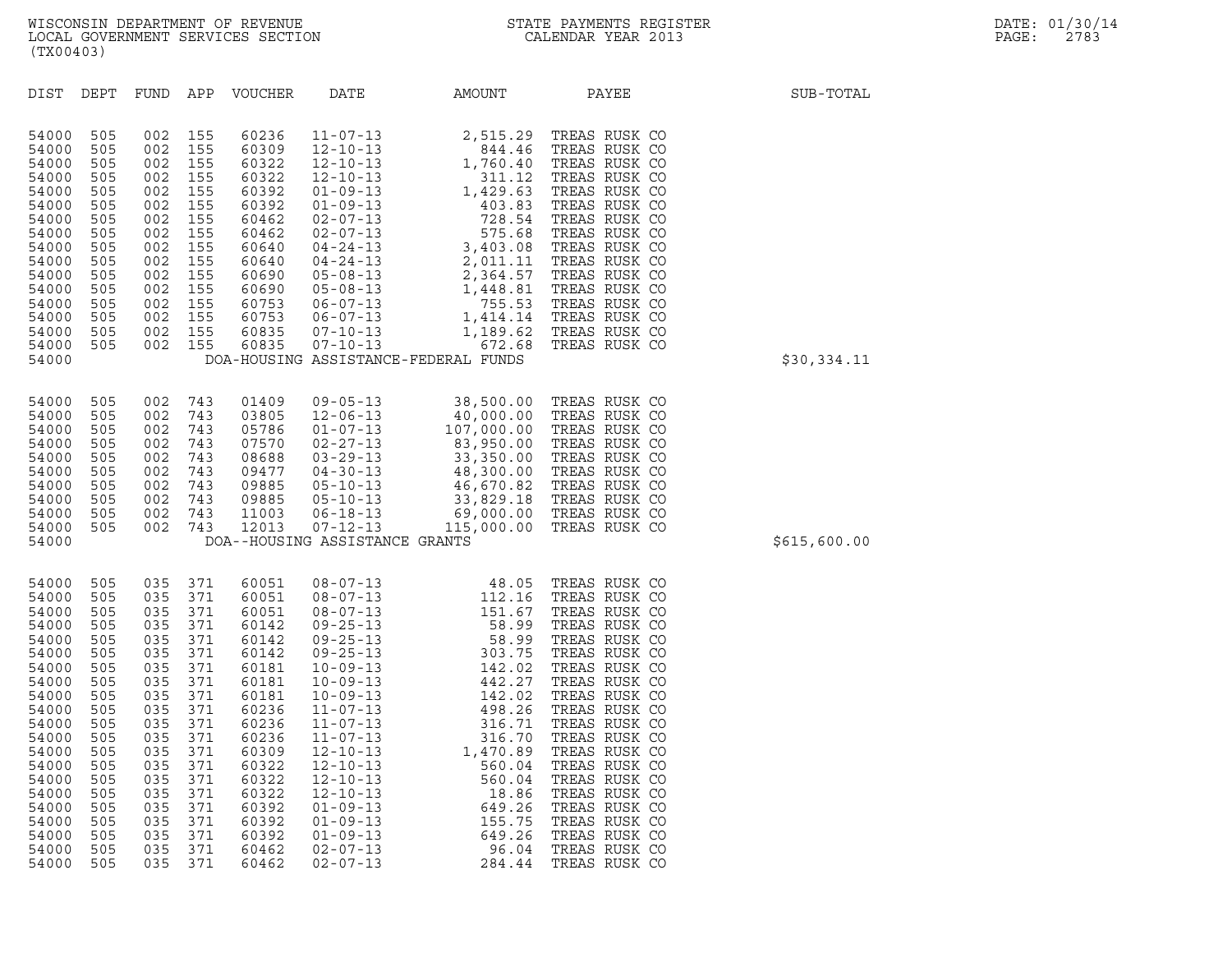| (TX00403)                                                                                                                  |                                                                                         |                                                                                         |                                                                                         |                                                                                                                   |                                                                                                                                                                                                                                                                     |                                                                                                                               |                                                                                                                                                                                                                                        |            |                |  |
|----------------------------------------------------------------------------------------------------------------------------|-----------------------------------------------------------------------------------------|-----------------------------------------------------------------------------------------|-----------------------------------------------------------------------------------------|-------------------------------------------------------------------------------------------------------------------|---------------------------------------------------------------------------------------------------------------------------------------------------------------------------------------------------------------------------------------------------------------------|-------------------------------------------------------------------------------------------------------------------------------|----------------------------------------------------------------------------------------------------------------------------------------------------------------------------------------------------------------------------------------|------------|----------------|--|
| DIST                                                                                                                       | DEPT                                                                                    | FUND APP                                                                                |                                                                                         | VOUCHER                                                                                                           | DATE                                                                                                                                                                                                                                                                | AMOUNT                                                                                                                        | PAYEE                                                                                                                                                                                                                                  |            | SUB-TOTAL      |  |
| 54000<br>54000<br>54000<br>54000<br>54000<br>54000<br>54000<br>54000<br>54000<br>54000<br>54000<br>54000<br>54000<br>54000 | 505<br>505<br>505<br>505<br>505<br>505<br>505<br>505<br>505<br>505<br>505<br>505<br>505 | 035<br>035<br>035<br>035<br>035<br>035<br>035<br>035<br>035<br>035<br>035<br>035<br>035 | 371<br>371<br>371<br>371<br>371<br>371<br>371<br>371<br>371<br>371<br>371<br>371<br>371 | 60462<br>60640<br>60640<br>60640<br>60690<br>60690<br>60690<br>60753<br>60753<br>60753<br>60835<br>60835<br>60835 | $02 - 07 - 13$<br>$04 - 24 - 13$<br>$04 - 24 - 13$<br>$04 - 24 - 13$<br>$05 - 08 - 13$<br>$05 - 08 - 13$<br>$05 - 08 - 13$<br>$06 - 07 - 13$<br>$06 - 07 - 13$<br>$06 - 07 - 13$<br>$07 - 10 - 13$<br>$07 - 10 - 13$<br>$07 - 10 - 13$<br>DOA--PUBLIC BENEFITS FUND | 284.44<br>619.25<br>747.44<br>249.60<br>47.15<br>387.18<br>387.18<br>193.24<br>184.90<br>278.03<br>100.21                     | TREAS RUSK CO<br>TREAS RUSK CO<br>TREAS RUSK CO<br>TREAS RUSK CO<br>TREAS RUSK CO<br>TREAS RUSK CO<br>TREAS RUSK CO<br>TREAS RUSK CO<br>TREAS RUSK CO<br>TREAS RUSK CO<br>TREAS RUSK CO<br>18.73 TREAS RUSK CO<br>100.21 TREAS RUSK CO |            | \$10,633.73    |  |
| 54000<br>54000<br>54000                                                                                                    | 835<br>835                                                                              | 002<br>002                                                                              | 105<br>105                                                                              |                                                                                                                   | 44319 07-22-13<br>81423 11-18-13<br>REVENUE--STATE SHARED REVENUES                                                                                                                                                                                                  |                                                                                                                               | 164,760.91 TREAS RUSK CO<br>909,103.37 TREAS RUSK CO                                                                                                                                                                                   | LCD<br>LCD | \$1,073,864.28 |  |
| 54000<br>54000                                                                                                             | 835                                                                                     | 002                                                                                     | 109                                                                                     | 01054                                                                                                             | REVENUE--EXEMPT COMPUTER AID                                                                                                                                                                                                                                        | 07-22-13 6,330.00 TREAS RUSK CO                                                                                               |                                                                                                                                                                                                                                        | LCD        | \$6,330.00     |  |
| 54000<br>54000<br>54000                                                                                                    | 835<br>835                                                                              | 002<br>002                                                                              | 302<br>302                                                                              | 11108                                                                                                             |                                                                                                                                                                                                                                                                     | 10108  07-22-13  1,973,003.72  TREAS RUSK CO<br>07-22-13 682,119.27 TREAS RUSK CO<br>REVENUE-FIRST DOLLAR/SCHOOL LEVY CREDITS |                                                                                                                                                                                                                                        | LCD<br>LCD | \$2,655,122.99 |  |
| 54000<br>54000                                                                                                             | 835                                                                                     | 021 363                                                                                 |                                                                                         | 37247                                                                                                             | $03 - 25 - 13$<br>REVENUE--LOTTERY CREDIT -                                                                                                                                                                                                                         |                                                                                                                               | 473,372.52 TREAS RUSK CO                                                                                                                                                                                                               | LCD        | \$473,372.52   |  |
| 54000                                                                                                                      |                                                                                         |                                                                                         |                                                                                         |                                                                                                                   | DISTRICT TOTAL APPROPRIATIONS                                                                                                                                                                                                                                       |                                                                                                                               |                                                                                                                                                                                                                                        |            | \$8,624,399.41 |  |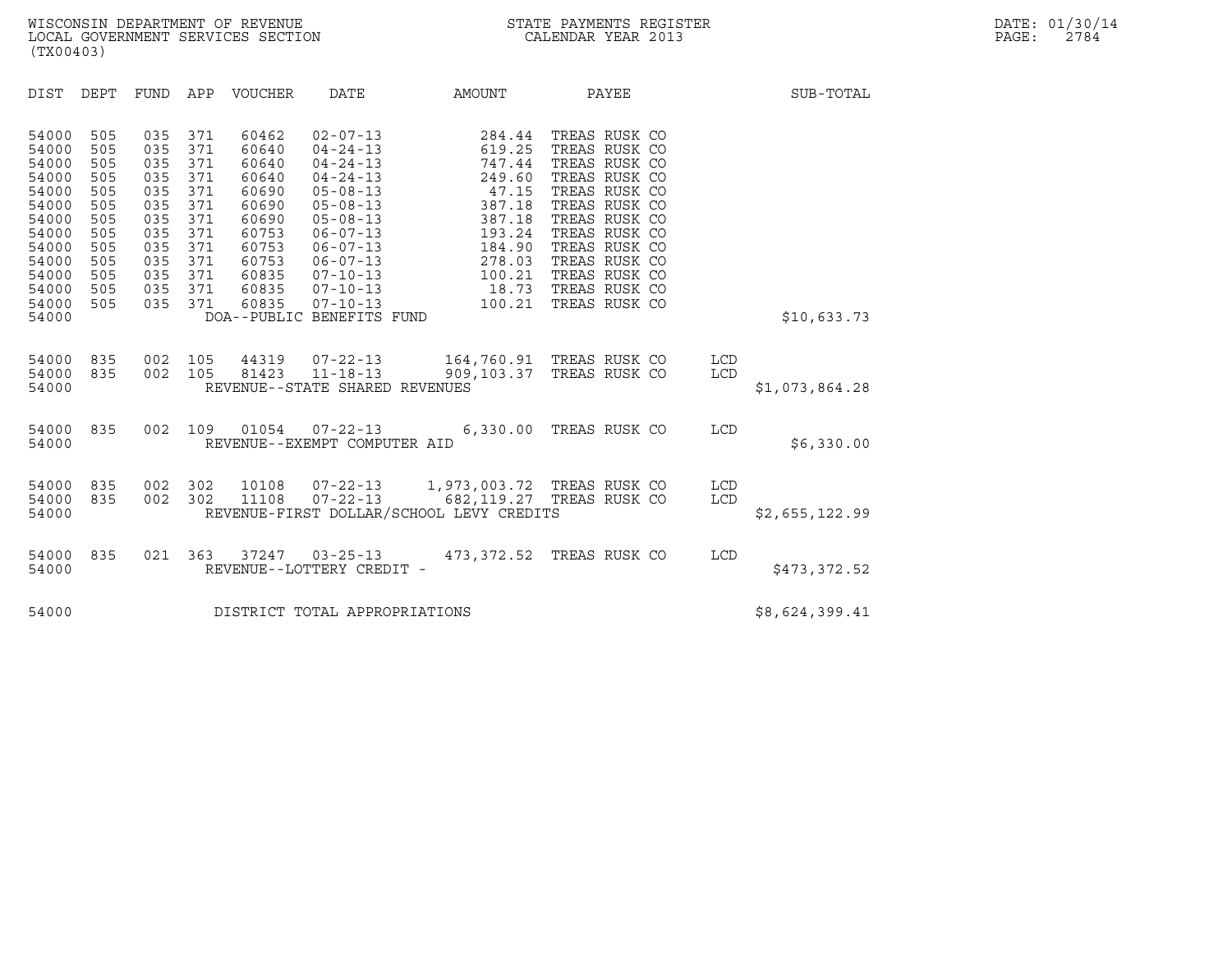| (TX00403)                                 |                          |                                          | WISCONSIN DEPARTMENT OF REVENUE<br>LOCAL GOVERNMENT SERVICES SECTION |                                                                                                |                                          | DATE: 01/30/14<br>PAGE:<br>2785                                                                                                                                                                                       |              |  |
|-------------------------------------------|--------------------------|------------------------------------------|----------------------------------------------------------------------|------------------------------------------------------------------------------------------------|------------------------------------------|-----------------------------------------------------------------------------------------------------------------------------------------------------------------------------------------------------------------------|--------------|--|
|                                           |                          |                                          | DIST DEPT FUND APP VOUCHER                                           | DATE                                                                                           | AMOUNT                                   | PAYEE                                                                                                                                                                                                                 | SUB-TOTAL    |  |
| 54002 165<br>54002                        |                          |                                          |                                                                      |                                                                                                | SAFETY/PROF SERV--FIRE INSURANCE DUES    | 002  225  01338  07-03-13  1,028.66  TREAS TN ATLANTA                                                                                                                                                                 | \$1,028.66   |  |
| 54002 370<br>54002                        | 54002 370                | 000 001<br>000 001                       |                                                                      | 01DNR  03-13-13  1,008.63  TREAS TOWN ATLANTA<br>NAT RESOURCES-SEVERANCE/YIELD/WITHDRAWAL      | \$8,155.43                               |                                                                                                                                                                                                                       |              |  |
| 54002<br>54002                            | 54002 370<br>370         | 012 571<br>012 571                       | 36758                                                                |                                                                                                | NAT RESOURCES--FOREST CROP/MFL/CO FOREST | 36758  06-10-13  607.26  TREAS TN ATLANTA<br>06-10-13 1,476.85 TREAS TN ATLANTA                                                                                                                                       | \$2,084.11   |  |
| 54002<br>54002<br>54002<br>54002<br>54002 | 395<br>395<br>395<br>395 | 011 191<br>011 191<br>011 191<br>011 191 | 97339                                                                | $10 - 07 - 13$                                                                                 | TRANSPORTATION--GENERAL TRANSP AIDS-GTA  | 71339  01-07-13  27,473.36  TOWN OF ATLANTA<br>77339  04-01-13  27,473.36  TOWN OF ATLANTA<br>85339  07-01-13  27,473.36  TOWN OF ATLANTA<br>97339  10-07-13  27,473.39  TOWN OF ATLANTA<br>27,473.39 TOWN OF ATLANTA | \$109,893.47 |  |
| 54002 835<br>54002 835<br>54002           |                          | 002 105<br>002 105                       | 81390                                                                | 44287  07-22-13  7,965.80 TREAS TN ATLANTA<br>$11 - 18 - 13$<br>REVENUE--STATE SHARED REVENUES | \$53,086.20                              |                                                                                                                                                                                                                       |              |  |
| 54002                                     |                          |                                          |                                                                      | DISTRICT TOTAL APPROPRIATIONS                                                                  | \$174,247.87                             |                                                                                                                                                                                                                       |              |  |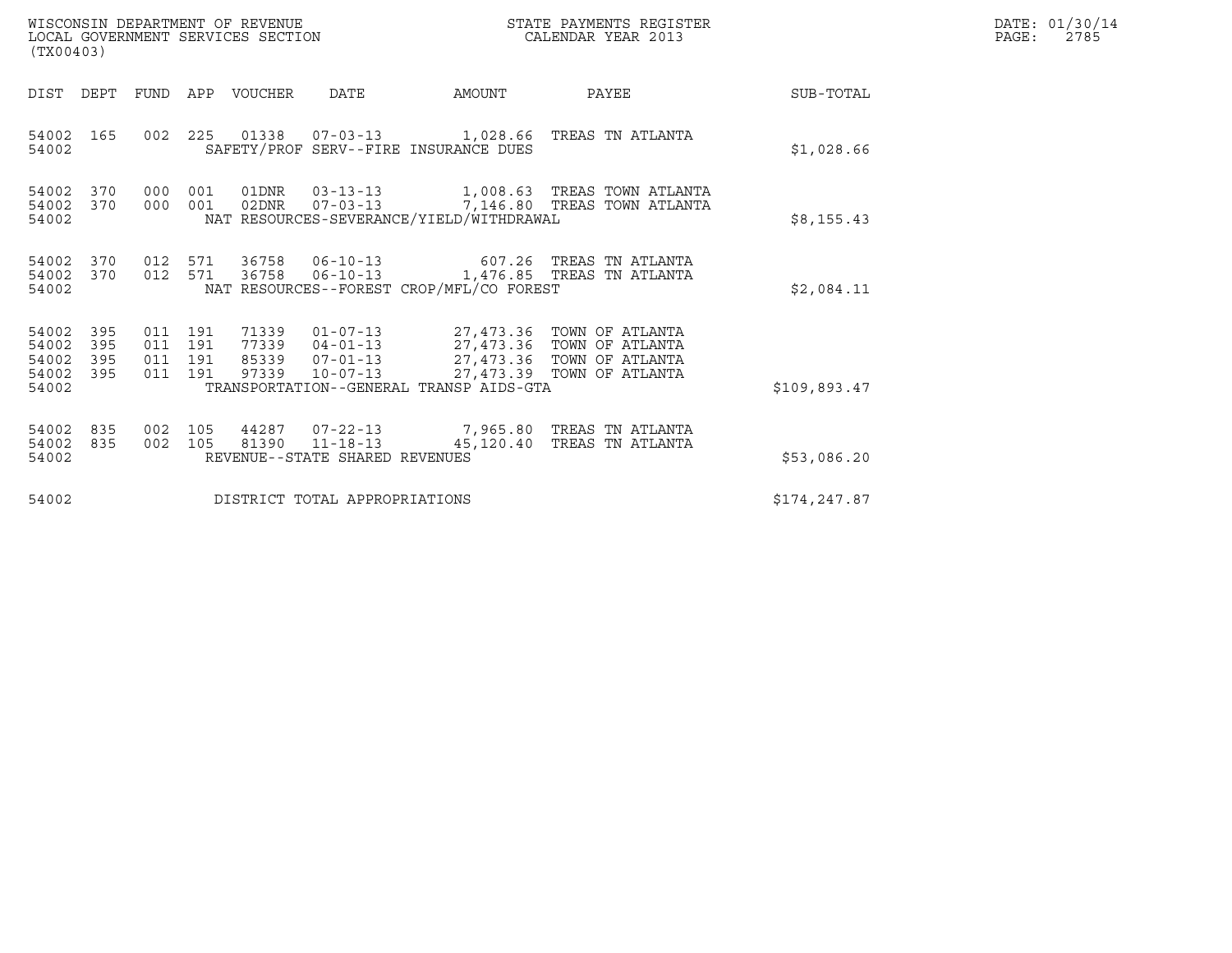| (TX00403)                                 |                          |                                  |            | WISCONSIN DEPARTMENT OF REVENUE<br>LOCAL GOVERNMENT SERVICES SECTION |                                                        |                                                               | DATE: 01/30/14<br>PAGE:<br>2786                                                                                               |              |  |
|-------------------------------------------|--------------------------|----------------------------------|------------|----------------------------------------------------------------------|--------------------------------------------------------|---------------------------------------------------------------|-------------------------------------------------------------------------------------------------------------------------------|--------------|--|
| DIST                                      | DEPT                     | FUND                             |            | APP VOUCHER                                                          | DATE                                                   | AMOUNT                                                        | PAYEE                                                                                                                         | SUB-TOTAL    |  |
| 54004 165<br>54004                        |                          | 002 225                          |            |                                                                      |                                                        | SAFETY/PROF SERV--FIRE INSURANCE DUES                         |                                                                                                                               | \$2,296.87   |  |
| 54004<br>54004<br>54004                   | 370<br>370               | 012<br>012 571                   | 571        | 36759<br>36759                                                       | $06 - 10 - 13$<br>$06 - 10 - 13$                       | NAT RESOURCES--FOREST CROP/MFL/CO FOREST                      | 290.01 TREAS TN BIG BEND<br>396.00 TREAS TN BIG BEND                                                                          | \$686.01     |  |
| 54004 370<br>54004                        |                          | 012 579                          |            | 18793                                                                |                                                        | $04 - 15 - 13$ 900.68<br>NAT RESOURCES--AIDS IN LIEU OF TAXES | TREAS TN BIG BEND                                                                                                             | \$900.68     |  |
| 54004<br>54004<br>54004<br>54004<br>54004 | 395<br>395<br>395<br>395 | 011 191<br>011<br>011<br>011 191 | 191<br>191 | 71340<br>85340<br>97340                                              | $77340$ $04-01-13$<br>$07 - 01 - 13$<br>$10 - 07 - 13$ | TRANSPORTATION--GENERAL TRANSP AIDS-GTA                       | 01-07-13 22,958.86 TOWN OF BIG BEND<br>22,958.86 TOWN OF BIG BEND<br>22,958.86 TOWN OF BIG BEND<br>22,958.88 TOWN OF BIG BEND | \$91,835.46  |  |
| 54004<br>54004<br>54004                   | 835<br>835               | 002<br>002                       | 105<br>105 | 44288<br>81391                                                       | $11 - 18 - 13$<br>REVENUE--STATE SHARED REVENUES       | $07 - 22 - 13$ 941.98<br>5,337.89                             | TREAS TN BIG BEND<br>TREAS TN BIG BEND                                                                                        | \$6,279.87   |  |
| 54004                                     |                          |                                  |            |                                                                      | DISTRICT TOTAL APPROPRIATIONS                          |                                                               |                                                                                                                               | \$101,998.89 |  |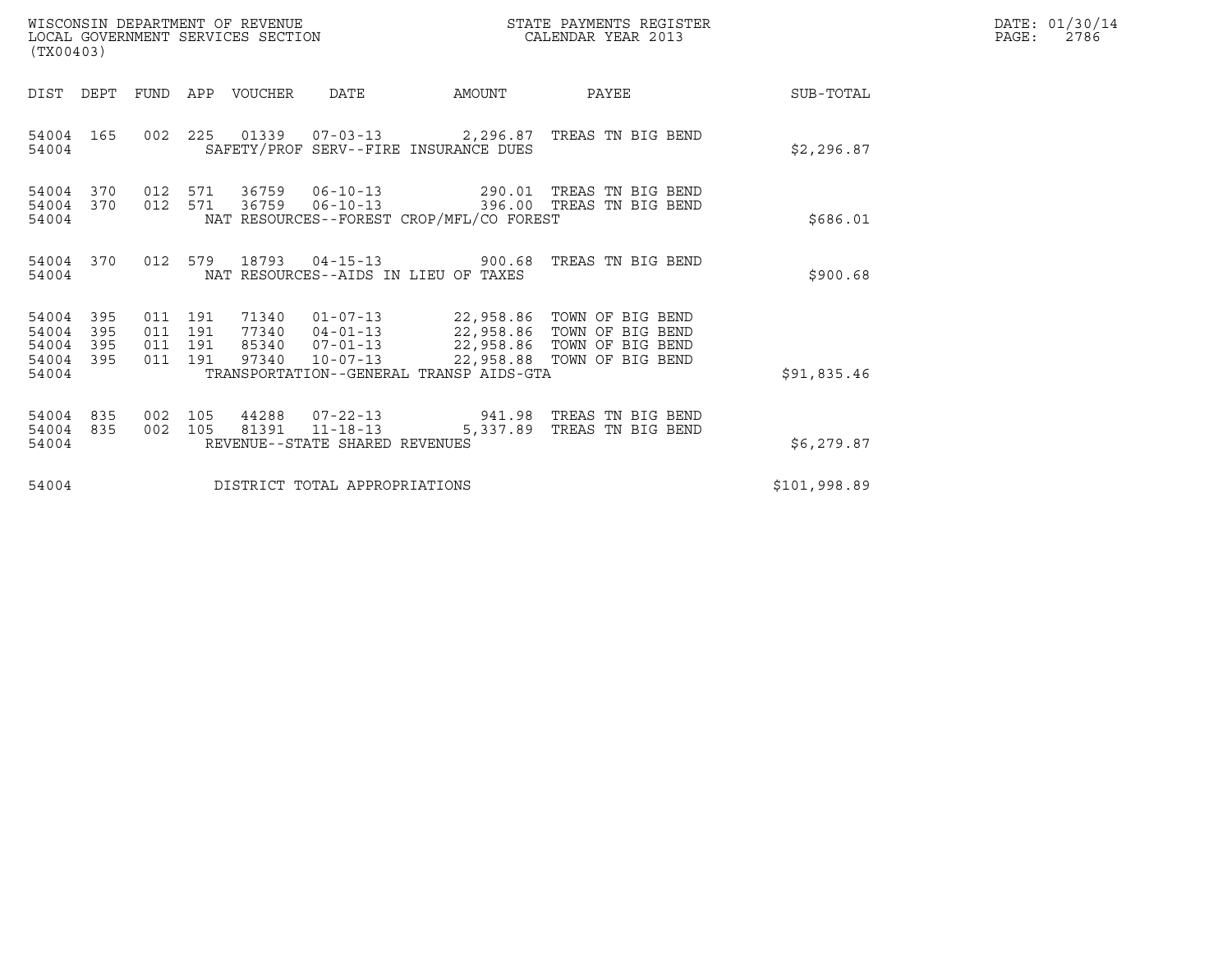| WISCONSIN DEPARTMENT OF REVENUE<br>LOCAL GOVERNMENT SERVICES SECTION<br>(TX00403)                                                                                     | $\begin{tabular}{c} \bf STATE \texttt{ PAYMENTS \texttt{REGISTER} }\\ \texttt{CALENNAR \texttt{YFAP} } \end{tabular}$                                                                   |             | DATE: 01/30/14<br>PAGE:<br>2787 |
|-----------------------------------------------------------------------------------------------------------------------------------------------------------------------|-----------------------------------------------------------------------------------------------------------------------------------------------------------------------------------------|-------------|---------------------------------|
| FUND APP VOUCHER DATE AMOUNT<br>DIST DEPT                                                                                                                             | PAYEE SUB-TOTAL                                                                                                                                                                         |             |                                 |
| 54006 165<br>SAFETY/PROF SERV--FIRE INSURANCE DUES<br>54006                                                                                                           | 002  225  01340  07-03-13  200.58  TREAS TN BIG FALLS                                                                                                                                   | \$200.58    |                                 |
| 54006 370<br>000 001<br>NAT RESOURCES-SEVERANCE/YIELD/WITHDRAWAL<br>54006                                                                                             | 04DNR  10-23-13  1,786.88  TOWN BIG FLATS                                                                                                                                               | \$1,786.88  |                                 |
| 54006 370 002 503 16001 02-06-13 2,289.74 TREAS TN BIG FALLS<br>NAT RESOURCES--AIDS IN LIEU OF TAXES<br>54006                                                         | TOWN SHARE 93.52                                                                                                                                                                        | \$2,289.74  |                                 |
| 54006 370<br>NAT RESOURCES--FOREST CROP/MFL/CO FOREST<br>54006                                                                                                        | 012 571 36760 06-10-13 1,902.74 TREAS TN BIG FALLS                                                                                                                                      | \$1,902.74  |                                 |
| 54006 370<br>012 579<br>18794<br>$04 - 15 - 13$<br>012 579<br>54006 370<br>18794<br>NAT RESOURCES--AIDS IN LIEU OF TAXES<br>54006                                     | $04 - 15 - 13$ 586.87<br>TREAS TN BIG FALLS<br>913.13 TREAS TN BIG FALLS                                                                                                                | \$1,500.00  |                                 |
| 54006 395<br>011 191<br>54006<br>395<br>011 191<br>011 191<br>54006 395<br>011 191<br>97341 10-07-13<br>54006 395<br>TRANSPORTATION--GENERAL TRANSP AIDS-GTA<br>54006 | 71341   01-07-13   12,146.28   TOWN OF BIG FALLS<br>77341   04-01-13   12,146.28   TOWN OF BIG FALLS<br>85341   07-01-13   12,146.28   TOWN OF BIG FALLS<br>12,146.31 TOWN OF BIG FALLS | \$48,585.15 |                                 |
| 54006 835<br>002 105<br>54006 835<br>002 105<br>54006<br>REVENUE--STATE SHARED REVENUES                                                                               | 44289  07-22-13  4,738.10 TREAS TN BIG FALLS<br>81392  11-18-13  26,840.23 TREAS TN BIG FALLS                                                                                           | \$31,578.33 |                                 |
| DISTRICT TOTAL APPROPRIATIONS<br>54006                                                                                                                                |                                                                                                                                                                                         | \$87,843.42 |                                 |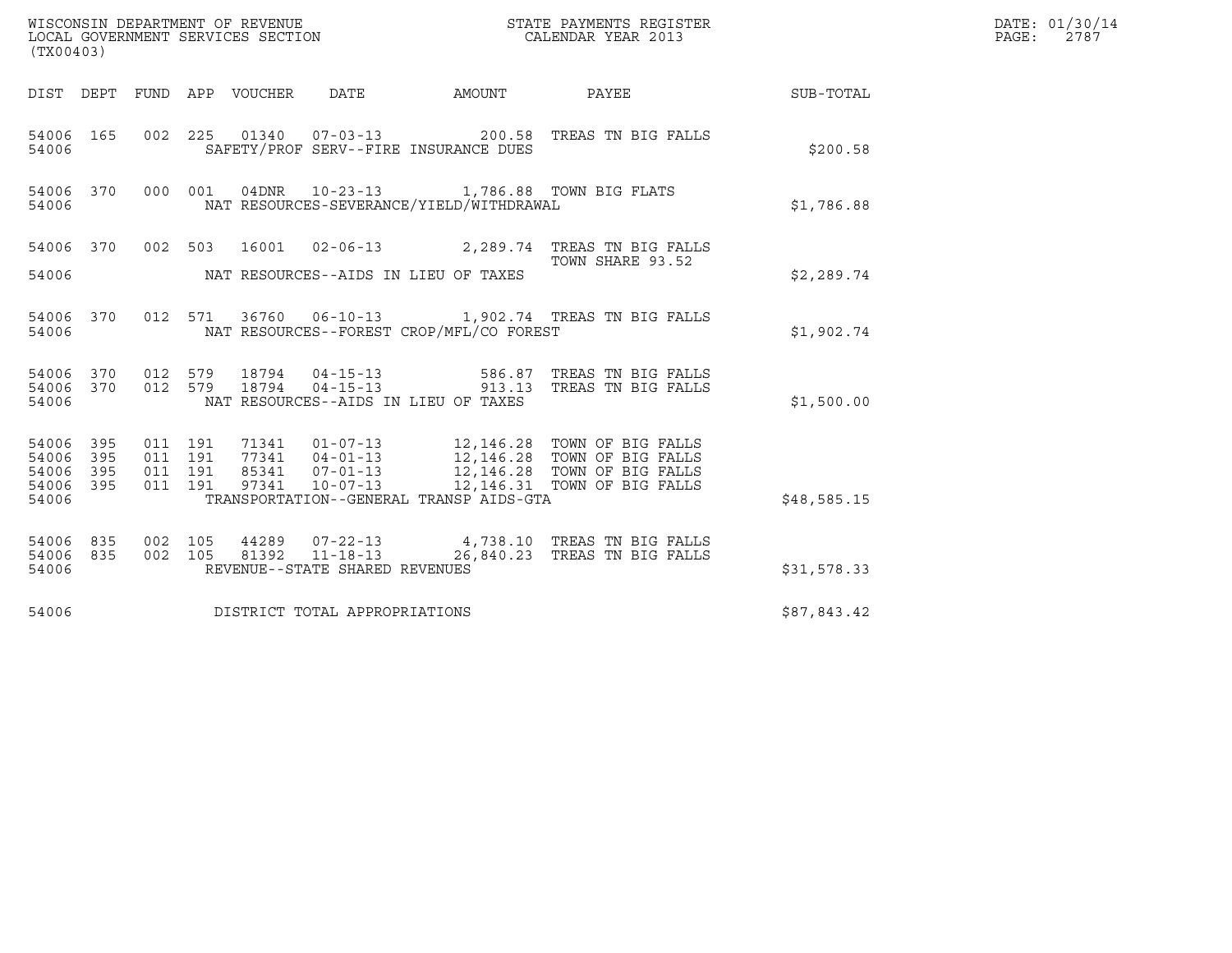| (TX00403)                                                          |     |                                          |                |                                |                                          | STATE PAYMENTS REGISTER                                                                                      |             | DATE: 01/30/14<br>PAGE: 2788 |
|--------------------------------------------------------------------|-----|------------------------------------------|----------------|--------------------------------|------------------------------------------|--------------------------------------------------------------------------------------------------------------|-------------|------------------------------|
| DIST DEPT FUND APP VOUCHER                                         |     |                                          |                | DATE                           | AMOUNT                                   | PAYEE SUB-TOTAL                                                                                              |             |                              |
| 54008 165<br>54008                                                 |     |                                          |                |                                | SAFETY/PROF SERV--FIRE INSURANCE DUES    | 002  225  01341  07-03-13  69.34  TREAS TN CEDAR RAPIDS                                                      | \$69.34     |                              |
| 54008 370                                                          |     |                                          | 002 503 16002  |                                |                                          | 02-06-13 424.91 TREAS TN CEDAR RAPIDS<br>TOWN SHARE 0.00                                                     |             |                              |
| 54008                                                              |     |                                          |                |                                | NAT RESOURCES--AIDS IN LIEU OF TAXES     |                                                                                                              | \$424.91    |                              |
| 54008 370<br>54008 370<br>54008                                    |     |                                          |                |                                | NAT RESOURCES--FOREST CROP/MFL/CO FOREST | 012 571 36761 06-10-13 2,999.60 TREAS TN CEDAR RAPIDS<br>012 571 36761 06-10-13 269.96 TREAS TN CEDAR RAPIDS | \$3,269.56  |                              |
| 54008 370<br>54008                                                 |     |                                          |                |                                | NAT RESOURCES--AIDS IN LIEU OF TAXES     | 012 579 18795 04-15-13 7,446.14 TREAS TN CEDAR RAPIDS                                                        | \$7,446.14  |                              |
| 54008<br>395<br>395<br>54008<br>54008<br>395<br>54008 395<br>54008 |     | 011 191<br>011 191<br>011 191<br>011 191 |                |                                | TRANSPORTATION--GENERAL TRANSP AIDS-GTA  |                                                                                                              | \$35,170.17 |                              |
| 835<br>54008<br>54008 835<br>54008                                 | 002 | 105<br>002 105                           | 44290<br>81393 | REVENUE--STATE SHARED REVENUES |                                          | 07-22-13 79.87 TREAS TN CEDAR RAPIDS<br>11-18-13 452.59 TREAS TN CEDAR RAPIDS                                | \$532.46    |                              |
| 54008                                                              |     |                                          |                | DISTRICT TOTAL APPROPRIATIONS  |                                          |                                                                                                              | \$46,912.58 |                              |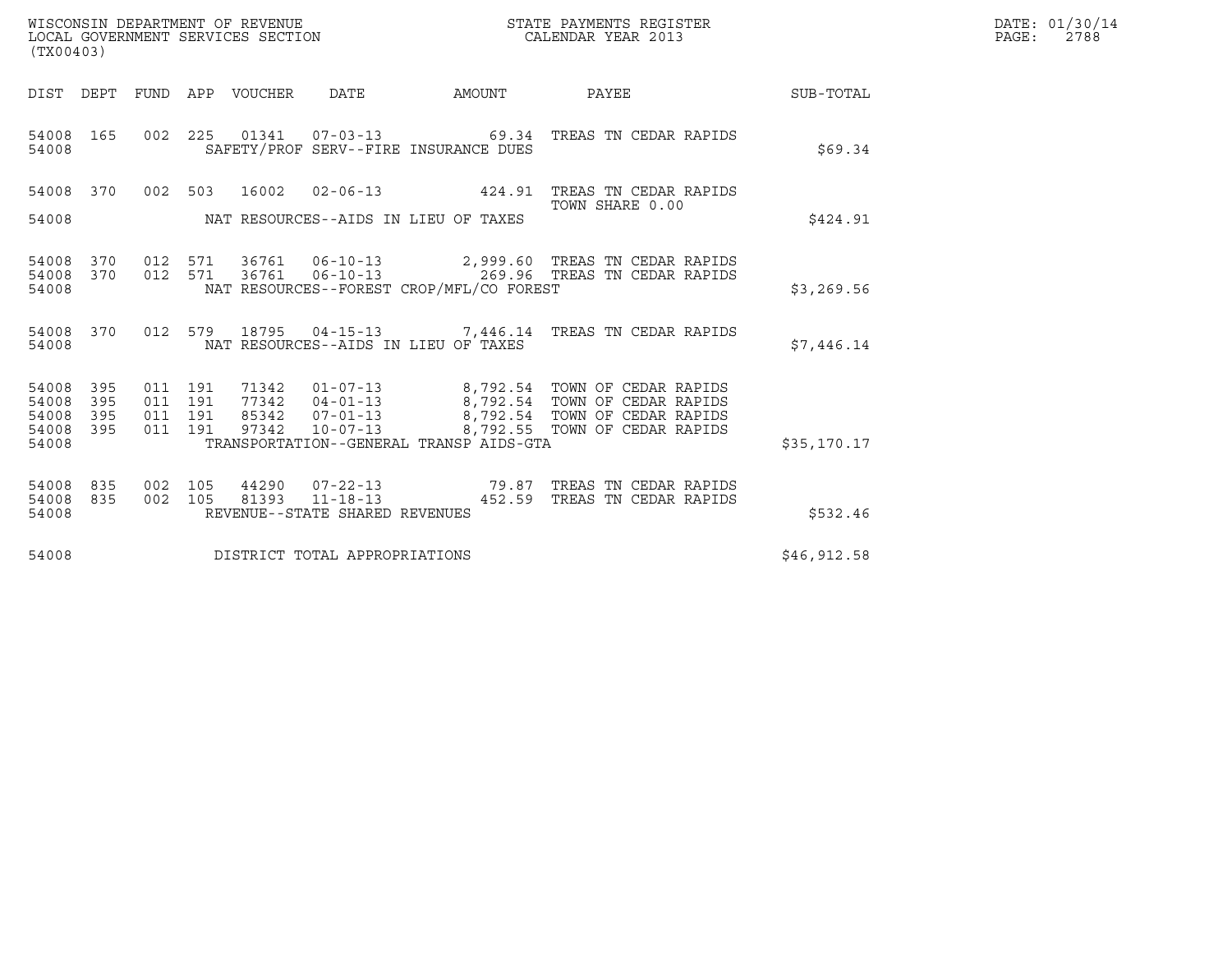| WISCONSIN DEPARTMENT OF REVENUE<br>LOCAL GOVERNMENT SERVICES SECTION<br>(TX00403) |                                          |            |                  |                                                                    | STATE PAYMENTS REGISTER<br>CALENDAR YEAR 2013                                                                                                                                                                                                                                                                                                                 |                                                     | DATE: 01/30/14<br>PAGE:<br>2789 |  |
|-----------------------------------------------------------------------------------|------------------------------------------|------------|------------------|--------------------------------------------------------------------|---------------------------------------------------------------------------------------------------------------------------------------------------------------------------------------------------------------------------------------------------------------------------------------------------------------------------------------------------------------|-----------------------------------------------------|---------------------------------|--|
| DIST DEPT                                                                         |                                          |            | FUND APP VOUCHER | DATE                                                               | AMOUNT                                                                                                                                                                                                                                                                                                                                                        | PAYEE                                               | SUB-TOTAL                       |  |
| 54010 165<br>54010                                                                |                                          | 002 225    |                  |                                                                    | SAFETY/PROF SERV--FIRE INSURANCE DUES                                                                                                                                                                                                                                                                                                                         |                                                     | \$1,581.92                      |  |
| 54010<br>370<br>54010 370<br>54010                                                | 000<br>000                               | 001<br>001 |                  |                                                                    | NAT RESOURCES-SEVERANCE/YIELD/WITHDRAWAL                                                                                                                                                                                                                                                                                                                      | 02DNR  07-03-13   1,060.72   TREAS TOWN DEWEY       | \$1,363.09                      |  |
| 54010 370<br>370<br>54010<br>54010                                                | 012 571<br>012 571                       |            | 36762<br>36762   | $06 - 10 - 13$<br>$06 - 10 - 13$                                   | NAT RESOURCES--FOREST CROP/MFL/CO FOREST                                                                                                                                                                                                                                                                                                                      | 728.52 TREAS TN DEWEY<br>72.00 TREAS TN DEWEY       | \$800.52                        |  |
| 54010 370<br>54010                                                                |                                          | 074 670    |                  | NAT RESOURCES--RU RECYCLING GRANT                                  | 40940  05-20-13  2,819.93  TREAS TN DEWEY                                                                                                                                                                                                                                                                                                                     |                                                     | \$2,819.93                      |  |
| 54010<br>395<br>54010<br>395<br>395<br>54010<br>395<br>54010<br>54010             | 011 191<br>011 191<br>011 191<br>011 191 |            |                  |                                                                    | $\begin{array}{cccc} 71343 & 01\hbox{-}07\hbox{-}13 & 21,080.02 & \text{TOMN OF DEWEY} \\ 77343 & 04\hbox{-}01\hbox{-}13 & 21,080.02 & \text{TOMN OF DEWEY} \\ 85343 & 07\hbox{-}01\hbox{-}13 & 21,080.02 & \text{TOMN OF DEWEY} \\ 97343 & 10\hbox{-}07\hbox{-}13 & 21,080.05 & \text{TOMN OF DEWEY} \end{array}$<br>TRANSPORTATION--GENERAL TRANSP AIDS-GTA | 21,080.05 TOWN OF DEWEY                             | \$84,320.11                     |  |
| 54010<br>835<br>835<br>54010<br>54010                                             | 002 105<br>002 105                       |            |                  | 44291 07-22-13<br>81394 11-18-13<br>REVENUE--STATE SHARED REVENUES |                                                                                                                                                                                                                                                                                                                                                               | 7,127.25 TREAS TN DEWEY<br>40,396.99 TREAS TN DEWEY | \$47,524.24                     |  |
| 54010                                                                             |                                          |            |                  | DISTRICT TOTAL APPROPRIATIONS                                      |                                                                                                                                                                                                                                                                                                                                                               |                                                     | \$138,409.81                    |  |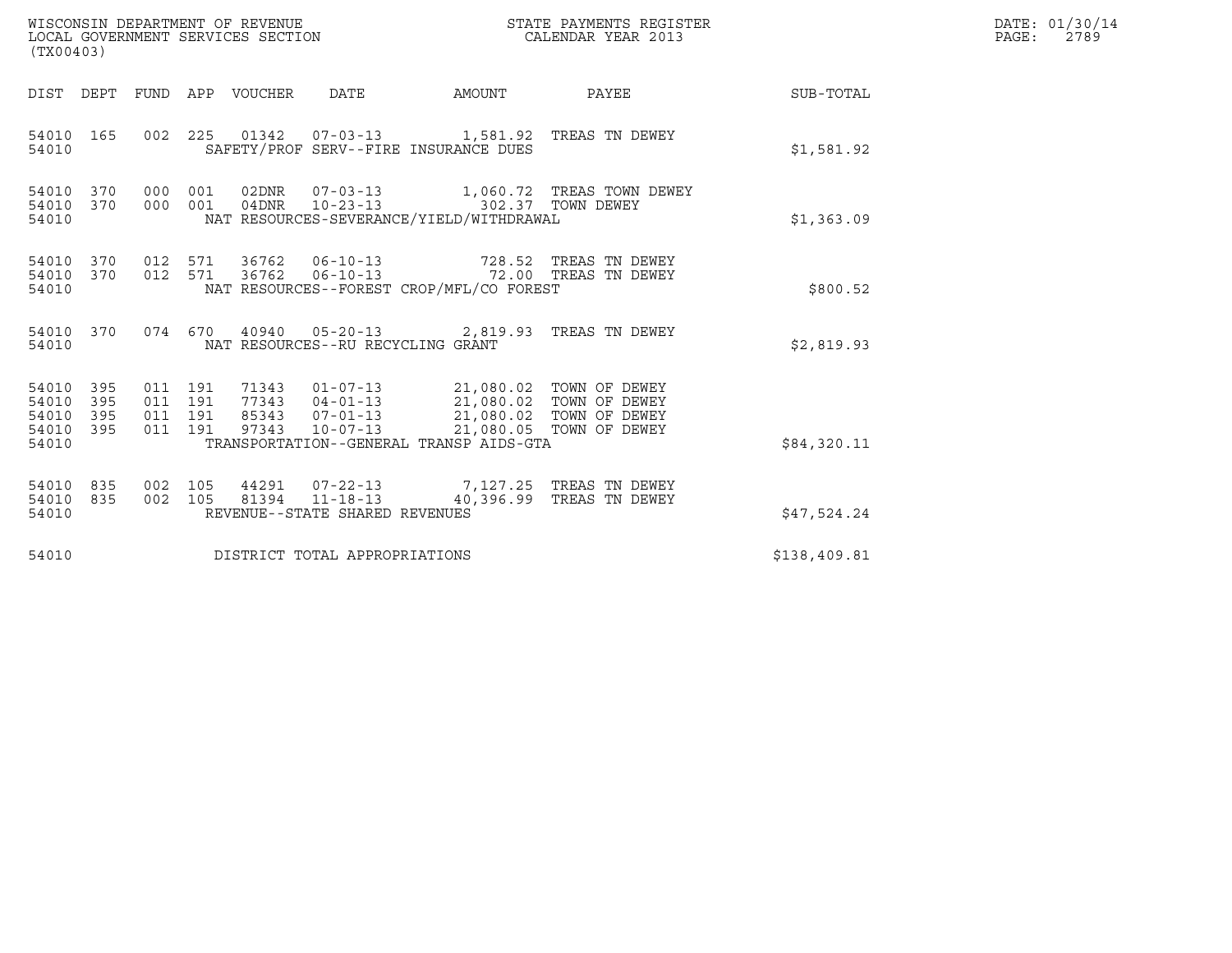| (TX00403)                                             |           |                                          |  |                                 |                                |                                          |                                                                                                   |              | DATE: 01/30/14<br>PAGE: 2790 |
|-------------------------------------------------------|-----------|------------------------------------------|--|---------------------------------|--------------------------------|------------------------------------------|---------------------------------------------------------------------------------------------------|--------------|------------------------------|
|                                                       |           |                                          |  | DIST DEPT FUND APP VOUCHER DATE |                                | AMOUNT                                   | PAYEE                                                                                             | SUB-TOTAL    |                              |
| 54012                                                 | 54012 165 |                                          |  |                                 |                                | SAFETY/PROF SERV--FIRE INSURANCE DUES    | 002  225  01343  07-03-13  1,782.80 TREAS TN FLAMBEAU                                             | \$1,782.80   |                              |
| 54012                                                 | 54012 370 |                                          |  |                                 | 000 001 04DNR 10-23-13         | NAT RESOURCES-SEVERANCE/YIELD/WITHDRAWAL | 120.80 TOWN FLAMBEAU                                                                              | \$120.80     |                              |
| 54012                                                 | 54012 370 |                                          |  |                                 |                                | NAT RESOURCES--FOREST CROP/MFL/CO FOREST | 012 571 36763 06-10-13 373.19 TREAS TN FLAMBEAU                                                   | \$373.19     |                              |
| 54012 395<br>54012 395<br>54012<br>54012 395<br>54012 | 395       | 011 191<br>011 191<br>011 191<br>011 191 |  |                                 |                                | TRANSPORTATION--GENERAL TRANSP AIDS-GTA  | 85344  07-01-13  22,800.09  TOWN OF FLAMBEAU<br>97344  10-07-13  22,800.09  TOWN OF FLAMBEAU      | \$91, 200.36 |                              |
| 54012                                                 | 54012 505 |                                          |  |                                 |                                | DOA--TRANSMISSION LINE FEE DISTRIBUTION  | 002 174 58370 04-26-13 15,948.00 TREAS TN FLAMBEAU                                                | \$15,948.00  |                              |
| 54012 835<br>54012                                    | 54012 835 | 002 105<br>002 105                       |  |                                 | REVENUE--STATE SHARED REVENUES |                                          | 44292  07-22-13    6,521.23    TREAS TN FLAMBEAU<br>81395  11-18-13  37,199.81  TREAS TN FLAMBEAU | \$43,721.04  |                              |
| 54012                                                 | 54012 835 |                                          |  |                                 | REVENUE--LOTTERY CREDIT -      |                                          | 021 363 CR146 03-27-13 4,414.80 TREAS TN FLAMBEAU                                                 | \$4,414.80   |                              |
| 54012                                                 |           |                                          |  |                                 | DISTRICT TOTAL APPROPRIATIONS  |                                          |                                                                                                   | \$157,560.99 |                              |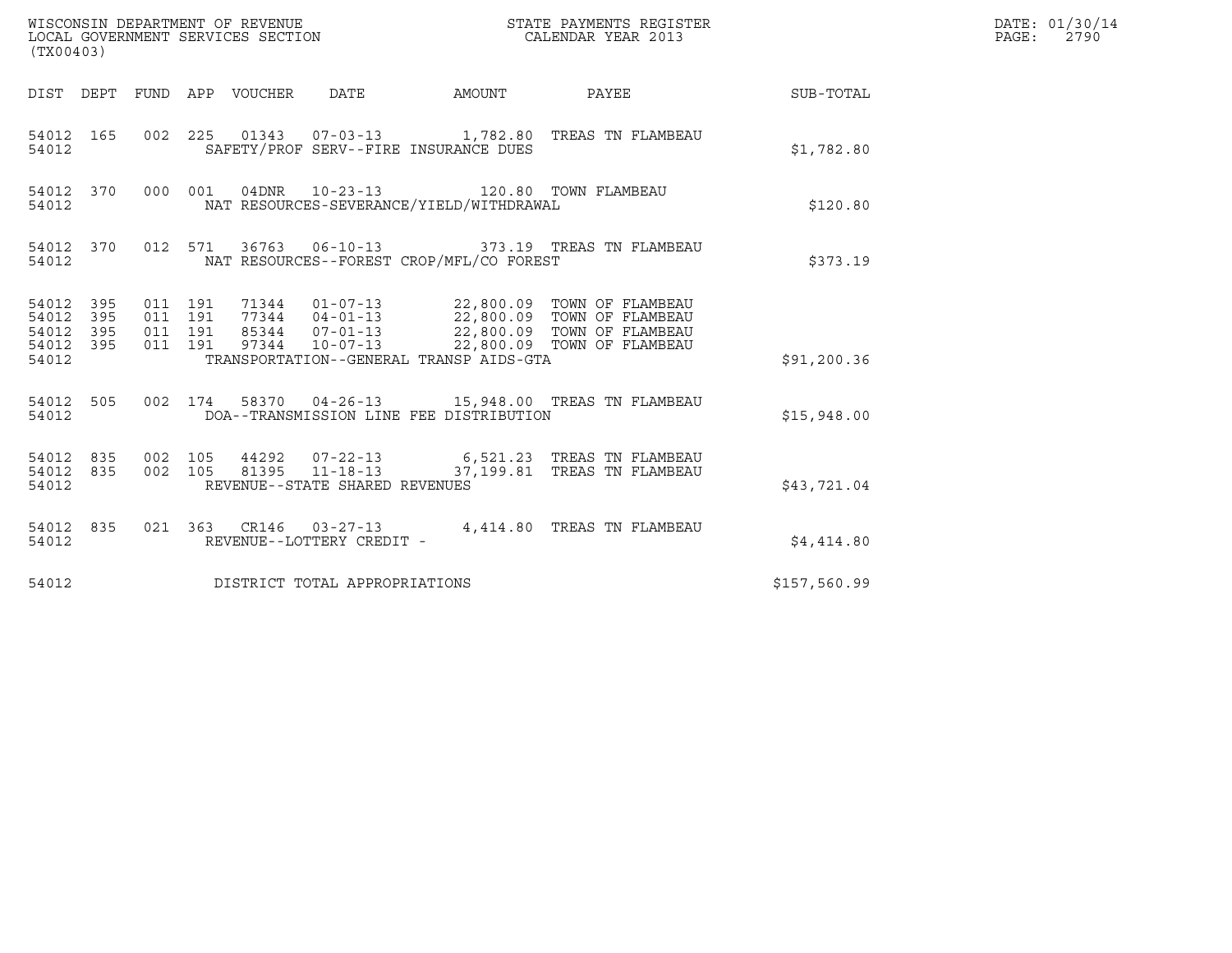| (TX00403)                               |                    |         |                                                      |                                                                                                                                                 |                                                           |              | DATE: 01/30/14<br>PAGE: 2791 |
|-----------------------------------------|--------------------|---------|------------------------------------------------------|-------------------------------------------------------------------------------------------------------------------------------------------------|-----------------------------------------------------------|--------------|------------------------------|
|                                         |                    |         |                                                      |                                                                                                                                                 | DIST DEPT FUND APP VOUCHER DATE AMOUNT PAYEE TO SUB-TOTAL |              |                              |
| 54014 165<br>54014                      |                    |         |                                                      | 002 225 01344 07-03-13 1,500.41 TREAS TN GRANT<br>SAFETY/PROF SERV--FIRE INSURANCE DUES                                                         |                                                           | \$1,500.41   |                              |
| 54014                                   |                    |         |                                                      | 54014 370 012 571 36764 06-10-13 314.04 TREAS TN GRANT<br>NAT RESOURCES--FOREST CROP/MFL/CO FOREST                                              |                                                           | \$314.04     |                              |
| 54014                                   |                    |         |                                                      | NAT RESOURCES--AIDS IN LIEU OF TAXES                                                                                                            |                                                           | \$2.86       |                              |
| 54014 395<br>54014 395<br>54014 395     | 011 191<br>011 191 | 011 191 |                                                      | 71345  01-07-13  22,366.10  TOWN OF GRANT<br>77345 04-01-13<br>85345 07-01-13 22,366.10 TOWN OF GRANT<br>97345 10-07-13 22,366.10 TOWN OF GRANT |                                                           |              |                              |
| 54014 395<br>54014                      |                    | 011 191 |                                                      | TRANSPORTATION--GENERAL TRANSP AIDS-GTA                                                                                                         |                                                           | \$89,464.42  |                              |
| 54014 505<br>54014                      |                    |         |                                                      | 002 174 58370 04-26-13 39,969.00 TREAS TN GRANT<br>DOA--TRANSMISSION LINE FEE DISTRIBUTION                                                      |                                                           | \$39,969.00  |                              |
| 54014 835 002 105<br>54014 835<br>54014 | 002 105            |         | $81396$ $11-18-13$<br>REVENUE--STATE SHARED REVENUES | 44293  07-22-13  9,638.81  TREAS TN GRANT                                                                                                       | 54,619.93 TREAS TN GRANT                                  | \$64,258.74  |                              |
| 54014 835<br>54014                      |                    |         | REVENUE--EXEMPT COMPUTER AID                         | 002 109 03212 07-22-13 12.00 TREAS TN GRANT                                                                                                     |                                                           | \$12.00      |                              |
| 54014                                   |                    |         | DISTRICT TOTAL APPROPRIATIONS                        |                                                                                                                                                 |                                                           | \$195,521.47 |                              |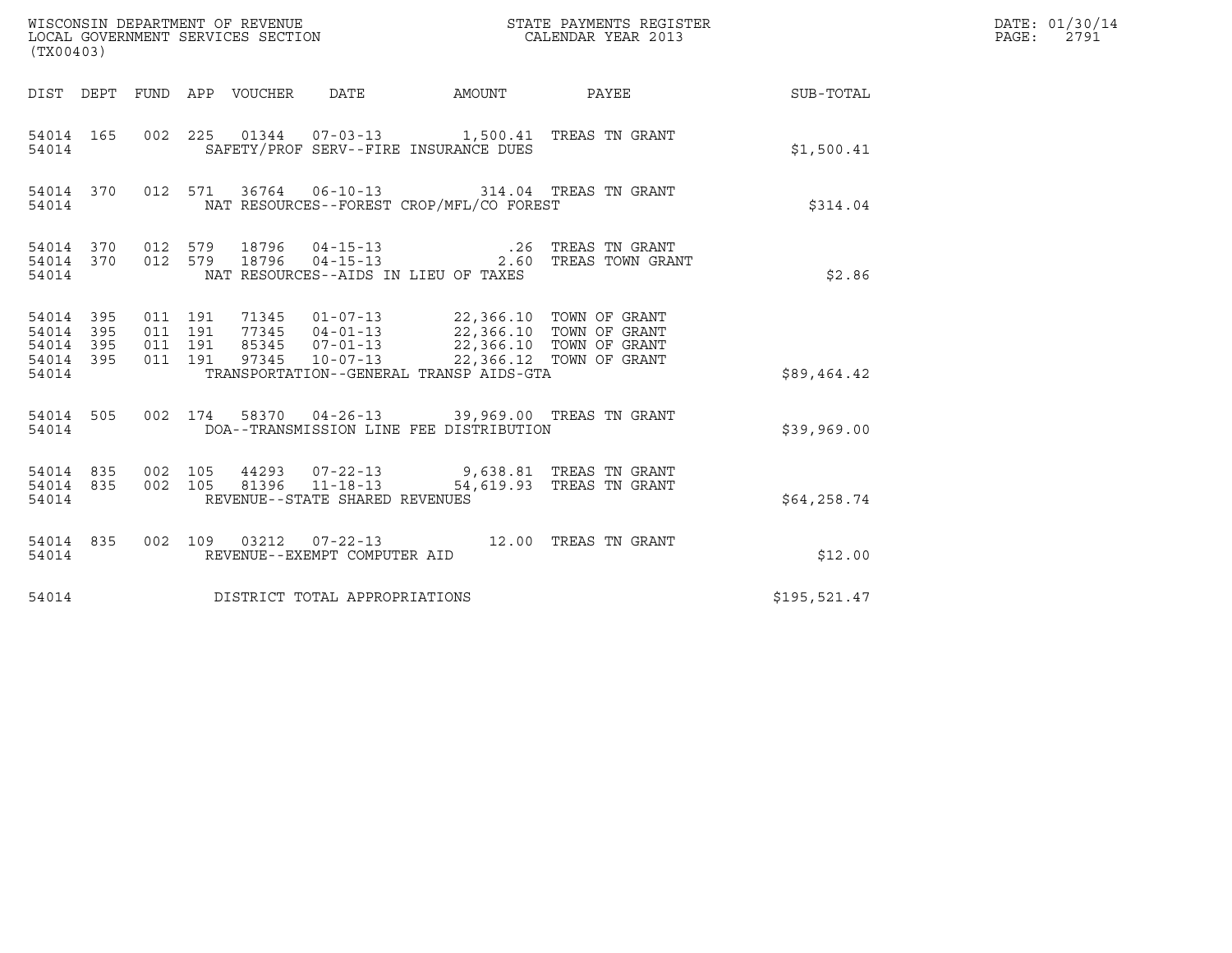| (TX00403)                                                       | WISCONSIN DEPARTMENT OF REVENUE<br>LOCAL GOVERNMENT SERVICES SECTION |                                                                                                                                                                                                                               | STATE PAYMENTS REGISTER<br>CALENDAR YEAR 2013 |              |  |  |  |
|-----------------------------------------------------------------|----------------------------------------------------------------------|-------------------------------------------------------------------------------------------------------------------------------------------------------------------------------------------------------------------------------|-----------------------------------------------|--------------|--|--|--|
|                                                                 | DIST DEPT FUND APP VOUCHER DATE                                      |                                                                                                                                                                                                                               |                                               |              |  |  |  |
| 54016 165<br>54016                                              |                                                                      | 002  225  01345  07-03-13  582.44  TREAS TN GROW<br>SAFETY/PROF SERV--FIRE INSURANCE DUES                                                                                                                                     |                                               | \$582.44     |  |  |  |
| 54016 370 000 001<br>54016<br>370<br>54016                      | 000 001                                                              | 02DNR  07-03-13    102.52 TREAS TOWN GROW<br>04DNR  10-23-13  12,723.33  TOWN GROW<br>NAT RESOURCES-SEVERANCE/YIELD/WITHDRAWAL                                                                                                |                                               | \$12,825.85  |  |  |  |
| 54016 370<br>54016                                              |                                                                      | 012 571 36765 06-10-13 183.29 TREAS TN GROW<br>NAT RESOURCES--FOREST CROP/MFL/CO FOREST                                                                                                                                       |                                               | \$183.29     |  |  |  |
| 54016 370<br>54016                                              |                                                                      | 074  670  40941  05-20-13   1,360.28  TREAS TN GROW<br>NAT RESOURCES--RU RECYCLING GRANT                                                                                                                                      |                                               | \$1,360.28   |  |  |  |
| 54016 395<br>54016<br>395<br>54016<br>395<br>54016 395<br>54016 | 011 191<br>011 191<br>011 191<br>011 191                             | 71346   01-07-13   18,499.11   TOWN OF GROW<br>77346   04-01-13   18,499.11   TOWN OF GROW<br>85346  07-01-13  18,499.11  TOWN OF GROW<br>97346  10-07-13  18,499.14  TOWN OF GROW<br>TRANSPORTATION--GENERAL TRANSP AIDS-GTA |                                               | \$73,996.47  |  |  |  |
| 54016 835<br>54016 835<br>54016                                 | 002 105<br>002 105                                                   | 44294  07-22-13  3,587.59  TREAS TN GROW<br>81397 11-18-13<br>REVENUE--STATE SHARED REVENUES                                                                                                                                  | 20,329.66 TREAS TN GROW                       | \$23,917.25  |  |  |  |
| 54016                                                           | DISTRICT TOTAL APPROPRIATIONS                                        |                                                                                                                                                                                                                               |                                               | \$112,865.58 |  |  |  |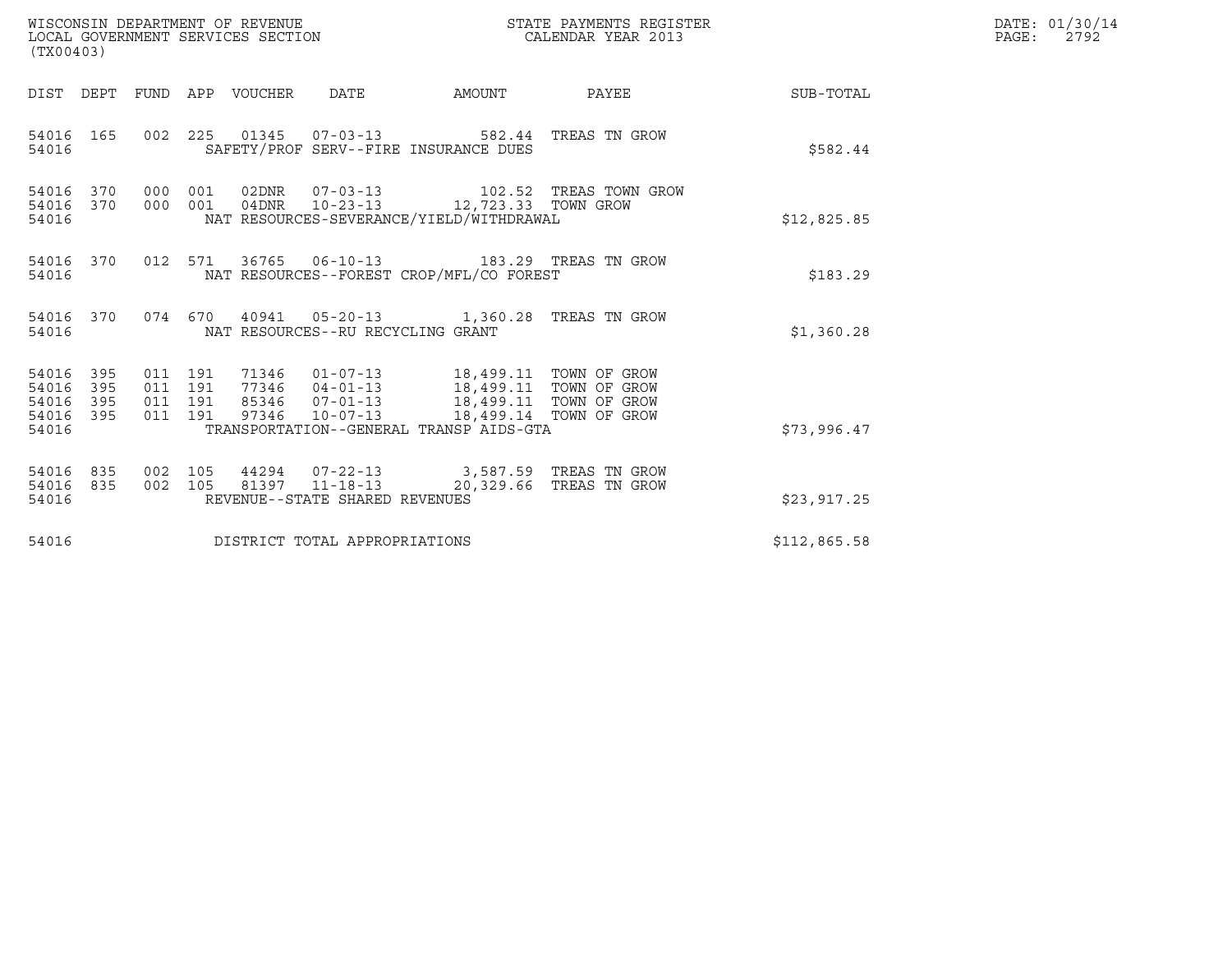| WISCONSIN DEPARTMENT OF REVENUE   | STATE PAYMENTS REGISTER | DATE: 01/30/14 |
|-----------------------------------|-------------------------|----------------|
| LOCAL GOVERNMENT SERVICES SECTION | CALENDAR YEAR 2013      | 2793<br>PAGE:  |

| WISCONSIN DEPARTMENT OF REVENUE<br>LOCAL GOVERNMENT SERVICES SECTION<br>(TX00403) |                               |     |                               |                  |                                | STATE PAYMENTS REGISTER<br>CALENDAR YEAR 2013                      |                                                                                           |              | DATE: 01/30/14<br>$\mathtt{PAGE}$ :<br>2793 |
|-----------------------------------------------------------------------------------|-------------------------------|-----|-------------------------------|------------------|--------------------------------|--------------------------------------------------------------------|-------------------------------------------------------------------------------------------|--------------|---------------------------------------------|
| DIST                                                                              | DEPT                          |     |                               | FUND APP VOUCHER | DATE                           | AMOUNT                                                             | PAYEE                                                                                     | SUB-TOTAL    |                                             |
| 54018<br>54018                                                                    | 165                           | 002 |                               |                  |                                | 225 01346 07-03-13 231.39<br>SAFETY/PROF SERV--FIRE INSURANCE DUES | TREAS TN HAWKINS                                                                          | \$231.39     |                                             |
| 54018 370                                                                         |                               |     |                               |                  |                                |                                                                    | 002 503 16003 02-06-13 679.20 TREAS TN HAWKINS<br>TOWN SHARE 71.72                        |              |                                             |
| 54018                                                                             |                               |     |                               |                  |                                | NAT RESOURCES--AIDS IN LIEU OF TAXES                               |                                                                                           | \$679.20     |                                             |
| 54018<br>54018                                                                    | 370                           |     |                               |                  |                                | NAT RESOURCES--FOREST CROP/MFL/CO FOREST                           | 012 571 36766 06-10-13 2,985.12 TREAS TN HAWKINS                                          | \$2,985.12   |                                             |
| 54018<br>54018<br>54018                                                           | 395<br>395<br>395             |     | 011 191<br>011 191<br>011 191 |                  |                                |                                                                    | 85347  07-01-13  10,029.64  TOWN OF HAWKINS                                               |              |                                             |
| 54018<br>54018                                                                    | 395                           |     |                               |                  |                                | TRANSPORTATION--GENERAL TRANSP AIDS-GTA                            | 011 191 97347 10-07-13 10,029.66 TOWN OF HAWKINS                                          | \$40, 118.58 |                                             |
| 54018<br>54018                                                                    | 835<br>835                    | 002 | 105<br>002 105                |                  | REVENUE--STATE SHARED REVENUES |                                                                    | 44295  07-22-13  2,874.30 TREAS TN HAWKINS<br>81398  11-18-13  16,300.66 TREAS TN HAWKINS |              |                                             |
| 54018                                                                             |                               |     |                               |                  |                                |                                                                    |                                                                                           | \$19,174.96  |                                             |
| 54018                                                                             | DISTRICT TOTAL APPROPRIATIONS |     |                               |                  |                                |                                                                    |                                                                                           | \$63,189.25  |                                             |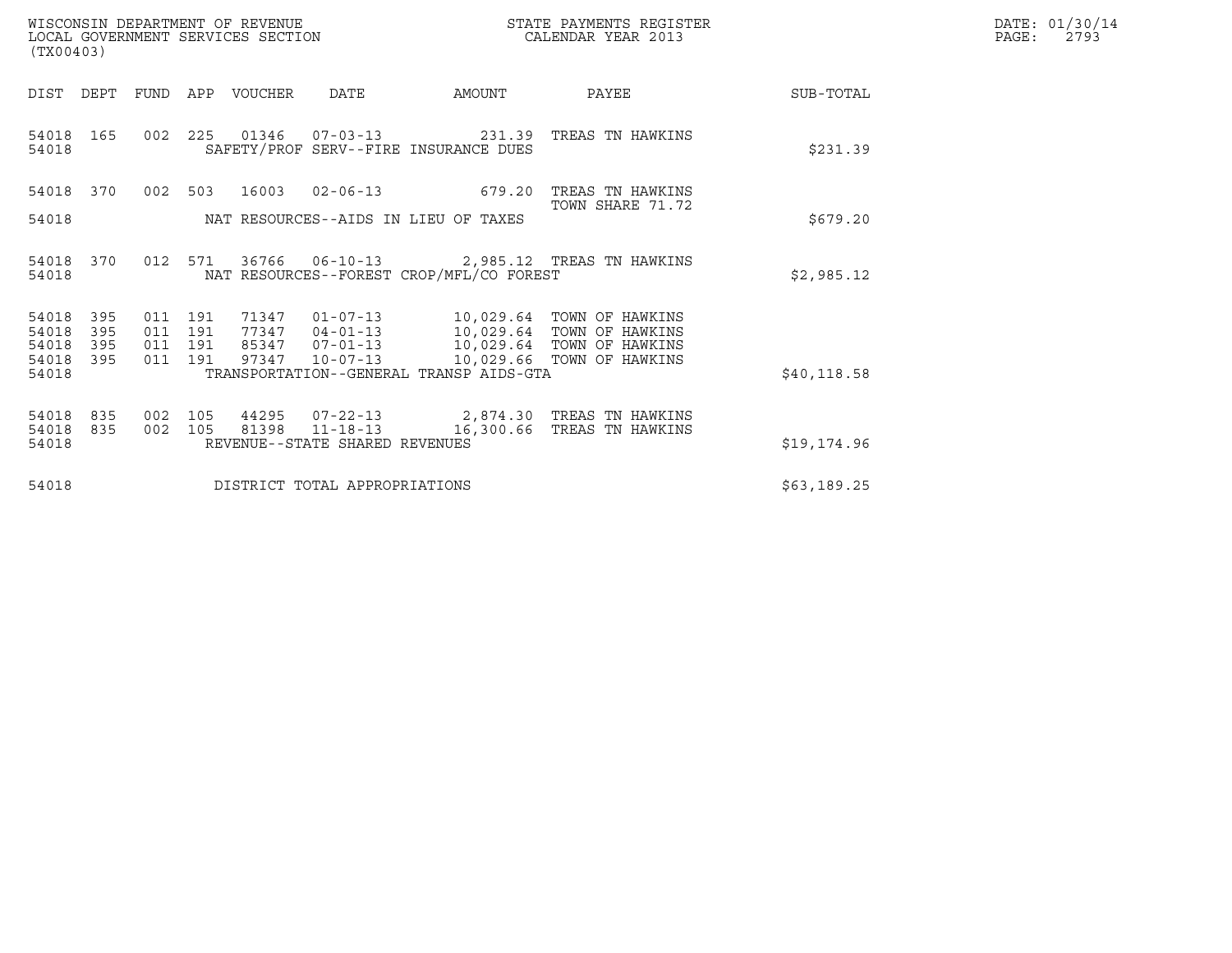| WISCONSIN DEPARTMENT OF REVENUE   | STATE PAYMENTS REGISTER | DATE: 01/30/14 |
|-----------------------------------|-------------------------|----------------|
| LOCAL GOVERNMENT SERVICES SECTION | CALENDAR YEAR 2013      | 2794<br>PAGE:  |

| (TX00403)                                                 |                                                                                                                                                                                                                                                                                                                                                                                                      |  |  | DATE: 01/30/14<br>PAGE:<br>2794 |  |
|-----------------------------------------------------------|------------------------------------------------------------------------------------------------------------------------------------------------------------------------------------------------------------------------------------------------------------------------------------------------------------------------------------------------------------------------------------------------------|--|--|---------------------------------|--|
|                                                           | DIST DEPT FUND APP VOUCHER DATE AMOUNT PAYEE                                                                                                                                                                                                                                                                                                                                                         |  |  | SUB-TOTAL                       |  |
| 54020 165<br>54020                                        | 002 225 01347 07-03-13 302.12 TREAS TN HUBBARD<br>SAFETY/PROF SERV--FIRE INSURANCE DUES                                                                                                                                                                                                                                                                                                              |  |  | \$302.12                        |  |
| 54020 370<br>54020 370<br>54020 370<br>54020              | 000 001 02DNR 07-03-13 448.20 TREAS TOWN HUBBARD<br>000 001 03DNR 07-03-13 2,871.94 TREAS TOWN HUBBARD<br>000 001 04DNR 10-23-13 74.55 TOWN HUBBARD<br>NAT RESOURCES-SEVERANCE/YIELD/WITHDRAWAL                                                                                                                                                                                                      |  |  | \$3,394.69                      |  |
| 54020 370<br>54020 370<br>54020                           | 012 571 36767 06-10-13 1,278.54 TREAS TNHUBBARD<br>012 571 36767 06-10-13 2,563.55 TREAS TNHUBBARD<br>NAT RESOURCES--FOREST CROP/MFL/CO FOREST                                                                                                                                                                                                                                                       |  |  | \$3,842.09                      |  |
| 54020 395<br>54020 395<br>54020 395<br>54020 395<br>54020 | $\begin{array}{cccccc} 011 & 191 & 71348 & 01\texttt{-}07\texttt{-}13 & 13\texttt{,}051.30 & \texttt{TOWN OF HUBBARD} \\ 011 & 191 & 77348 & 04\texttt{-}01\texttt{-}13 & 13\texttt{,}051.30 & \texttt{TOWN OF HUBBARD} \\ 011 & 191 & 85348 & 07\texttt{-}01\texttt{-}13 & 13\texttt{,}051.30 & \texttt{TOWN OF HUBBARD} \\ 011 & 191 & 97348 & 10\text$<br>TRANSPORTATION--GENERAL TRANSP AIDS-GTA |  |  | \$52, 205.22                    |  |
| 54020 505<br>54020                                        | 002 174 58370 04-26-13 11,921.00 TREAS TN HUBBARD<br>DOA--TRANSMISSION LINE FEE DISTRIBUTION                                                                                                                                                                                                                                                                                                         |  |  | \$11,921.00                     |  |
| 54020 835<br>54020 835<br>54020                           | 002 105 44296 07-22-13 1,989.42 TREAS TN HUBBARD<br>002 105 81399 11-18-13 11,273.36 TREAS TN HUBBARD<br>REVENUE--STATE SHARED REVENUES                                                                                                                                                                                                                                                              |  |  | \$13, 262.78                    |  |
| 54020 835<br>54020                                        | 002 109 03213 07-22-13 1.00 TREAS TN HUBBARD<br>REVENUE--EXEMPT COMPUTER AID                                                                                                                                                                                                                                                                                                                         |  |  | \$1.00                          |  |
| 54020                                                     | DISTRICT TOTAL APPROPRIATIONS                                                                                                                                                                                                                                                                                                                                                                        |  |  | \$84,928.90                     |  |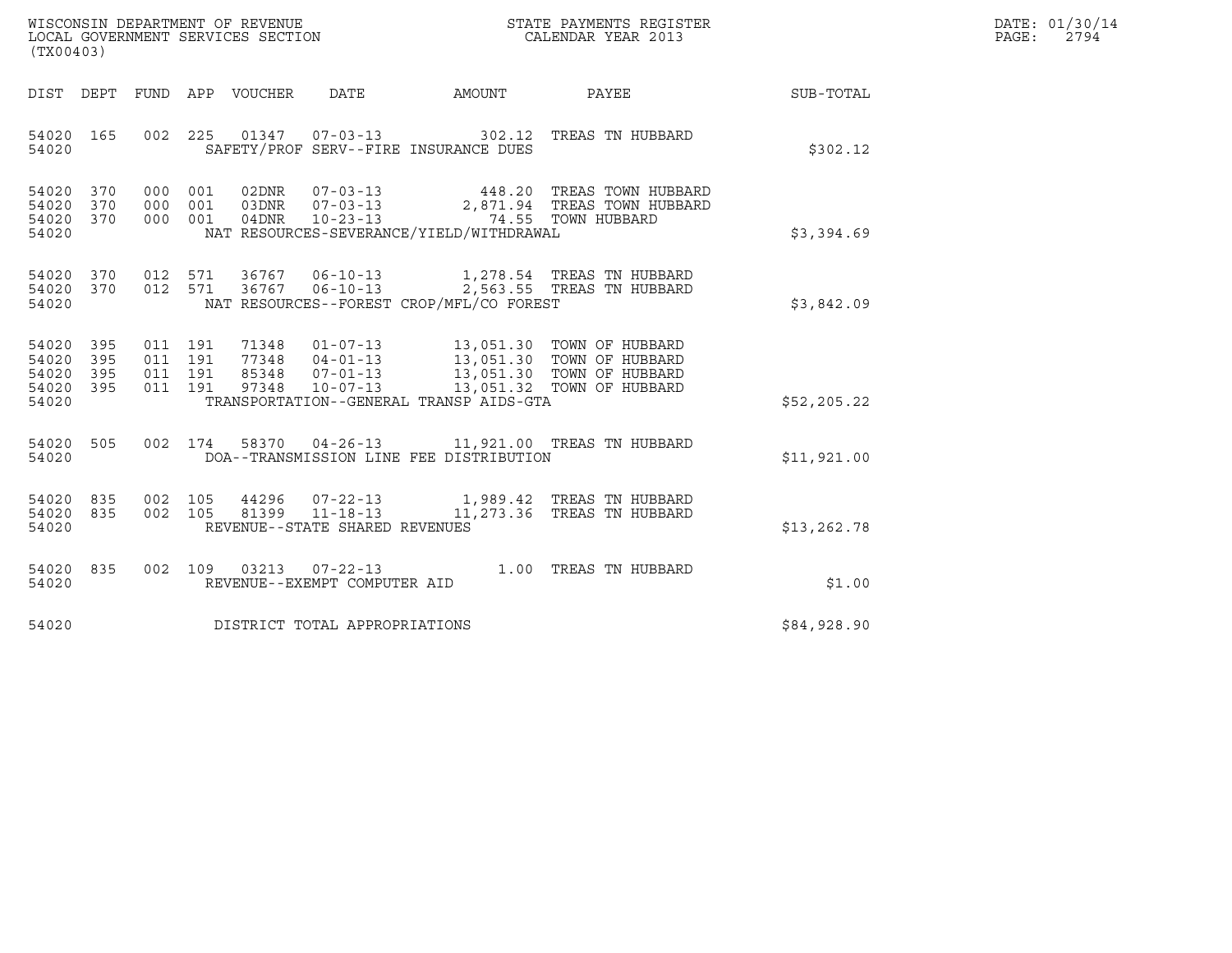| WISCONSIN DEPARTMENT OF REVENUE   | STATE PAYMENTS REGISTER | DATE: 01/30/14 |
|-----------------------------------|-------------------------|----------------|
| LOCAL GOVERNMENT SERVICES SECTION | CALENDAR YEAR 2013      | 2795<br>PAGE:  |

| (TX00403)                                     |                        |  |  |  |                                |                                          |                                                                                                                                                                                                                                                                                                                                                   |             | DATE: 01/30/14<br>$\mathtt{PAGE:}$<br>2795 |
|-----------------------------------------------|------------------------|--|--|--|--------------------------------|------------------------------------------|---------------------------------------------------------------------------------------------------------------------------------------------------------------------------------------------------------------------------------------------------------------------------------------------------------------------------------------------------|-------------|--------------------------------------------|
|                                               |                        |  |  |  |                                |                                          | DIST DEPT FUND APP VOUCHER DATE AMOUNT PAYEE SUB-TOTAL                                                                                                                                                                                                                                                                                            |             |                                            |
| 54022                                         | 54022 165              |  |  |  |                                | SAFETY/PROF SERV--FIRE INSURANCE DUES    | 002  225  01348  07-03-13  339.41  TREAS TN LAWRENCE                                                                                                                                                                                                                                                                                              | \$339.41    |                                            |
| 54022                                         | 54022 370<br>54022 370 |  |  |  |                                | NAT RESOURCES-SEVERANCE/YIELD/WITHDRAWAL | 000 001 02DNR 07-03-13 1,208.11 TREAS TOWN LAWRENCE<br>000 001 04DNR 10-23-13 1,095.76 TOWN LAWRENCE                                                                                                                                                                                                                                              | \$2,303.87  |                                            |
| 54022                                         |                        |  |  |  |                                | NAT RESOURCES--FOREST CROP/MFL/CO FOREST | 54022 370 012 571 36768 06-10-13 2,066.78 TREAS TN LAWRENCE                                                                                                                                                                                                                                                                                       | \$2,066.78  |                                            |
| 54022                                         |                        |  |  |  |                                | NAT RESOURCES--AIDS IN LIEU OF TAXES     | 54022 370 012 579 18797 04-15-13 45.00 TREAS TOWN LAWRENCE                                                                                                                                                                                                                                                                                        | \$45.00     |                                            |
| 54022<br>54022<br>54022<br>54022 395<br>54022 | 395<br>395<br>395      |  |  |  |                                | TRANSPORTATION--GENERAL TRANSP AIDS-GTA  | $\begin{array}{cccccc} 011 & 191 & 71349 & 01\texttt{-}07\texttt{-}13 & 12,500.88 & \texttt{TOWN OF LAWRENCE} \\ 011 & 191 & 77349 & 04\texttt{-}01\texttt{-}13 & 12,500.88 & \texttt{TOWN OF LAWRENCE} \\ 011 & 191 & 85349 & 07\texttt{-}01\texttt{-}13 & 12,500.88 & \texttt{TOWN OF LAWRENCE} \\ 011 & 191 & 97349 & 10\texttt{-}07\texttt{-$ | \$50,003.54 |                                            |
| 54022 835<br>54022 835<br>54022               |                        |  |  |  | REVENUE--STATE SHARED REVENUES |                                          | 002 105 44297 07-22-13 3,734.42 TREAS TN LAWRENCE<br>002 105 81400 11-18-13 21,161.72 TREAS TN LAWRENCE                                                                                                                                                                                                                                           | \$24,896.14 |                                            |
| 54022                                         |                        |  |  |  | DISTRICT TOTAL APPROPRIATIONS  |                                          |                                                                                                                                                                                                                                                                                                                                                   | \$79,654.74 |                                            |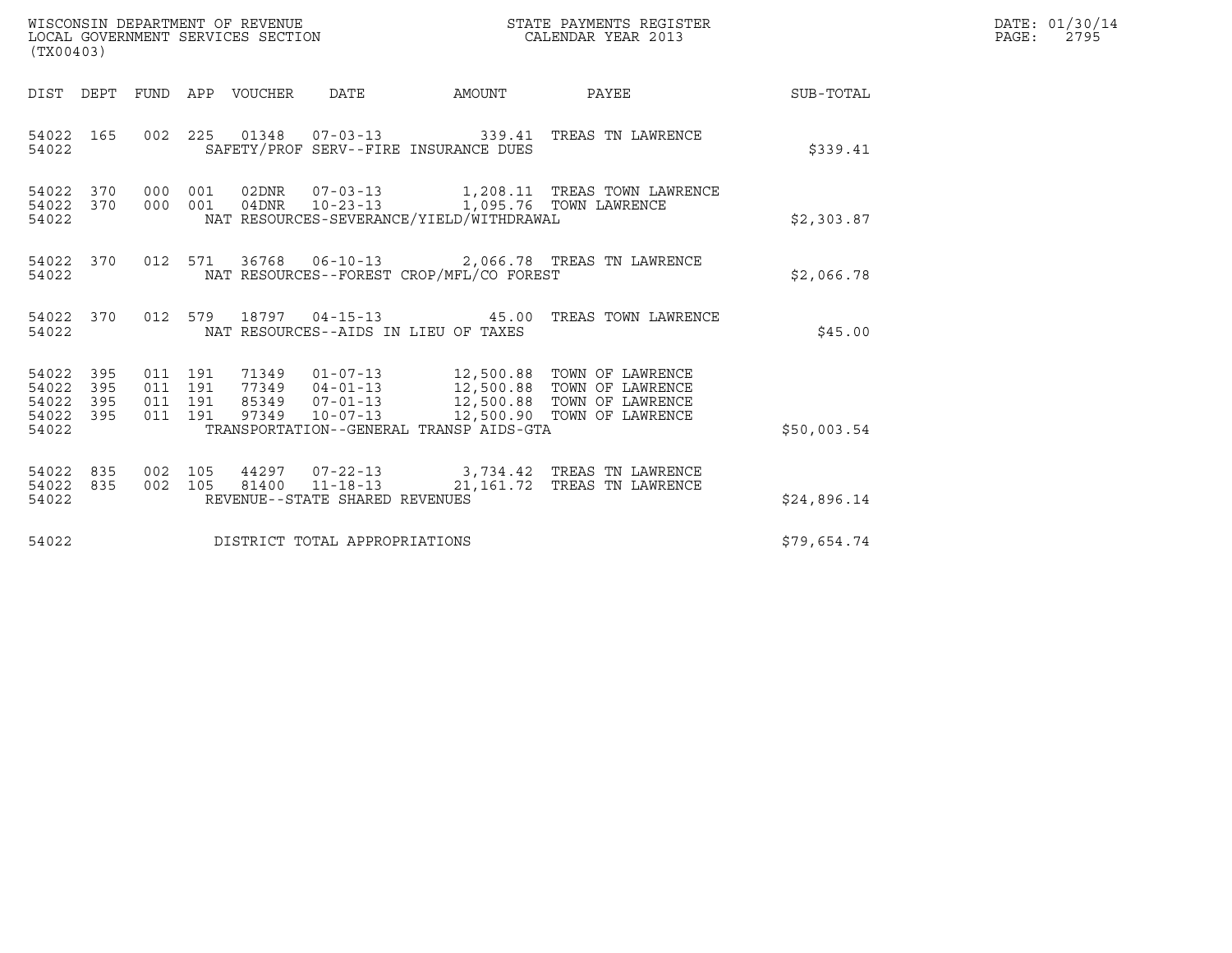| (TX00403)                                                       | WISCONSIN DEPARTMENT OF REVENUE<br>LOCAL GOVERNMENT SERVICES SECTION |                                          |              | STATE PAYMENTS REGISTER<br>CALENDAR YEAR 2013                                                                                                                                       |                  | DATE: 01/30/14<br>$\mathtt{PAGE:}$<br>2796 |
|-----------------------------------------------------------------|----------------------------------------------------------------------|------------------------------------------|--------------|-------------------------------------------------------------------------------------------------------------------------------------------------------------------------------------|------------------|--------------------------------------------|
|                                                                 |                                                                      | DIST DEPT FUND APP VOUCHER DATE          | AMOUNT PAYEE |                                                                                                                                                                                     | <b>SUB-TOTAL</b> |                                            |
| 54024 165<br>54024                                              |                                                                      | SAFETY/PROF SERV--FIRE INSURANCE DUES    |              | 002  225  01349  07-03-13  756.35  TREAS TN MARSHALL                                                                                                                                | \$756.35         |                                            |
| 54024 370<br>54024                                              |                                                                      | NAT RESOURCES--FOREST CROP/MFL/CO FOREST |              | 012 571 36769 06-10-13 108.20 TREAS TN MARSHALL                                                                                                                                     | \$108.20         |                                            |
| 54024 395<br>54024<br>395<br>54024<br>395<br>54024 395<br>54024 | 011 191<br>011 191<br>011 191<br>011 191<br>97350                    | TRANSPORTATION--GENERAL TRANSP AIDS-GTA  |              | 71350  01-07-13  21,106.49  TOWN OF MARSHALL<br>77350  04-01-13  21,106.49  TOWN OF MARSHALL<br>85350  07-01-13  21,106.49  TOWN OF MARSHALL<br>10-07-13 21,106.49 TOWN OF MARSHALL | \$84,425.96      |                                            |
| 54024 505<br>54024                                              |                                                                      | DOA--TRANSMISSION LINE FEE DISTRIBUTION  |              | 002 174 58370 04-26-13 37,832.00 TREAS TN MARSHALL                                                                                                                                  | \$37,832.00      |                                            |
| 54024 835<br>54024 835<br>54024                                 | 002 105                                                              | REVENUE--STATE SHARED REVENUES           |              | 002 105 81401 11-18-13 59,906.95 TREAS TN MARSHALL                                                                                                                                  | \$70,476.33      |                                            |
| 54024 835<br>54024                                              |                                                                      | REVENUE--EXEMPT COMPUTER AID             |              | 002 109 03214 07-22-13 1.00 TREAS TN MARSHALL                                                                                                                                       | \$1.00           |                                            |
| 54024                                                           |                                                                      | DISTRICT TOTAL APPROPRIATIONS            |              |                                                                                                                                                                                     | \$193,599.84     |                                            |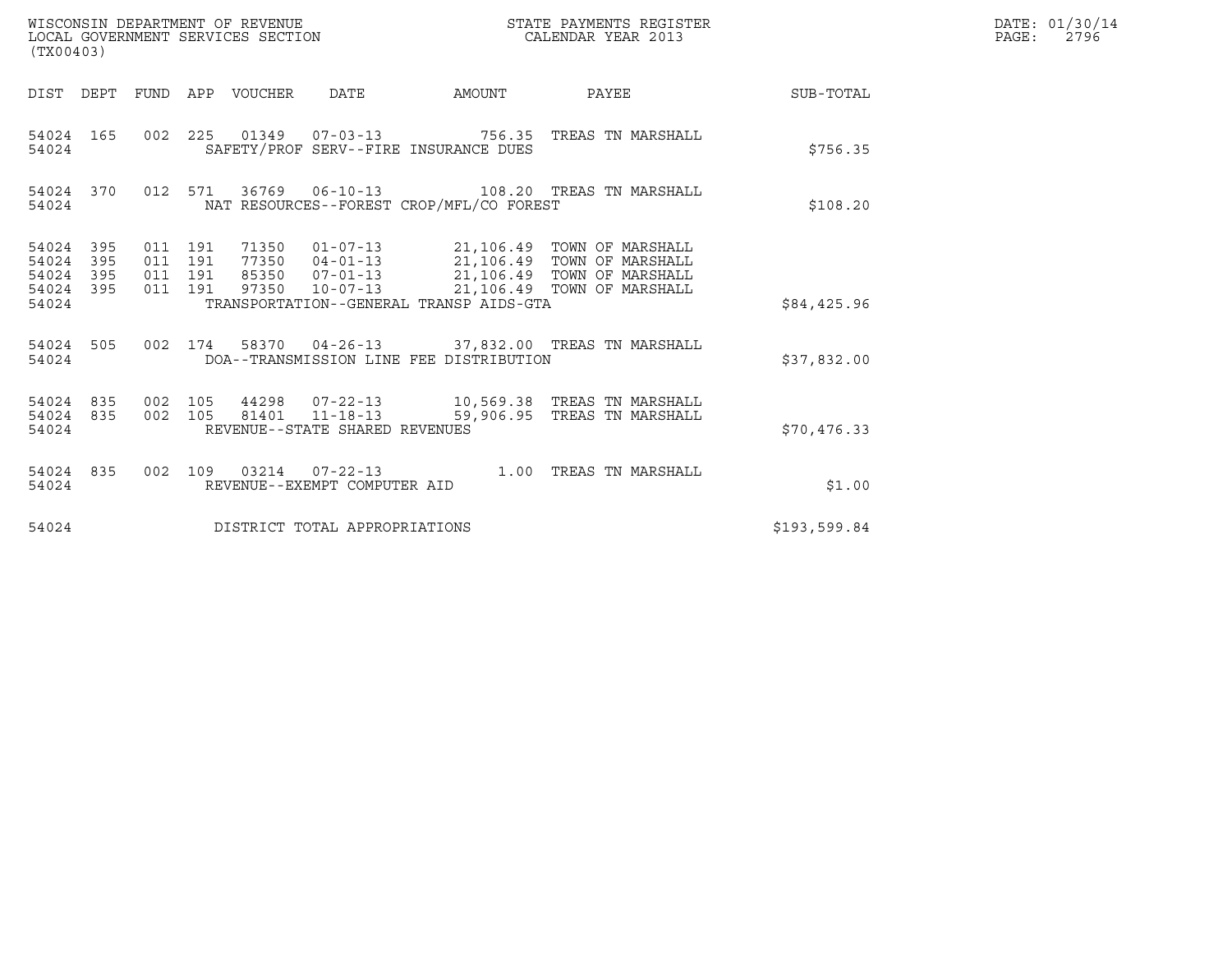| WISCONSIN DEPARTMENT OF REVENUE<br>LOCAL GOVERNMENT SERVICES SECTION<br>(TX00403) |                          |                                          |         |                                 |                                    | STATE PAYMENTS REGISTER<br>CALENDAR YEAR 2013                                              |                                            | DATE: 01/30/14<br>PAGE: 2797 |  |
|-----------------------------------------------------------------------------------|--------------------------|------------------------------------------|---------|---------------------------------|------------------------------------|--------------------------------------------------------------------------------------------|--------------------------------------------|------------------------------|--|
|                                                                                   |                          |                                          |         | DIST DEPT FUND APP VOUCHER DATE |                                    | AMOUNT PAYEE                                                                               |                                            | <b>SUB-TOTAL</b>             |  |
| 54026 165<br>54026                                                                |                          |                                          |         |                                 |                                    | 002  225  01350  07-03-13  470.54  TREAS TN MURRY<br>SAFETY/PROF SERV--FIRE INSURANCE DUES |                                            | \$470.54                     |  |
| 54026 370<br>54026                                                                |                          |                                          | 000 001 |                                 |                                    | NAT RESOURCES-SEVERANCE/YIELD/WITHDRAWAL                                                   | 01DNR  03-13-13  4,502.24 TREAS TOWN MURRY | \$4,502.24                   |  |
| 54026<br>54026<br>54026                                                           | 370                      |                                          | 012 571 |                                 | 370   012   571   36770   06-10-13 | NAT RESOURCES--FOREST CROP/MFL/CO FOREST                                                   | 989.23   TREAS  TN  MURRY                  | \$6,680.11                   |  |
| 54026<br>54026                                                                    | 54026 370 012 579<br>370 | 012 579                                  |         |                                 |                                    | NAT RESOURCES--AIDS IN LIEU OF TAXES                                                       |                                            | \$123.47                     |  |
| 54026<br>54026<br>54026<br>54026<br>54026                                         | 395<br>395<br>395<br>395 | 011 191<br>011 191<br>011 191<br>011 191 |         |                                 |                                    | TRANSPORTATION--GENERAL TRANSP AIDS-GTA                                                    |                                            | \$80,721.21                  |  |
| 54026<br>54026                                                                    | 505                      |                                          |         |                                 |                                    | 002 174 58370 04-26-13 24,365.00 TREAS TN MURRY<br>DOA--TRANSMISSION LINE FEE DISTRIBUTION |                                            | \$24,365.00                  |  |
| 54026<br>54026<br>54026                                                           | 835<br>835               | 002 105<br>002 105                       |         |                                 | REVENUE--STATE SHARED REVENUES     | 81402 11-18-13 8,828.58 TREAS TN MURRY                                                     |                                            | \$10,386.57                  |  |
| 54026                                                                             |                          |                                          |         |                                 | DISTRICT TOTAL APPROPRIATIONS      |                                                                                            |                                            | \$127,249.14                 |  |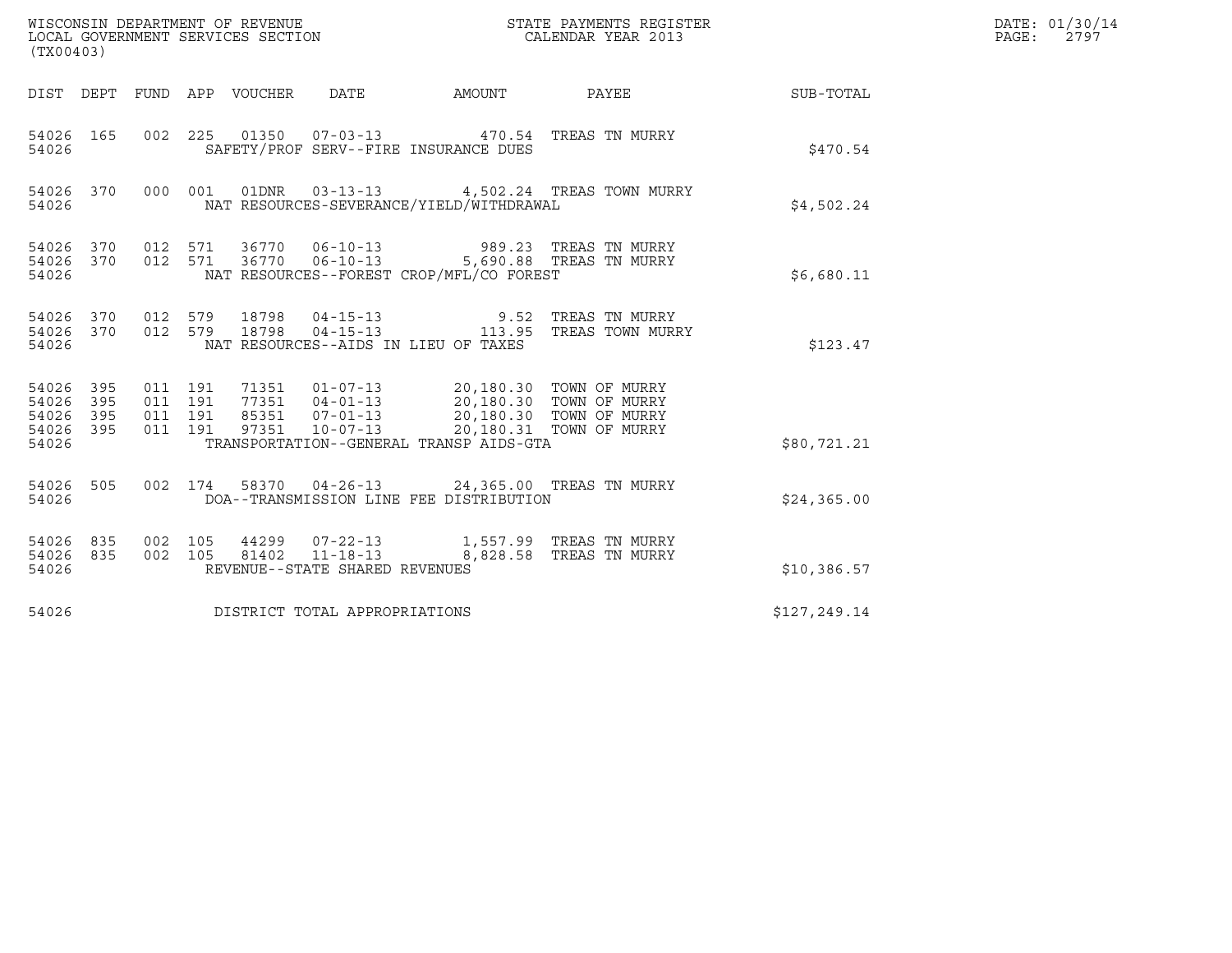| (TX00403)                                 |                          |                                          |         | WISCONSIN DEPARTMENT OF REVENUE<br>LOCAL GOVERNMENT SERVICES SECTION |                                | STATE PAYMENTS REGISTER<br>CALENDAR YEAR 2013 |                                                                                                                            |              | DATE: 01/30/14<br>PAGE:<br>2798 |
|-------------------------------------------|--------------------------|------------------------------------------|---------|----------------------------------------------------------------------|--------------------------------|-----------------------------------------------|----------------------------------------------------------------------------------------------------------------------------|--------------|---------------------------------|
| DIST                                      | DEPT                     | FUND                                     |         | APP VOUCHER                                                          | DATE                           | AMOUNT                                        | PAYEE                                                                                                                      | SUB-TOTAL    |                                 |
| 54028                                     | 54028 165                |                                          |         |                                                                      |                                | SAFETY/PROF SERV--FIRE INSURANCE DUES         | 002  225  01351  07-03-13  302.80  TREAS TN RICHLAND                                                                       | \$302.80     |                                 |
| 54028                                     | 54028 370                | 000 001                                  |         |                                                                      | 04DNR 10-23-13                 | NAT RESOURCES-SEVERANCE/YIELD/WITHDRAWAL      | 348.30 TOWN RICHLAND                                                                                                       | \$348.30     |                                 |
| 54028                                     | 54028 370                |                                          | 012 571 |                                                                      |                                | NAT RESOURCES--FOREST CROP/MFL/CO FOREST      | 36771  06-10-13  413.58  TREAS TN RICHLAND                                                                                 | \$413.58     |                                 |
| 54028<br>54028<br>54028<br>54028<br>54028 | 395<br>395<br>395<br>395 | 011 191<br>011 191<br>011 191<br>011 191 |         | 97352                                                                | $10 - 07 - 13$                 | TRANSPORTATION--GENERAL TRANSP AIDS-GTA       | 77352  04-01-13  12,815.23  TOWN OF RICHLAND<br>85352  07-01-13  12,815.23  TOWN OF RICHLAND<br>12,815.26 TOWN OF RICHLAND | \$51,260.95  |                                 |
| 54028<br>54028<br>54028                   | 835<br>835               | 002<br>002 105                           | 105     |                                                                      | REVENUE--STATE SHARED REVENUES |                                               | 44300  07-22-13  3,631.41 TREAS TN RICHLAND<br>81403   11-18-13   20,577.98   TREAS TN RICHLAND                            | \$24, 209.39 |                                 |
| 54028                                     |                          |                                          |         |                                                                      | DISTRICT TOTAL APPROPRIATIONS  |                                               |                                                                                                                            | \$76,535.02  |                                 |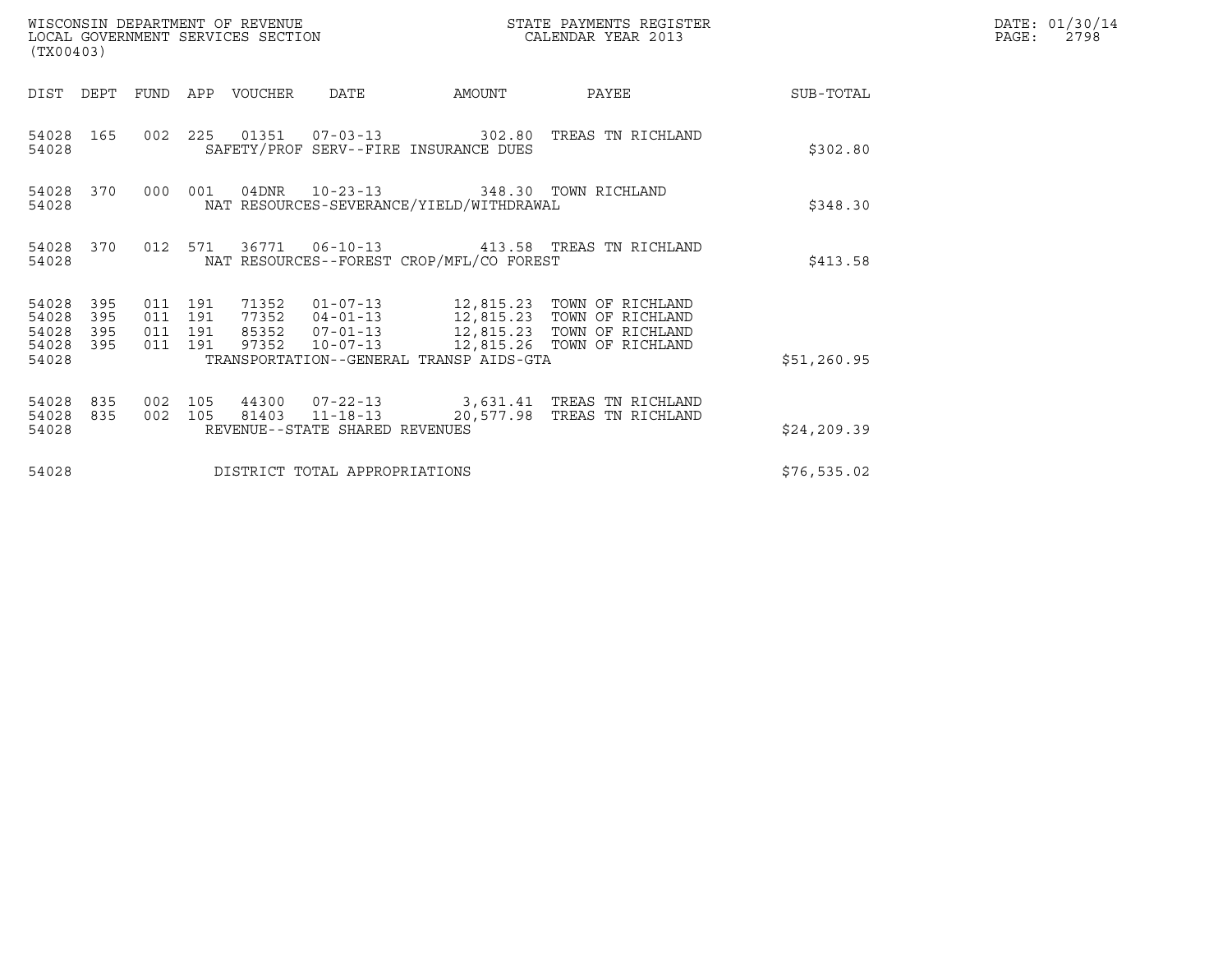| WISCONSIN DEPARTMENT OF REVENUE<br>LOCAL GOVERNMENT SERVICES SECTION<br>(TX00403) |                          |                                          |     |                                  |                                                    |                                                                                                      | STATE PAYMENTS REGISTER<br>CALENDAR YEAR 2013     |             | DATE: 01/30/14<br>PAGE:<br>2799 |
|-----------------------------------------------------------------------------------|--------------------------|------------------------------------------|-----|----------------------------------|----------------------------------------------------|------------------------------------------------------------------------------------------------------|---------------------------------------------------|-------------|---------------------------------|
| DIST DEPT                                                                         |                          |                                          |     | FUND APP VOUCHER                 | <b>DATE</b>                                        | AMOUNT                                                                                               | PAYEE                                             | SUB-TOTAL   |                                 |
| 54030 165<br>54030                                                                |                          | 002 225                                  |     |                                  |                                                    | 01352  07-03-13  2,679.25  TREAS TN RUSK<br>SAFETY/PROF SERV--FIRE INSURANCE DUES                    |                                                   | \$2,679.25  |                                 |
| 54030 370<br>54030                                                                |                          | 012 571                                  |     | 36772                            |                                                    | 06-10-13 562.77 TREAS TN RUSK<br>NAT RESOURCES--FOREST CROP/MFL/CO FOREST                            |                                                   | \$562.77    |                                 |
| 54030<br>54030<br>54030<br>54030                                                  | 370<br>370<br>370        | 012 579<br>012<br>012 579                | 579 | 18799<br>18799<br>18799          | $04 - 15 - 13$<br>$04 - 15 - 13$<br>$04 - 15 - 13$ | 35.20<br>120.11<br>207.81<br>NAT RESOURCES--AIDS IN LIEU OF TAXES                                    | TREAS TN RUSK<br>TREAS TN RUSK<br>TREAS TOWN RUSK | \$363.12    |                                 |
| 54030<br>54030<br>54030<br>54030<br>54030                                         | 395<br>395<br>395<br>395 | 011 191<br>011 191<br>011 191<br>011 191 |     | 71353<br>77353<br>85353<br>97353 | $04 - 01 - 13$<br>$07 - 01 - 13$<br>$10 - 07 - 13$ | 01-07-13 20,905.37 TOWN OF RUSK<br>20,905.37 TOWN OF RUSK<br>TRANSPORTATION--GENERAL TRANSP AIDS-GTA | 20,905.37 TOWN OF RUSK<br>20,905.39 TOWN OF RUSK  | \$83,621.50 |                                 |
| 54030<br>54030<br>54030                                                           | 835<br>835               | 002 105<br>002 105                       |     | 81404                            | $11 - 18 - 13$<br>REVENUE--STATE SHARED REVENUES   | 44301  07-22-13  936.71 TREAS TN RUSK                                                                | 5,308.01 TREAS TN RUSK                            | \$6,244.72  |                                 |
| 54030<br>54030                                                                    | 835                      | 002 109                                  |     | 03215                            | $07 - 22 - 13$<br>REVENUE--EXEMPT COMPUTER AID     |                                                                                                      | 6.00 TREAS TN RUSK                                | \$6.00      |                                 |
| 54030                                                                             |                          |                                          |     |                                  | DISTRICT TOTAL APPROPRIATIONS                      |                                                                                                      |                                                   | \$93,477.36 |                                 |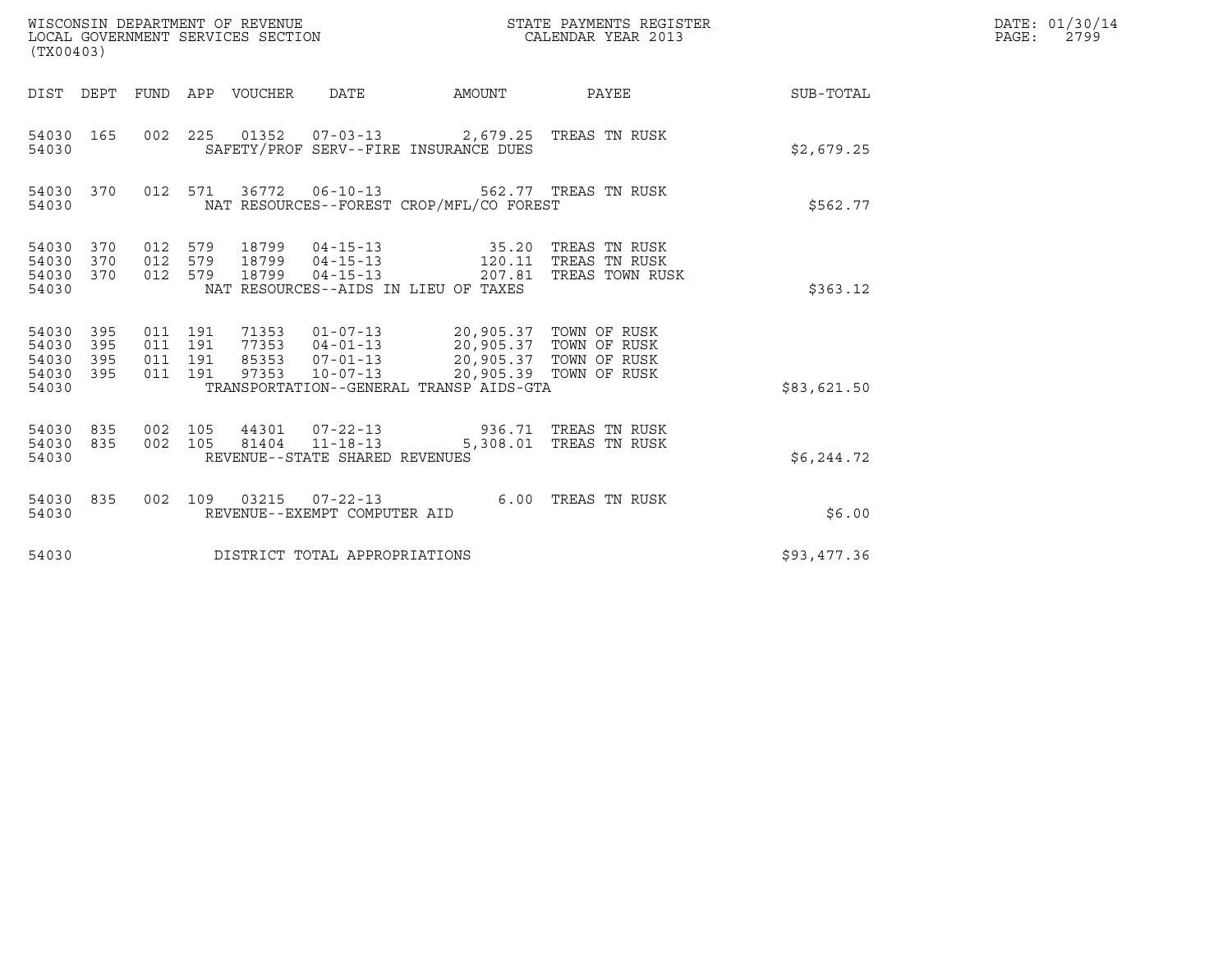| WISCONSIN DEPARTMENT OF REVENUE<br>LOCAL GOVERNMENT SERVICES SECTION | STATE PAYMENTS REGISTER<br>CALENDAR YEAR 2013 | DATE: 01/30/14<br>PAGE:<br>2800 |
|----------------------------------------------------------------------|-----------------------------------------------|---------------------------------|

| (TX00403)                                                                                         |                                                                                       |                                                                              |             |
|---------------------------------------------------------------------------------------------------|---------------------------------------------------------------------------------------|------------------------------------------------------------------------------|-------------|
| DEPT<br>DIST<br><b>FUND</b>                                                                       | VOUCHER DATE<br>APP                                                                   | AMOUNT<br>PAYEE                                                              | SUB-TOTAL   |
| 165<br>002<br>54032<br>54032                                                                      | SAFETY/PROF SERV--FIRE INSURANCE DUES                                                 | 225  01353  07-03-13  259.90  TREAS TN SOUTH FORK                            | \$259.90    |
| 54032<br>370<br>012<br>54032<br>370 012<br>54032                                                  | NAT RESOURCES--FOREST CROP/MFL/CO FOREST                                              |                                                                              | \$2,431.75  |
| 012<br>370<br>54032<br>54032                                                                      | NAT RESOURCES--AIDS IN LIEU OF TAXES                                                  | 579 18800 04-15-13 5,425.98 TREAS TN SOUTH FORK                              | \$5,425.98  |
| 54032<br>395<br>011<br>54032<br>395<br>011<br>395<br>54032<br>011<br>54032<br>395<br>011<br>54032 | 191<br>71354 01-07-13<br>191<br>191<br>191<br>TRANSPORTATION--GENERAL TRANSP AIDS-GTA | 2,742.73 TOWN OF SOUTH FORK<br>77354  04-01-13  2,742.73  TOWN OF SOUTH FORK | \$10,970.95 |
| 002<br>54032<br>835<br>54032                                                                      | 81405<br>105<br>REVENUE--STATE SHARED REVENUES                                        | 11-18-13 317.85 TREAS TN SOUTH FORK                                          | \$317.85    |
| 54032                                                                                             | DISTRICT TOTAL APPROPRIATIONS                                                         |                                                                              | \$19,406.43 |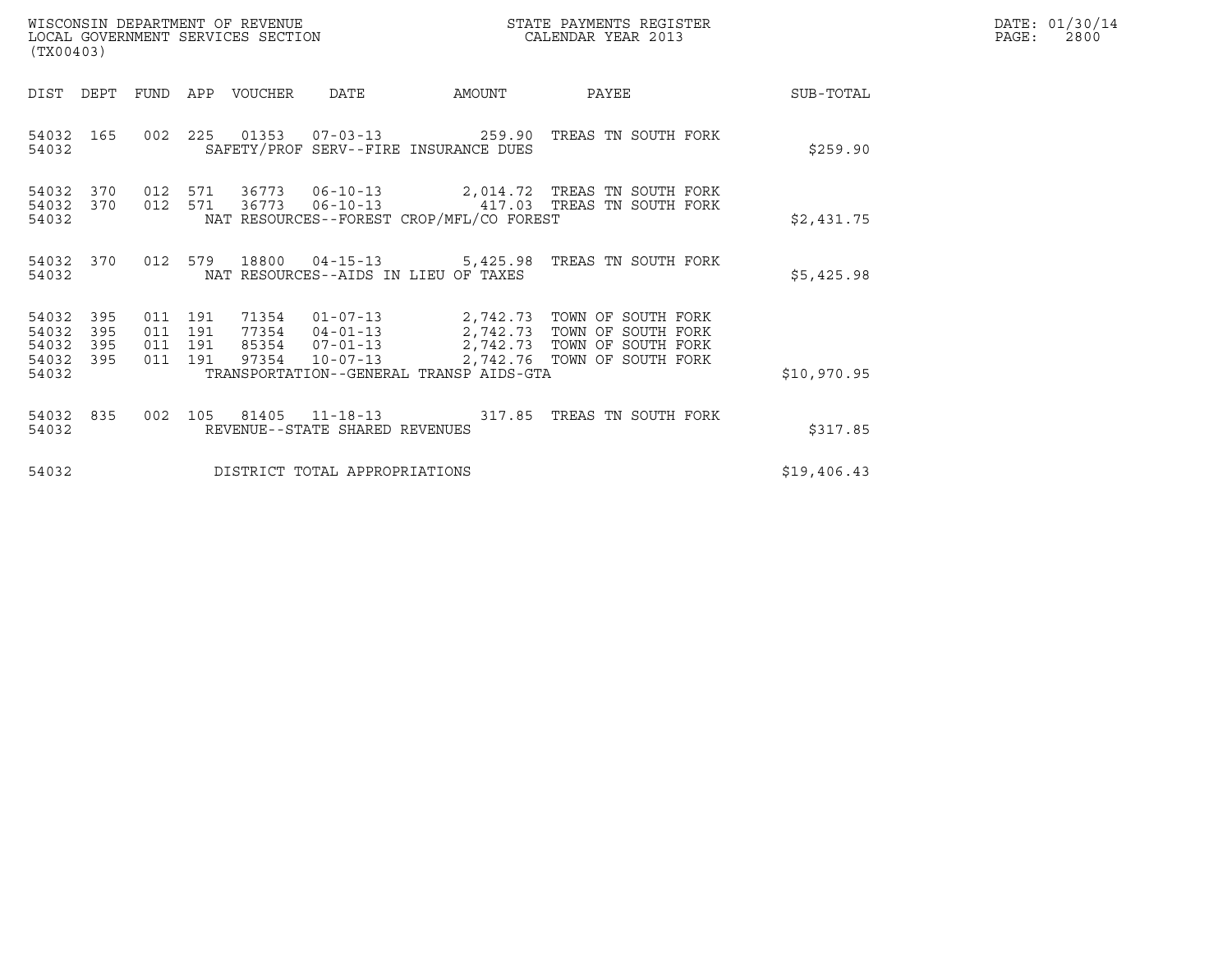| WISCONSIN DEPARTMENT OF REVENUE<br>LOCAL GOVERNMENT SERVICES SECTION<br>(TX00403)                                                            |                                                                                                                                                                                                        | STATE PAYMENTS REGISTER<br>CALENDAR YEAR 2013 |                  | DATE: 01/30/14<br>$\mathtt{PAGE:}$<br>2801 |
|----------------------------------------------------------------------------------------------------------------------------------------------|--------------------------------------------------------------------------------------------------------------------------------------------------------------------------------------------------------|-----------------------------------------------|------------------|--------------------------------------------|
| DIST DEPT FUND APP VOUCHER DATE                                                                                                              | AMOUNT                                                                                                                                                                                                 | <b>PAYEE</b>                                  | <b>SUB-TOTAL</b> |                                            |
| 002 225 01354 07-03-13 592.57 TREAS TN STRICKLAND<br>54034 165<br>54034                                                                      | SAFETY/PROF SERV--FIRE INSURANCE DUES                                                                                                                                                                  |                                               | \$592.57         |                                            |
| 54034 370<br>000 001 01DNR 03-13-13 8,365.66 TREAS TOWN STRICKLAND<br>54034                                                                  | NAT RESOURCES-SEVERANCE/YIELD/WITHDRAWAL                                                                                                                                                               |                                               | \$8,365.66       |                                            |
| 54034 370<br>012 571<br>012 571<br>370<br>54034<br>54034                                                                                     | 36774   06-10-13   1,157.77   TREAS TN STRICKLAND<br>36774   06-10-13   439.13   TREAS TN STRICKLAND<br>NAT RESOURCES--FOREST CROP/MFL/CO FOREST                                                       |                                               | \$1,596.90       |                                            |
| 54034 370<br>012 579 18801 04-15-13 1.85 TREAS TN STRICKLAND<br>54034                                                                        | NAT RESOURCES--AIDS IN LIEU OF TAXES                                                                                                                                                                   |                                               | \$1.85           |                                            |
| 011 191<br>54034<br>395<br>395<br>011 191<br>54034<br>011 191<br>54034<br>395<br>395<br>011 191<br>97355<br>$10 - 07 - 13$<br>54034<br>54034 | 71355   01-07-13   14,464.40   TOWN OF STRICKLAND<br>77355   04-01-13   14,464.40   TOWN OF STRICKLAND<br>85355   07-01-13   14,464.40   TOWN OF STRICKLAND<br>TRANSPORTATION--GENERAL TRANSP AIDS-GTA | 14,464.41 TOWN OF STRICKLAND                  | \$57,857.61      |                                            |
| 54034 835<br>002 105<br>002 105<br>81406<br>54034 835<br>REVENUE--STATE SHARED REVENUES<br>54034                                             | 44302  07-22-13  4,183.02  TREAS TN STRICKLAND<br>$11 - 18 - 13$                                                                                                                                       | 23,703.76 TREAS TN STRICKLAND                 | \$27,886.78      |                                            |
| 54034 835<br>002 109 03216 07-22-13 3.00 TREAS TN STRICKLAND<br>REVENUE--EXEMPT COMPUTER AID<br>54034                                        |                                                                                                                                                                                                        |                                               | \$3.00           |                                            |
| DISTRICT TOTAL APPROPRIATIONS<br>54034                                                                                                       |                                                                                                                                                                                                        |                                               | \$96,304.37      |                                            |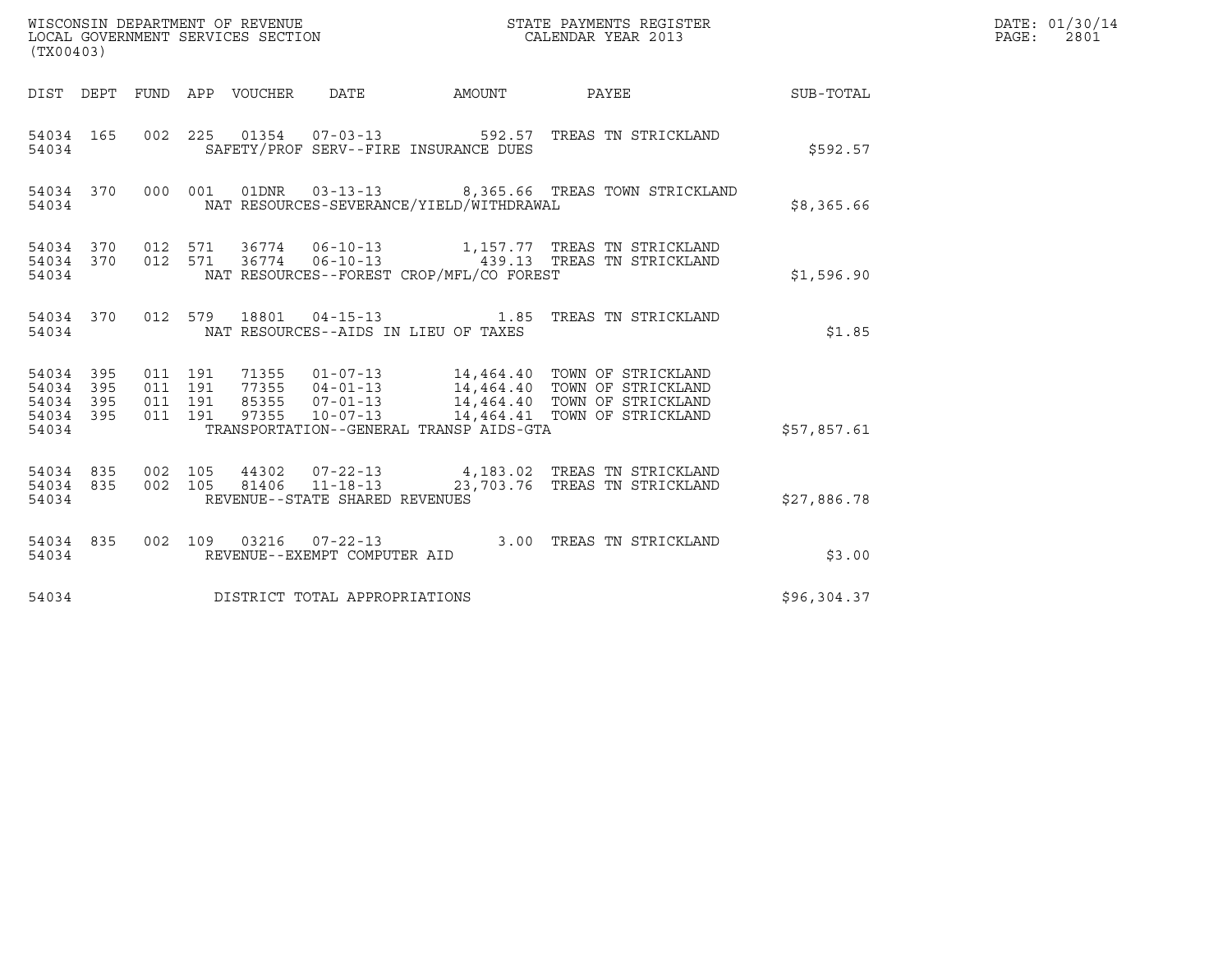| WISCONSIN DEPARTMENT OF REVENUE<br>LOCAL GOVERNMENT SERVICES SECTION<br>(TX00403)                                 |                                                                                                 |           | STATE PAYMENTS REGISTER<br>CALENDAR YEAR 2013                                                                |              | DATE: 01/30/14<br>PAGE:<br>2802 |
|-------------------------------------------------------------------------------------------------------------------|-------------------------------------------------------------------------------------------------|-----------|--------------------------------------------------------------------------------------------------------------|--------------|---------------------------------|
| FUND<br>APP<br>DIST<br>DEPT                                                                                       | DATE<br>VOUCHER                                                                                 | AMOUNT    | PAYEE                                                                                                        | SUB-TOTAL    |                                 |
| 002<br>225<br>54036 165<br>54036                                                                                  | 01355  07-03-13  1,201.78  TREAS TN STUBBS<br>SAFETY/PROF SERV--FIRE INSURANCE DUES             |           |                                                                                                              | \$1,201.78   |                                 |
| 012 571<br>54036<br>370<br>54036                                                                                  | 36775<br>$06 - 10 - 13$<br>NAT RESOURCES--FOREST CROP/MFL/CO FOREST                             |           | 158.60 TREAS TN STUBBS                                                                                       | \$158.60     |                                 |
| 191<br>54036<br>395<br>011<br>54036<br>011<br>395<br>191<br>395<br>191<br>54036<br>011<br>395<br>011 191<br>54036 | 71356<br>$01 - 07 - 13$<br>77356 04-01-13<br>85356<br>$07 - 01 - 13$<br>97356<br>$10 - 07 - 13$ |           | 26,457.20 TOWN OF STUBBS<br>26,457.20 TOWN OF STUBBS<br>26,457.20 TOWN OF STUBBS<br>26,457.23 TOWN OF STUBBS |              |                                 |
| 54036                                                                                                             | TRANSPORTATION--GENERAL TRANSP AIDS-GTA                                                         |           |                                                                                                              | \$105,828.83 |                                 |
| 002<br>105<br>54036<br>835<br>54036<br>835<br>002<br>105<br>54036                                                 | 44303<br>$07 - 22 - 13$<br>81407<br>$11 - 18 - 13$<br>REVENUE--STATE SHARED REVENUES            | 13,026.81 | 2,298.99 TREAS TN STUBBS<br>TREAS TN STUBBS                                                                  | \$15,325.80  |                                 |
| 54036                                                                                                             | DISTRICT TOTAL APPROPRIATIONS                                                                   |           |                                                                                                              | \$122,515.01 |                                 |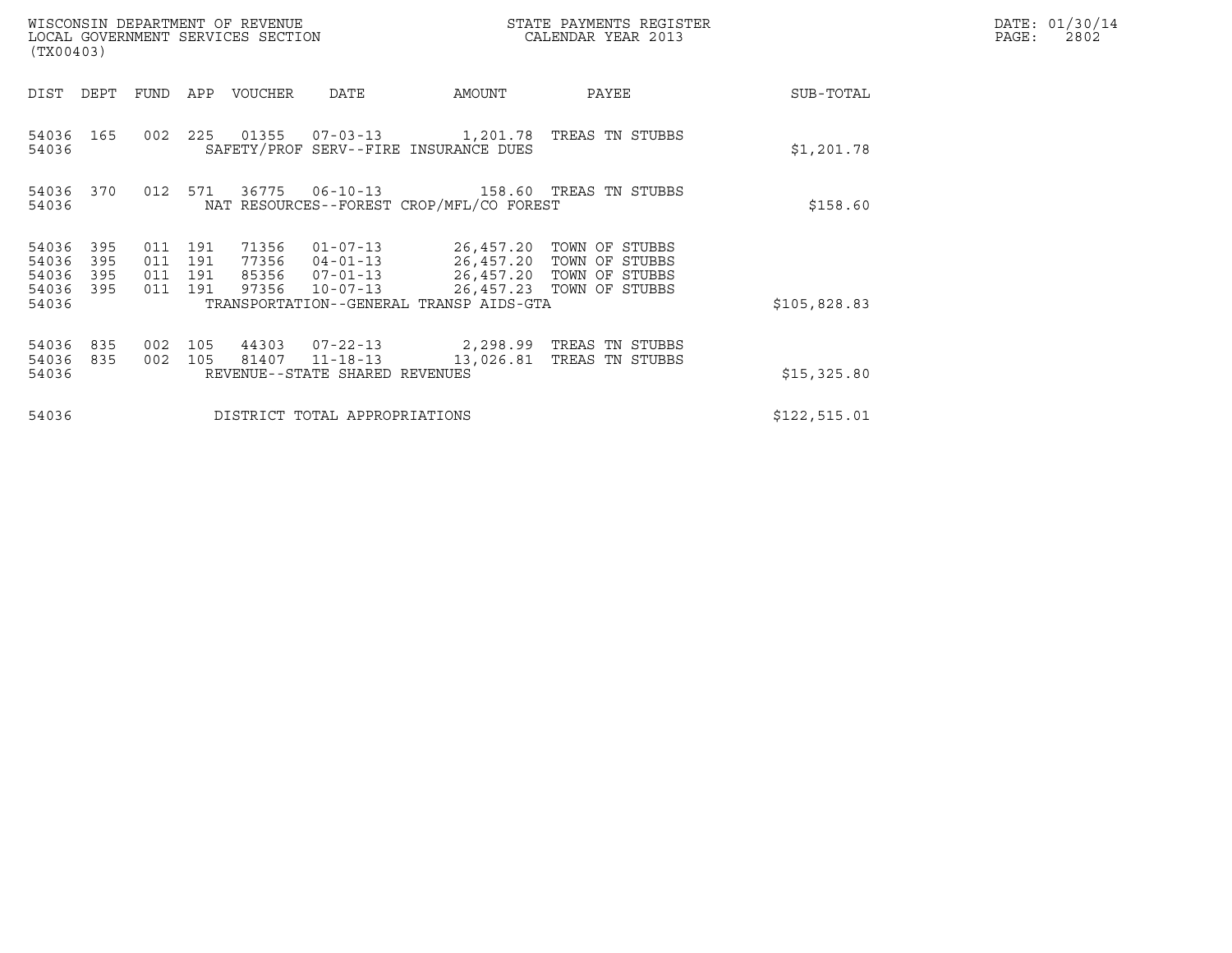| WISCONSIN DEPARTMENT OF REVENUE<br>LOCAL GOVERNMENT SERVICES SECTION<br>(TX00403) |                                          |                                |                                          | STATE PAYMENTS REGISTER<br>CALENDAR YEAR 2013                                                                                                                                                        |                  | DATE: 01/30/14<br>$\mathtt{PAGE:}$<br>2803 |
|-----------------------------------------------------------------------------------|------------------------------------------|--------------------------------|------------------------------------------|------------------------------------------------------------------------------------------------------------------------------------------------------------------------------------------------------|------------------|--------------------------------------------|
| DIST DEPT FUND APP VOUCHER DATE                                                   |                                          |                                | AMOUNT PAYEE                             |                                                                                                                                                                                                      | <b>SUB-TOTAL</b> |                                            |
| 54038 165<br>54038                                                                |                                          |                                | SAFETY/PROF SERV--FIRE INSURANCE DUES    | 002 225 01356 07-03-13 1,689.07 TREAS TN THORNAPPLE                                                                                                                                                  | \$1,689.07       |                                            |
| 54038<br>370<br>370<br>54038<br>54038                                             | 000 001<br>000 001                       |                                | NAT RESOURCES-SEVERANCE/YIELD/WITHDRAWAL | 01DNR  03-13-13  291.79 TREAS TOWN THORNAPPLE<br>04DNR  10-23-13  545.72  TOWN THORNAPPLE                                                                                                            | \$837.51         |                                            |
| 54038 370<br>54038                                                                | 002 503                                  |                                | NAT RESOURCES--AIDS IN LIEU OF TAXES     | 16004  02-06-13  1,920.90 TREAS TN THORNAPPLE<br>TOWN SHARE 63.08                                                                                                                                    | \$1,920.90       |                                            |
| 54038 370<br>54038                                                                | 012 571                                  |                                | NAT RESOURCES--FOREST CROP/MFL/CO FOREST | 36776  06-10-13  864.67  TREAS TN THORNAPPLE                                                                                                                                                         | \$864.67         |                                            |
| 54038<br>395<br>54038<br>395<br>395<br>54038<br>54038<br>395<br>54038             | 011 191<br>011 191<br>011 191<br>011 191 |                                | TRANSPORTATION--GENERAL TRANSP AIDS-GTA  | 71357  01-07-13  25,491.57  TOWN OF THORNAPPLE<br>77357  04-01-13  25,491.57  TOWN OF THORNAPPLE<br>85357  07-01-13  25,491.57  TOWN OF THORNAPPLE<br>97357  10-07-13  25,491.57  TOWN OF THORNAPPLE | \$101, 966.28    |                                            |
| 54038 505<br>54038                                                                | 002 174                                  |                                | DOA--TRANSMISSION LINE FEE DISTRIBUTION  | 58370  04-26-13   17,662.00   TREAS TN THORNAPPLE                                                                                                                                                    | \$17,662.00      |                                            |
| 54038 835<br>835<br>54038<br>54038                                                |                                          | REVENUE--STATE SHARED REVENUES |                                          | 002 105  44304  07-22-13  4,107.94 TREAS TN THORNAPPLE<br>002  105  81408  11-18-13  23,313.60 TREAS TN THORNAPPLE                                                                                   | \$27,421.54      |                                            |
| 54038                                                                             |                                          | DISTRICT TOTAL APPROPRIATIONS  |                                          |                                                                                                                                                                                                      | \$152,361.97     |                                            |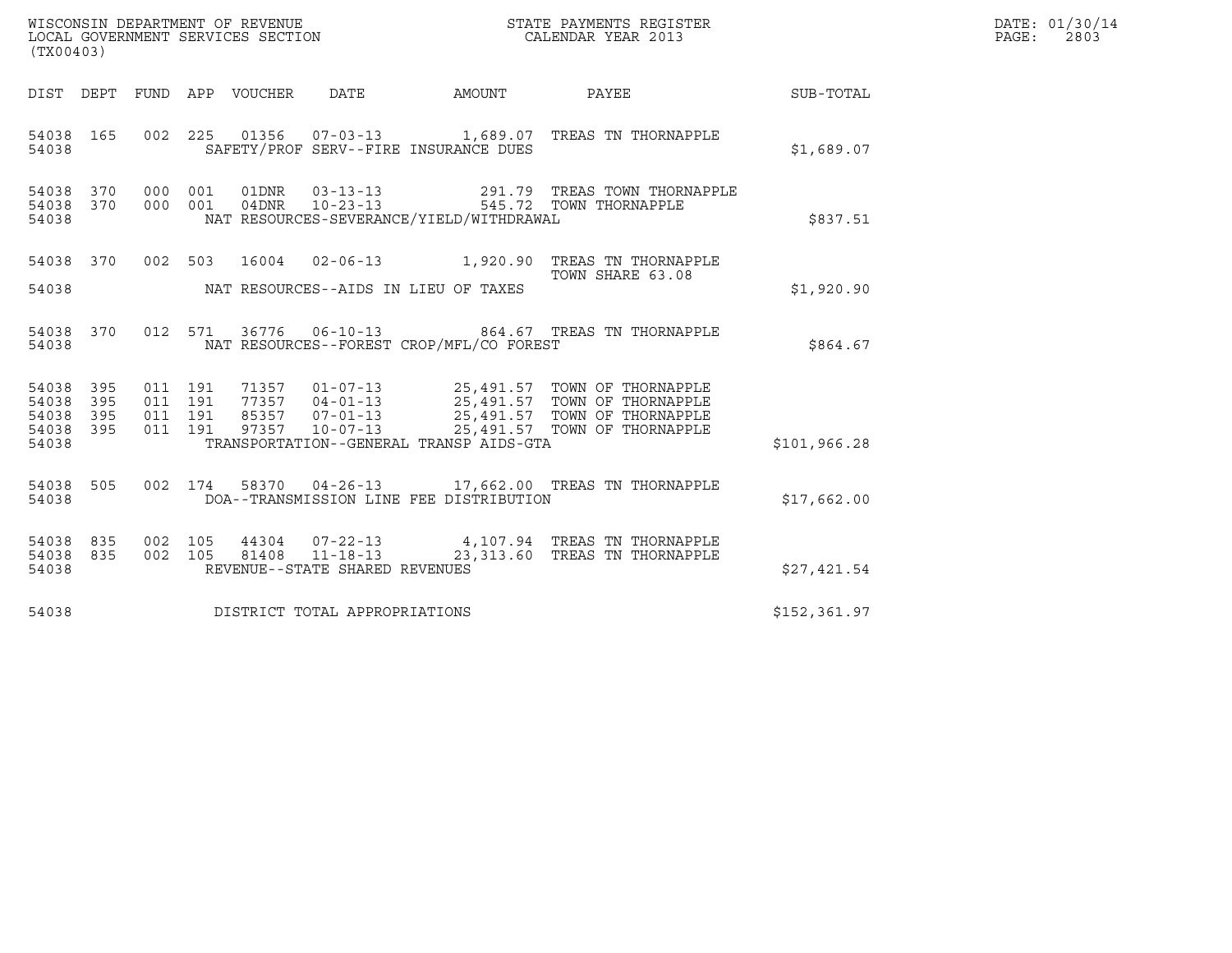| WISCONSIN DEPARTMENT OF REVENUE<br>LOCAL GOVERNMENT SERVICES SECTION<br>(TX00403) |                                              |     |  |                    |                                 |                                                          |                                                                                                                          | STATE PAYMENTS REGISTER<br>CALENDAR YEAR 2013 |                  | DATE: 01/30/14<br>$\mathtt{PAGE:}$<br>2804 |
|-----------------------------------------------------------------------------------|----------------------------------------------|-----|--|--------------------|---------------------------------|----------------------------------------------------------|--------------------------------------------------------------------------------------------------------------------------|-----------------------------------------------|------------------|--------------------------------------------|
|                                                                                   |                                              |     |  |                    | DIST DEPT FUND APP VOUCHER DATE |                                                          | AMOUNT                                                                                                                   | PAYEE                                         | <b>SUB-TOTAL</b> |                                            |
|                                                                                   | 54040 165<br>54040                           |     |  |                    |                                 |                                                          | 002 225 01357 07-03-13 367.60 TREAS TN TRUE<br>SAFETY/PROF SERV--FIRE INSURANCE DUES                                     |                                               | \$367.60         |                                            |
|                                                                                   | 54040 370<br>54040                           |     |  |                    |                                 |                                                          | 000 001 04DNR 10-23-13 678.73 TOWN TRUE<br>NAT RESOURCES-SEVERANCE/YIELD/WITHDRAWAL                                      |                                               | \$678.73         |                                            |
|                                                                                   | 54040 370<br>54040 370<br>54040              |     |  |                    | 012 571 36777                   |                                                          | 012 571 36777 06-10-13 188.01 TREAS TN TRUE<br>06-10-13 200.74 TREAS TN TRUE<br>NAT RESOURCES--FOREST CROP/MFL/CO FOREST |                                               | \$388.75         |                                            |
|                                                                                   | 54040 395<br>54040<br>54040 395<br>54040 395 | 395 |  | 011 191<br>011 191 |                                 | 011 191 97358 10-07-13                                   | 011 191 71358 01-07-13 14,390.35 TOWN OF TRUE                                                                            |                                               |                  |                                            |
|                                                                                   | 54040                                        |     |  |                    |                                 |                                                          | TRANSPORTATION--GENERAL TRANSP AIDS-GTA                                                                                  |                                               | \$57,561.43      |                                            |
|                                                                                   | 54040 395<br>54040                           |     |  |                    |                                 |                                                          | 011  278  98339  12-30-13  22,629.04  TREAS TN TRUE<br>TRANSPORTATION--LRIP/TRIP/MSIP GRANTS                             |                                               | \$22,629.04      |                                            |
|                                                                                   | 54040 835<br>54040 835<br>54040              |     |  |                    |                                 | 002 105 81409 11-18-13<br>REVENUE--STATE SHARED REVENUES | 002 105 44305 07-22-13 7,253.76 TREAS TN TRUE<br>41,104.64 TREAS TN TRUE                                                 |                                               | \$48,358.40      |                                            |
|                                                                                   | 54040                                        |     |  |                    |                                 | DISTRICT TOTAL APPROPRIATIONS                            |                                                                                                                          |                                               | \$129,983.95     |                                            |
|                                                                                   |                                              |     |  |                    |                                 |                                                          |                                                                                                                          |                                               |                  |                                            |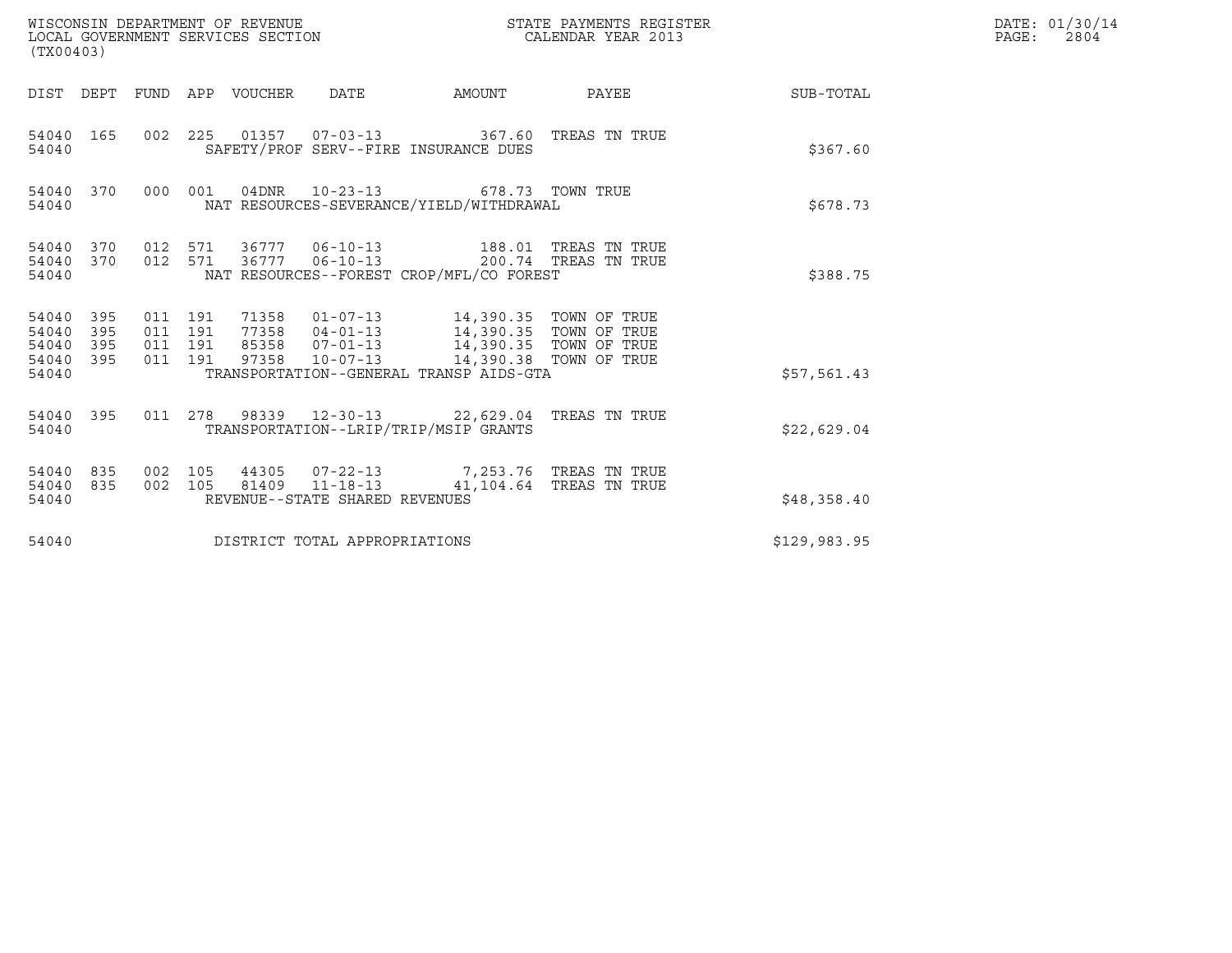| (TX00403)                                                          | WISCONSIN DEPARTMENT OF REVENUE<br>LOCAL GOVERNMENT SERVICES SECTION                                                                                       | STATE PAYMENTS REGISTER<br>CALENDAR YEAR 2013 | DATE: 01/30/14<br>PAGE:<br>2805 |
|--------------------------------------------------------------------|------------------------------------------------------------------------------------------------------------------------------------------------------------|-----------------------------------------------|---------------------------------|
|                                                                    | DIST DEPT FUND APP VOUCHER DATE                                                                                                                            | AMOUNT PAYEE SUB-TOTAL                        |                                 |
| 54042 165<br>54042                                                 | 002 225 01358 07-03-13 1,819.02 TREAS TN WASHINGTON<br>SAFETY/PROF SERV--FIRE INSURANCE DUES                                                               | \$1,819.02                                    |                                 |
| 54042 370<br>54042                                                 | 000 001 04DNR 10-23-13 253.85 TOWN WASHINGTON<br>NAT RESOURCES-SEVERANCE/YIELD/WITHDRAWAL                                                                  |                                               | \$253.85                        |
| 54042 370<br>54042                                                 | 012 571 36778 06-10-13 877.73 TREAS TN WASHINGTON<br>NAT RESOURCES--FOREST CROP/MFL/CO FOREST                                                              |                                               | \$877.73                        |
| 54042 370<br>54042                                                 | 012 579 18802 04-15-13 452.57 TREAS TN WASHINGTON<br>NAT RESOURCES--AIDS IN LIEU OF TAXES                                                                  |                                               | \$452.57                        |
| 54042<br>395<br>54042<br>395<br>54042<br>395<br>54042 395<br>54042 | 011 191<br>011 191<br>011 191<br>011 191<br>TRANSPORTATION--GENERAL TRANSP AIDS-GTA                                                                        | \$91, 136.85                                  |                                 |
| 54042 835<br>54042 835<br>54042                                    | 002 105<br>44306  07-22-13   1,266.84   TREAS TN WASHINGTON<br>002 105<br>81410  11-18-13  7,178.61  TREAS TN WASHINGTON<br>REVENUE--STATE SHARED REVENUES | \$8,445.45                                    |                                 |
| 54042                                                              | DISTRICT TOTAL APPROPRIATIONS                                                                                                                              | \$102,985.47                                  |                                 |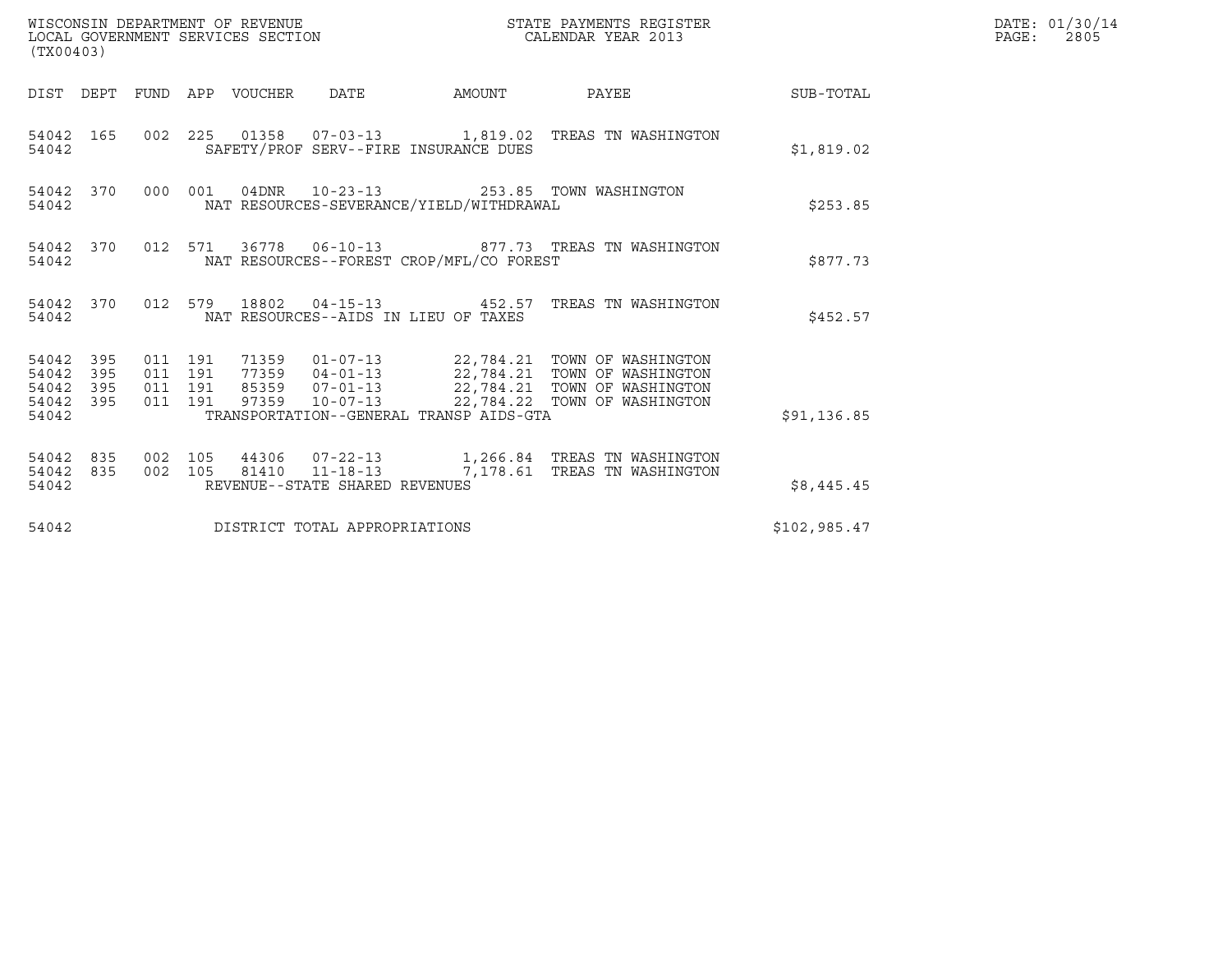| (TX00403)                                              |                                          |                                                                                                      |                                                                                                                                                                                              |             | DATE: 01/30/14<br>PAGE:<br>2806 |
|--------------------------------------------------------|------------------------------------------|------------------------------------------------------------------------------------------------------|----------------------------------------------------------------------------------------------------------------------------------------------------------------------------------------------|-------------|---------------------------------|
|                                                        | DIST DEPT FUND APP VOUCHER DATE          |                                                                                                      | AMOUNT PAYEE SUB-TOTAL                                                                                                                                                                       |             |                                 |
| 54044 165<br>54044                                     |                                          | SAFETY/PROF SERV--FIRE INSURANCE DUES                                                                | 002 225 01359 07-03-13 120.64 TREAS TN WILKINSON                                                                                                                                             | \$120.64    |                                 |
| 54044                                                  |                                          | 54044 370 000 001 04DNR 10-23-13 2,482.16 TOWN WILKINSON<br>NAT RESOURCES-SEVERANCE/YIELD/WITHDRAWAL |                                                                                                                                                                                              | \$2,482.16  |                                 |
| 54044                                                  |                                          | NAT RESOURCES--FOREST CROP/MFL/CO FOREST                                                             | 54044 370 012 571 36779 06-10-13 409.38 TREAS TN WILKINSON<br>54044 370 012 571 36779 06-10-13 5,319.46 TREAS TN WILKINSON                                                                   | \$5,728.84  |                                 |
| 54044 395<br>54044<br>395<br>395<br>54044<br>54044 395 | 011 191<br>011 191<br>011 191<br>011 191 |                                                                                                      | 71360  01-07-13  3,239.01  TOWN OF WILKINSON<br>77360  04-01-13  3,239.01  TOWN OF WILKINSON<br>85360  07-01-13  3,239.01  TOWN OF WILKINSON<br>97360  10-07-13  3,239.01  TOWN OF WILKINSON |             |                                 |
| 54044                                                  |                                          | TRANSPORTATION--GENERAL TRANSP AIDS-GTA                                                              |                                                                                                                                                                                              | \$12,956.04 |                                 |
| 54044 395<br>54044                                     |                                          | TRANSPORTATION--LRIP/TRIP/MSIP GRANTS                                                                | 011  278  84041  08-09-13  7,068.32  TREAS TN WILKINSON                                                                                                                                      | \$7,068.32  |                                 |
| 54044 835 002 105<br>54044 835<br>54044                | 002 105                                  | REVENUE--STATE SHARED REVENUES                                                                       | 44307  07-22-13  213.70  TREAS TN WILKINSON<br>81411  11-18-13  1,211.73  TREAS TN WILKINSON                                                                                                 | \$1,425.43  |                                 |
| 54044                                                  |                                          | DISTRICT TOTAL APPROPRIATIONS                                                                        |                                                                                                                                                                                              | \$29,781.43 |                                 |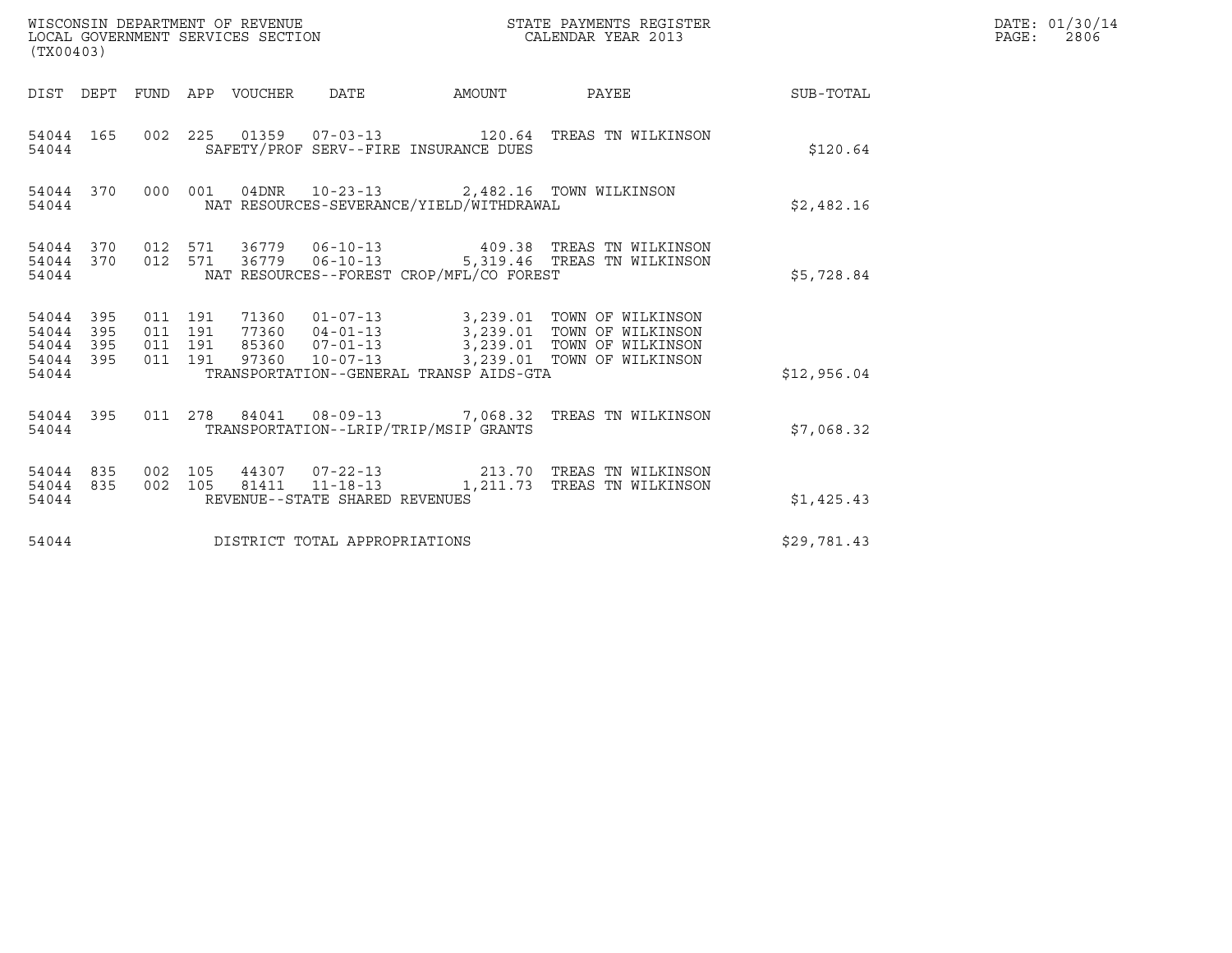| (TX00403)                                                          | WISCONSIN DEPARTMENT OF REVENUE<br>LOCAL GOVERNMENT SERVICES SECTION |                                                                                        | STATE PAYMENTS REGISTER<br>CALENDAR YEAR 2013                                                                                    |             | DATE: 01/30/14<br>$\mathtt{PAGE:}$<br>2807 |
|--------------------------------------------------------------------|----------------------------------------------------------------------|----------------------------------------------------------------------------------------|----------------------------------------------------------------------------------------------------------------------------------|-------------|--------------------------------------------|
|                                                                    | DIST DEPT FUND APP VOUCHER DATE                                      |                                                                                        |                                                                                                                                  |             |                                            |
| 54046 165<br>54046                                                 | 002  225  01360  07-03-13  1,710.56  TREAS TN WILLARD                | SAFETY/PROF SERV--FIRE INSURANCE DUES                                                  |                                                                                                                                  | \$1,710.56  |                                            |
| 54046 370 000 001<br>54046 370<br>54046                            | 000 001                                                              | 04DNR 10-23-13<br>NAT RESOURCES-SEVERANCE/YIELD/WITHDRAWAL                             | 01DNR  03-13-13  517.39 TREAS TOWN WILLARD<br>875.14 TOWN WILLARD                                                                | \$1,392.53  |                                            |
| 54046 370<br>54046                                                 | 012 571 36780 06-10-13 970.98 TREAS TN WILLARD                       | NAT RESOURCES--FOREST CROP/MFL/CO FOREST                                               |                                                                                                                                  | \$970.98    |                                            |
| 54046 395<br>54046<br>395<br>395<br>54046<br>395<br>54046<br>54046 | 011 191<br>011 191<br>011 191<br>011 191                             | 71361  01-07-13  12,807.85  TOWN OF WILLARD<br>TRANSPORTATION--GENERAL TRANSP AIDS-GTA | 77361 04-01-13 12,807.85 TOWN OF WILLARD<br>85361 07-01-13 12,807.85 TOWN OF WILLARD<br>97361 10-07-13 12,807.85 TOWN OF WILLARD | \$51,231.40 |                                            |
| 54046 505<br>54046                                                 | 002 174 58370 04-26-13 895.00 TREAS TN WILLARD                       | DOA--TRANSMISSION LINE FEE DISTRIBUTION                                                |                                                                                                                                  | \$895.00    |                                            |
| 54046 835<br>54046 835<br>54046                                    | 002 105<br>002 105                                                   | REVENUE--STATE SHARED REVENUES                                                         | 44308  07-22-13  2,082.51  TREAS TN WILLARD<br>81412  11-18-13  17,067.14  TREAS TN WILLARD                                      | \$19,149.65 |                                            |
| 54046                                                              | DISTRICT TOTAL APPROPRIATIONS                                        |                                                                                        |                                                                                                                                  | \$75,350.12 |                                            |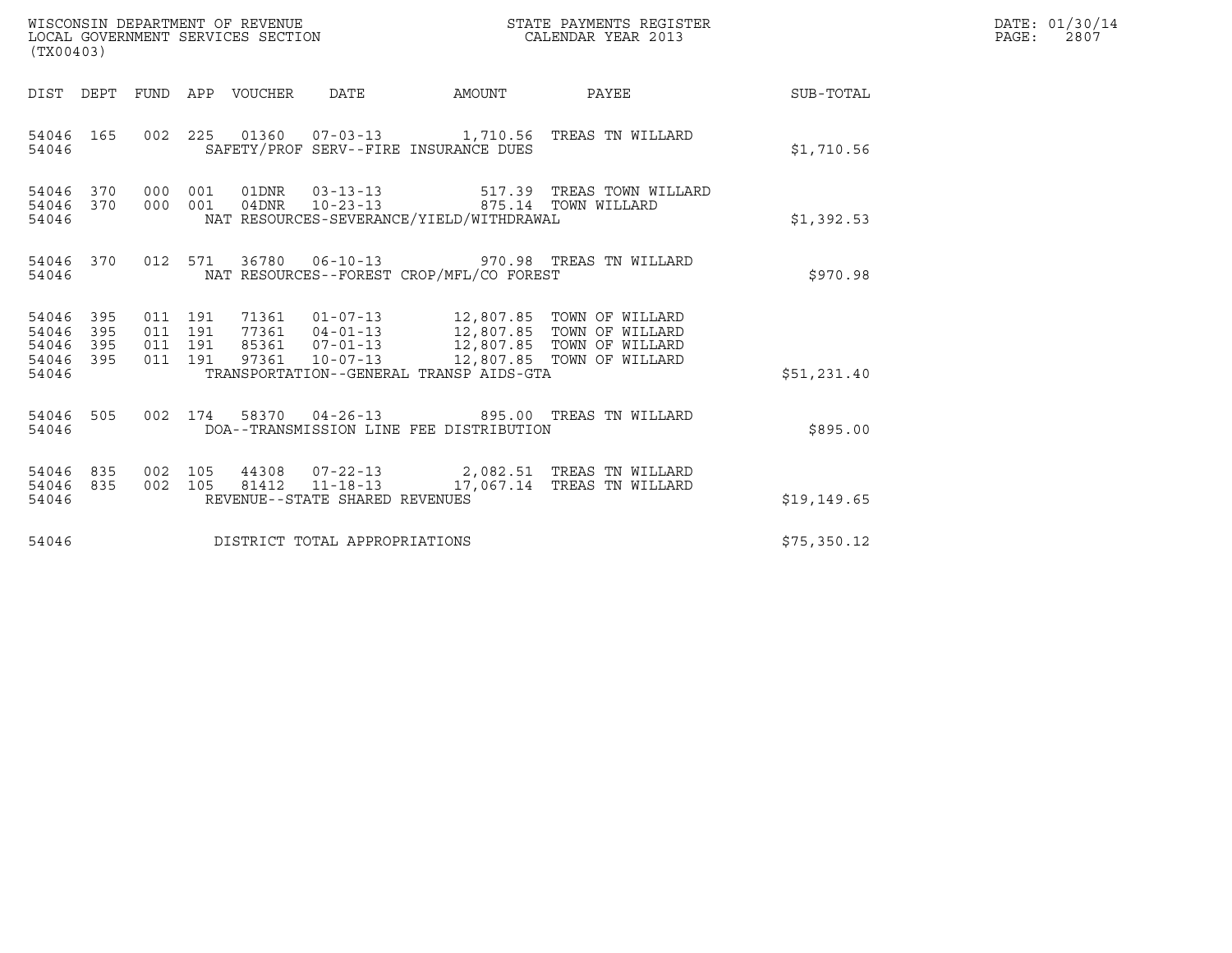| (TX00403)                                 |                          |                                          |     | WISCONSIN DEPARTMENT OF REVENUE<br>LOCAL GOVERNMENT SERVICES SECTION |                                  | STATE PAYMENTS REGISTER<br>CALENDAR YEAR 2013                           |                                                                                                                                           |              | DATE: 01/30/14<br>PAGE:<br>2808 |
|-------------------------------------------|--------------------------|------------------------------------------|-----|----------------------------------------------------------------------|----------------------------------|-------------------------------------------------------------------------|-------------------------------------------------------------------------------------------------------------------------------------------|--------------|---------------------------------|
| DIST DEPT                                 |                          | FUND                                     |     | APP VOUCHER                                                          | DATE                             | AMOUNT                                                                  | PAYEE                                                                                                                                     | SUB-TOTAL    |                                 |
| 54048 165<br>54048                        |                          | 002 225                                  |     |                                                                      |                                  | 01361  07-03-13  192.30<br>SAFETY/PROF SERV--FIRE INSURANCE DUES        | TREAS TN WILSON                                                                                                                           | \$192.30     |                                 |
| 54048                                     | 54048 370                | 000                                      | 001 | 04DNR                                                                |                                  | 10-23-13 702.78 TOWN WILSON<br>NAT RESOURCES-SEVERANCE/YIELD/WITHDRAWAL |                                                                                                                                           | \$702.78     |                                 |
| 54048<br>54048<br>54048                   | 370<br>370               | 012 571<br>012 571                       |     | 36781                                                                |                                  | NAT RESOURCES--FOREST CROP/MFL/CO FOREST                                | 36781  06-10-13  4,810.13  TREAS TN WILSON<br>06-10-13 308.37 TREAS TN WILSON                                                             | \$5,118.50   |                                 |
| 54048<br>54048<br>54048<br>54048<br>54048 | 395<br>395<br>395<br>395 | 011 191<br>011 191<br>011 191<br>011 191 |     | 71362<br>97362                                                       | 85362 07-01-13<br>$10 - 07 - 13$ | TRANSPORTATION--GENERAL TRANSP AIDS-GTA                                 | 01-07-13 13,315.93 TOWN OF WILSON<br>77362  04-01-13   13,315.93   TOWN OF WILSON<br>13,315.93 TOWN OF WILSON<br>13,315.93 TOWN OF WILSON | \$53, 263.72 |                                 |
| 54048<br>54048<br>54048                   | 835<br>835               | 002<br>002 105                           | 105 | 44309<br>81413                                                       | REVENUE--STATE SHARED REVENUES   |                                                                         | 07-22-13 3,529.74 TREAS TN WILSON<br>11-18-13    20,001.84 TREAS TN WILSON                                                                | \$23,531.58  |                                 |
| 54048                                     |                          |                                          |     |                                                                      | DISTRICT TOTAL APPROPRIATIONS    |                                                                         |                                                                                                                                           | \$82,808.88  |                                 |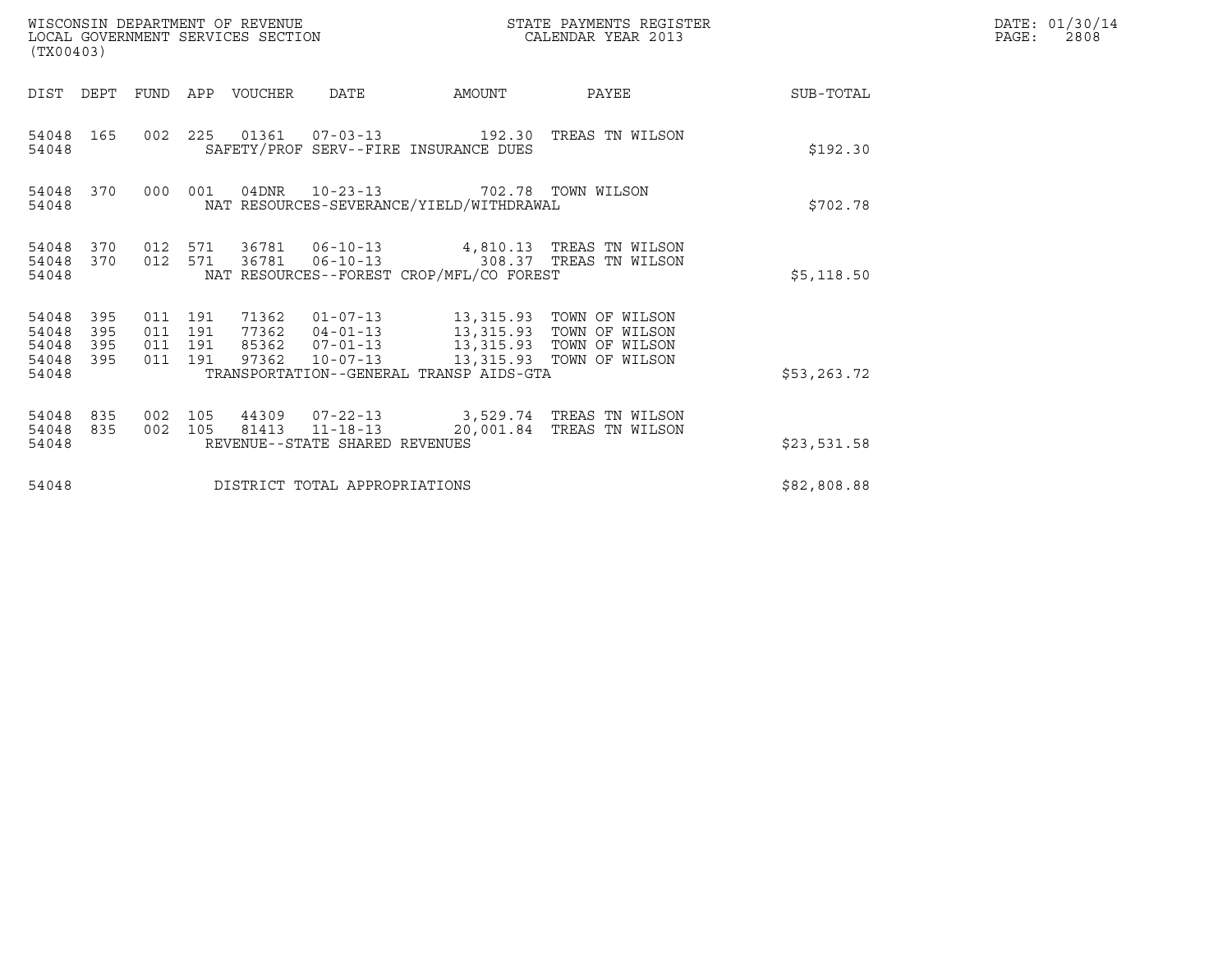| WISCONSIN DEPARTMENT OF REVENUE   | STATE PAYMENTS REGISTER | DATE: 01/30/14 |
|-----------------------------------|-------------------------|----------------|
| LOCAL GOVERNMENT SERVICES SECTION | CALENDAR YEAR 2013      | 2809<br>PAGE : |

| WISCONSIN DEPARTMENT OF REVENUE<br>LOCAL GOVERNMENT SERVICES SECTION<br>(TX00403) |                   |                                                                  |                                                                      |                                                                        | STATE PAYMENTS REGISTER<br>CALENDAR YEAR 2013                                                           |              | DATE: 01/30/14<br>PAGE:<br>2809 |
|-----------------------------------------------------------------------------------|-------------------|------------------------------------------------------------------|----------------------------------------------------------------------|------------------------------------------------------------------------|---------------------------------------------------------------------------------------------------------|--------------|---------------------------------|
| DIST<br>DEPT                                                                      |                   | FUND APP VOUCHER                                                 | DATE                                                                 | AMOUNT                                                                 | PAYEE                                                                                                   | SUB-TOTAL    |                                 |
| 54106 165<br>54106                                                                |                   |                                                                  |                                                                      | 002 225 01362 07-03-13 979.32<br>SAFETY/PROF SERV--FIRE INSURANCE DUES | TREAS VIL BRUCE                                                                                         | \$979.32     |                                 |
| 395<br>54106<br>54106<br>395<br>54106<br>395<br>395<br>54106<br>54106             | 011<br>011<br>011 | 011 191<br>71363<br>191<br>77363<br>191<br>85363<br>191<br>97363 | $01 - 07 - 13$<br>$04 - 01 - 13$<br>$07 - 01 - 13$<br>$10 - 07 - 13$ | 5,600.87<br>TRANSPORTATION--GENERAL TRANSP AIDS-GTA                    | 5,600.87 VILLAGE OF BRUCE<br>VILLAGE OF BRUCE<br>5,600.87 VILLAGE OF BRUCE<br>5,600.90 VILLAGE OF BRUCE | \$22,403.51  |                                 |
| 54106<br>835<br>54106<br>835<br>54106                                             |                   | 002 105 44310<br>002 105 81414 11-18-13                          | $07 - 22 - 13$<br>REVENUE--STATE SHARED REVENUES                     | 169,629.13                                                             | 29,934.89   TREAS VIL BRUCE<br>TREAS VIL BRUCE                                                          | \$199,564.02 |                                 |
| 54106 835<br>54106                                                                |                   | 002 109 03217 07-22-13                                           | REVENUE--EXEMPT COMPUTER AID                                         |                                                                        | 12.00 TREAS VIL BRUCE                                                                                   | \$12.00      |                                 |
| 54106 835<br>54106                                                                |                   | 021 363 35837 03-25-13                                           | REVENUE--LOTTERY CREDIT -                                            |                                                                        | 1,836.77 TREAS VIL BRUCE                                                                                | \$1,836.77   |                                 |
| 54106                                                                             |                   |                                                                  | DISTRICT TOTAL APPROPRIATIONS                                        |                                                                        |                                                                                                         | \$224,795.62 |                                 |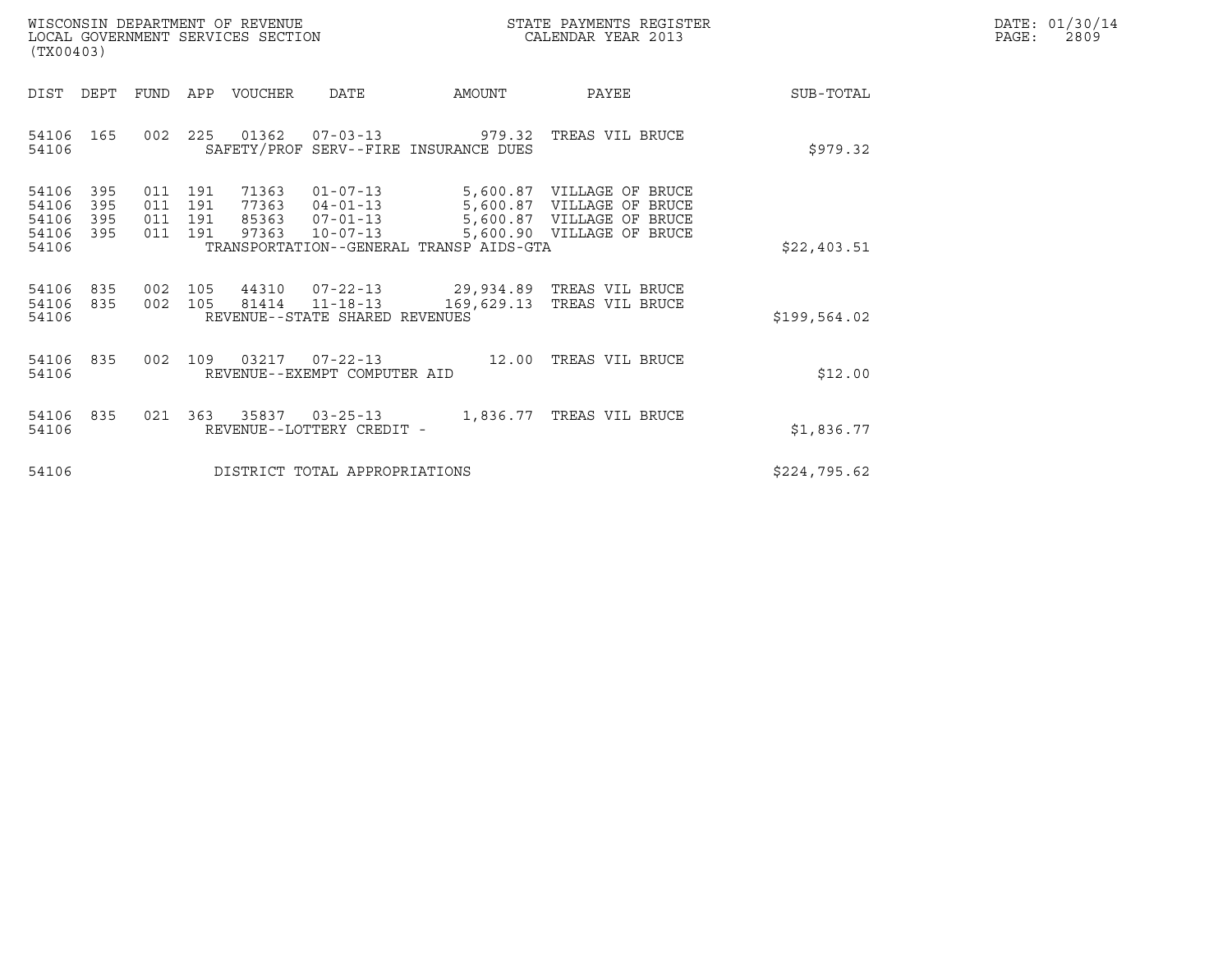|       | DATE: 01/30/14 |
|-------|----------------|
| PAGE: | 2810           |

| WISCONSIN DEPARTMENT OF REVENUE<br>LOCAL GOVERNMENT SERVICES SECTION<br>(TX00403) |                                           |                          |                          |                          |                                  |                                                                      |                                                                             | STATE PAYMENTS REGISTER<br>CALENDAR YEAR 2013                                                 |             | DATE: 01/30/14<br>PAGE:<br>2810 |
|-----------------------------------------------------------------------------------|-------------------------------------------|--------------------------|--------------------------|--------------------------|----------------------------------|----------------------------------------------------------------------|-----------------------------------------------------------------------------|-----------------------------------------------------------------------------------------------|-------------|---------------------------------|
|                                                                                   | DIST                                      | DEPT                     | FUND                     | APP                      | VOUCHER                          | DATE                                                                 | AMOUNT                                                                      | PAYEE                                                                                         | SUB-TOTAL   |                                 |
|                                                                                   | 54111<br>54111                            | 165                      | 002                      | 225                      | 01363                            | $07 - 03 - 13$                                                       | 104.94<br>SAFETY/PROF SERV--FIRE INSURANCE DUES                             | TREAS VIL CONRATH                                                                             | \$104.94    |                                 |
|                                                                                   | 54111<br>54111<br>54111<br>54111<br>54111 | 395<br>395<br>395<br>395 | 011<br>011<br>011<br>011 | 191<br>191<br>191<br>191 | 71364<br>77364<br>85364<br>97364 | $01 - 07 - 13$<br>$04 - 01 - 13$<br>$07 - 01 - 13$<br>$10 - 07 - 13$ | 1,233.15<br>1,233.15<br>1,233.15<br>TRANSPORTATION--GENERAL TRANSP AIDS-GTA | VILLAGE OF CONRATH<br>VILLAGE OF CONRATH<br>VILLAGE OF CONRATH<br>1,233.16 VILLAGE OF CONRATH | \$4,932.61  |                                 |
|                                                                                   | 54111<br>54111<br>54111                   | 835<br>835               | 002<br>002               | 105<br>105               | 44311<br>81415                   | $07 - 22 - 13$<br>$11 - 18 - 13$<br>REVENUE--STATE SHARED REVENUES   | 4,754.62<br>26,961.80                                                       | TREAS VIL CONRATH<br>TREAS VIL CONRATH                                                        | \$31,716.42 |                                 |
|                                                                                   | 54111                                     |                          |                          |                          |                                  | DISTRICT TOTAL APPROPRIATIONS                                        |                                                                             |                                                                                               | \$36,753.97 |                                 |
|                                                                                   |                                           |                          |                          |                          |                                  |                                                                      |                                                                             |                                                                                               |             |                                 |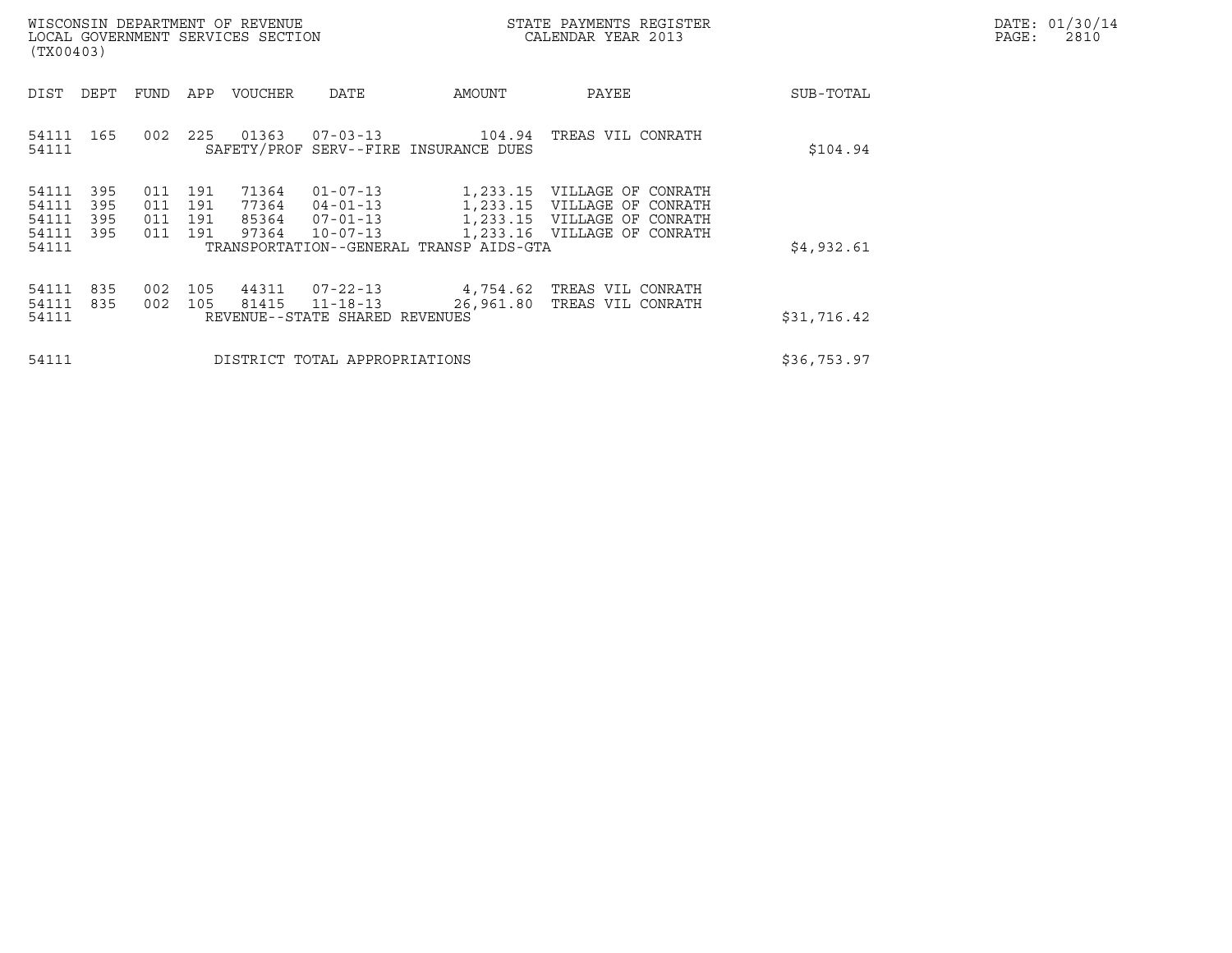| WISCONSIN DEPARTMENT OF REVENUE   | STATE PAYMENTS REGISTER | DATE: 01/30/14 |
|-----------------------------------|-------------------------|----------------|
| LOCAL GOVERNMENT SERVICES SECTION | CALENDAR YEAR 2013      | 2811<br>PAGE:  |

|                                  | WISCONSIN DEPARTMENT OF REVENUE<br>STATE PAYMENTS REGISTER<br>LOCAL GOVERNMENT SERVICES SECTION<br>CALENDAR YEAR 2013<br>(TX00403) |                                            |                                         |                                                                                                                                                                                      |              |  |  |
|----------------------------------|------------------------------------------------------------------------------------------------------------------------------------|--------------------------------------------|-----------------------------------------|--------------------------------------------------------------------------------------------------------------------------------------------------------------------------------------|--------------|--|--|
| DIST                             | DEPT<br><b>FUND</b>                                                                                                                | VOUCHER<br>APP                             | DATE<br>AMOUNT                          | PAYEE                                                                                                                                                                                | SUB-TOTAL    |  |  |
| 54131                            | 54131 165 002                                                                                                                      |                                            | SAFETY/PROF SERV--FIRE INSURANCE DUES   | 225  01364  07-03-13  221.82  TREAS VIL GLEN FLORA                                                                                                                                   | \$221.82     |  |  |
| 54131<br>54131<br>54131<br>54131 | 395<br>011<br>395<br>011<br>395<br>011<br>395<br>011                                                                               | 71365<br>191<br>191<br>191<br>191<br>97365 |                                         | 01-07-13 1,894.71 VILLAGE OF GLEN FLORA<br>77365 04-01-13 1,894.71 VILLAGE OF GLEN FLORA<br>85365 07-01-13 1,894.71 VILLAGE OF GLEN FLORA<br>10-07-13 1,894.73 VILLAGE OF GLEN FLORA |              |  |  |
| 54131                            |                                                                                                                                    |                                            | TRANSPORTATION--GENERAL TRANSP AIDS-GTA |                                                                                                                                                                                      | \$7,578.86   |  |  |
| 54131                            |                                                                                                                                    |                                            | TRANSPORTATION--LRIP/TRIP/MSIP GRANTS   | 54131 395 011 278 70372 03-29-13 11,125.00 TREAS VIL GLEN FLORA                                                                                                                      | \$11, 125.00 |  |  |
| 54131<br>54131<br>54131          | 835<br>002<br>835<br>002                                                                                                           | 105<br>105                                 | REVENUE--STATE SHARED REVENUES          |                                                                                                                                                                                      | \$37,331.50  |  |  |
| 54131 835<br>54131               | 002                                                                                                                                | REVENUE--EXEMPT COMPUTER AID               |                                         | 5,471.00 TREAS VIL GLEN FLORA                                                                                                                                                        | \$5,471.00   |  |  |
| 54131                            |                                                                                                                                    |                                            | DISTRICT TOTAL APPROPRIATIONS           |                                                                                                                                                                                      | \$61,728.18  |  |  |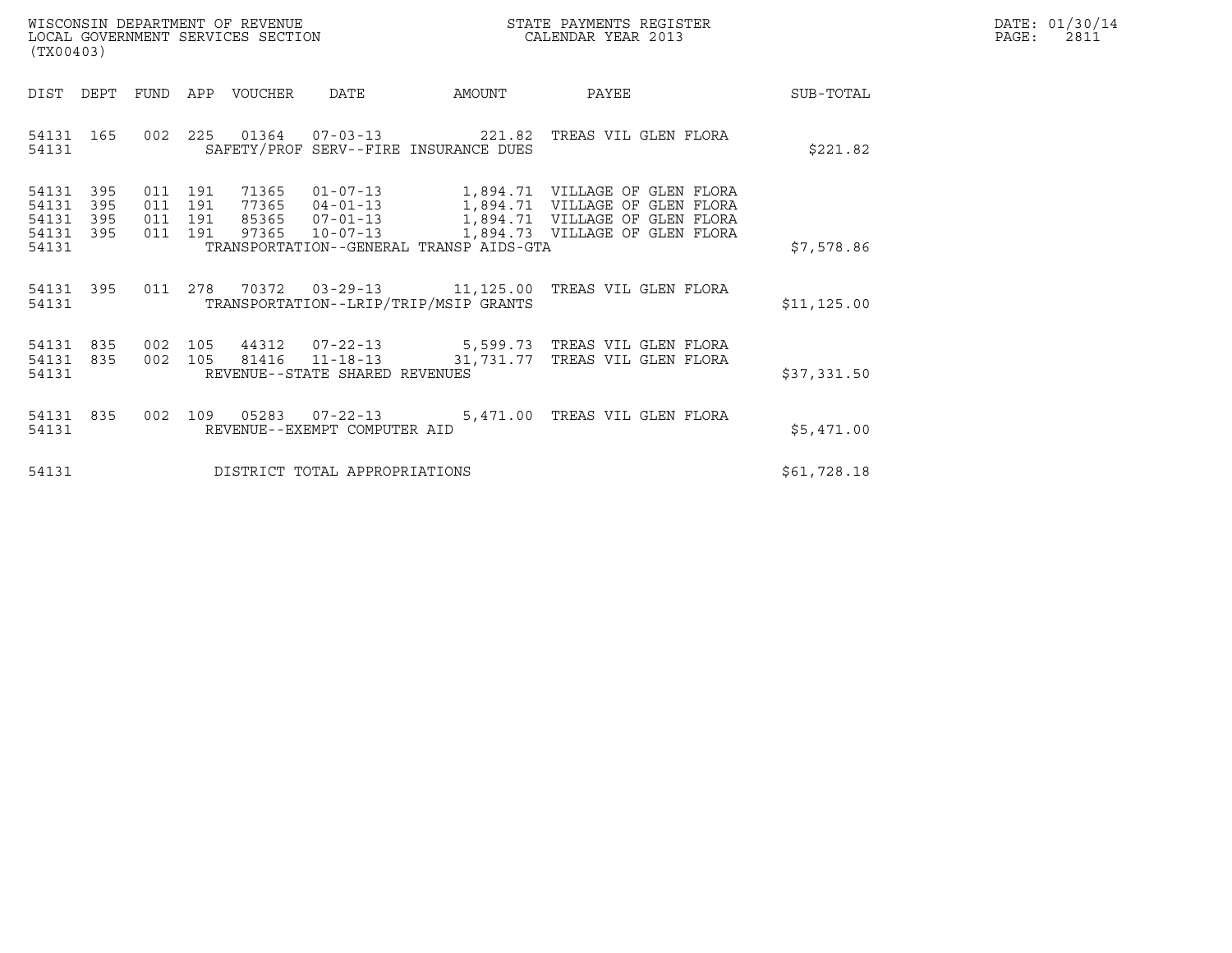| (TX00403)                                                       |                                                                                                                                                                                                                                                          | STATE PAYMENTS REGISTER |                             |               | DATE: 01/30/14<br>$\mathtt{PAGE:}$<br>2812 |
|-----------------------------------------------------------------|----------------------------------------------------------------------------------------------------------------------------------------------------------------------------------------------------------------------------------------------------------|-------------------------|-----------------------------|---------------|--------------------------------------------|
|                                                                 | DIST DEPT FUND APP VOUCHER DATE                                                                                                                                                                                                                          |                         | AMOUNT PAYEE SUB-TOTAL      |               |                                            |
| 54136 165<br>54136                                              | 002  225  01365  07-03-13  555.60  TREAS VIL HAWKINS<br>SAFETY/PROF SERV--FIRE INSURANCE DUES                                                                                                                                                            |                         |                             | \$555.60      |                                            |
| 54136                                                           | 54136 370 012 571 36782 06-10-13 4.00 TREAS VIL HAWKINS<br>NAT RESOURCES--FOREST CROP/MFL/CO FOREST                                                                                                                                                      |                         |                             | \$4.00        |                                            |
| 54136 395<br>54136<br>395<br>54136<br>395<br>54136 395<br>54136 | 71366  01-07-13  5,506.60  VILLAGE OF HAWKINS<br>77366  04-01-13  5,506.60  VILLAGE OF HAWKINS<br>85366  07-01-13  5,506.60  VILLAGE OF HAWKINS<br>011 191<br>011 191<br>011 191<br>011 191<br>97366 10-07-13<br>TRANSPORTATION--GENERAL TRANSP AIDS-GTA |                         | 5,506.63 VILLAGE OF HAWKINS | \$22,026.43   |                                            |
| 54136                                                           | 54136 835 002 105 44313 07-22-13 24,288.88 TREAS VIL HAWKINS<br>54136 835 002 105 81417 11-18-13 137,639.30 TREAS VIL HAWKINS<br>REVENUE--STATE SHARED REVENUES                                                                                          |                         |                             | \$161,928.18  |                                            |
| 54136 835<br>54136 835<br>54136                                 | 002 109<br>002 109<br>REVENUE--EXEMPT COMPUTER AID                                                                                                                                                                                                       |                         |                             | \$800.00      |                                            |
| 54136 835<br>54136                                              | 021 363 35838 03-25-13 1,011.36 TREAS VIL HAWKINS<br>REVENUE--LOTTERY CREDIT -                                                                                                                                                                           |                         |                             | \$1,011.36    |                                            |
| 54136                                                           | DISTRICT TOTAL APPROPRIATIONS                                                                                                                                                                                                                            |                         |                             | \$186, 325.57 |                                            |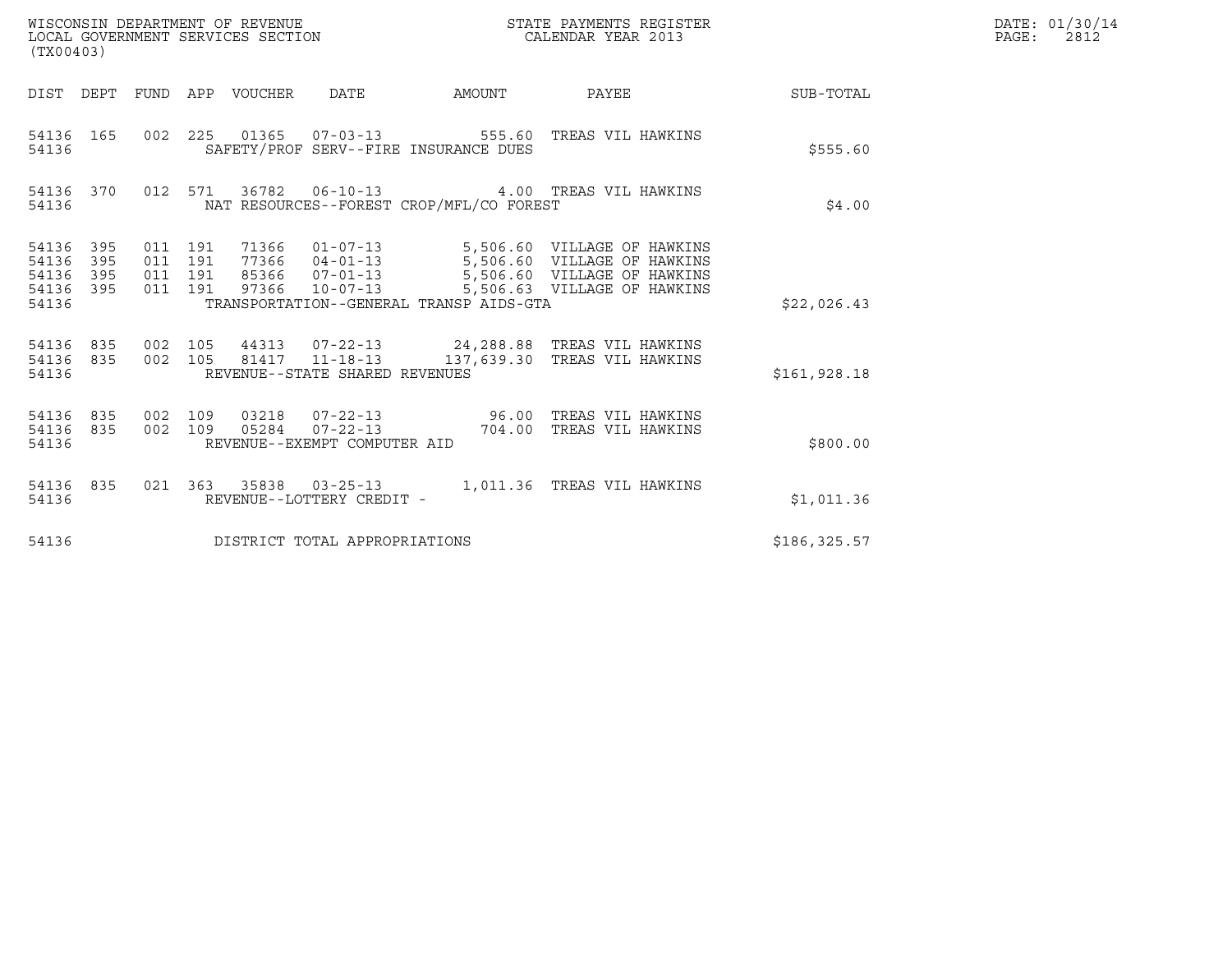| WISCONSIN DEPARTMENT OF REVENUE<br>STATE PAYMENTS REGISTER<br>LOCAL GOVERNMENT SERVICES SECTION<br>CALENDAR YEAR 2013<br>(TX00403) |                          |                                      |            |             |                                                                    |                                                |                                                                                                                                        | DATE: 01/30/14<br>$\mathtt{PAGE}$ :<br>2813 |  |
|------------------------------------------------------------------------------------------------------------------------------------|--------------------------|--------------------------------------|------------|-------------|--------------------------------------------------------------------|------------------------------------------------|----------------------------------------------------------------------------------------------------------------------------------------|---------------------------------------------|--|
| DIST                                                                                                                               | DEPT                     | FUND                                 |            | APP VOUCHER | DATE                                                               | AMOUNT                                         | PAYEE                                                                                                                                  | SUB-TOTAL                                   |  |
| 54141 165<br>54141                                                                                                                 |                          | 002 225                              |            |             | 01366   07-03-13                                                   | 57.60<br>SAFETY/PROF SERV--FIRE INSURANCE DUES | TREAS VIL INGRAM                                                                                                                       | \$57.60                                     |  |
| 54141<br>54141                                                                                                                     | 370                      | 012 571                              |            |             |                                                                    | NAT RESOURCES--FOREST CROP/MFL/CO FOREST       | 36783  06-10-13  3.60  TREAS VIL INGRAM                                                                                                | \$3.60                                      |  |
| 54141<br>54141<br>54141<br>54141                                                                                                   | 395<br>395<br>395<br>395 | 011<br>011 191<br>011 191<br>011 191 | 191        | 97367       | 71367 01-07-13<br>85367 07-01-13<br>$10 - 07 - 13$                 |                                                | 2,291.65 VILLAGE OF INGRAM<br>77367  04-01-13  2,291.65  VILLAGE OF INGRAM<br>2,291.65 VILLAGE OF INGRAM<br>2,291.66 VILLAGE OF INGRAM |                                             |  |
| 54141                                                                                                                              |                          |                                      |            |             |                                                                    | TRANSPORTATION--GENERAL TRANSP AIDS-GTA        |                                                                                                                                        | \$9,166.61                                  |  |
| 54141<br>54141<br>54141                                                                                                            | 835<br>835               | 002<br>002                           | 105<br>105 | 81418       | 44314 07-22-13<br>$11 - 18 - 13$<br>REVENUE--STATE SHARED REVENUES |                                                | 4,798.98 TREAS VIL INGRAM<br>27,194.25 TREAS VIL INGRAM                                                                                | \$31,993.23                                 |  |
| 54141                                                                                                                              |                          |                                      |            |             | DISTRICT TOTAL APPROPRIATIONS                                      |                                                |                                                                                                                                        | \$41,221.04                                 |  |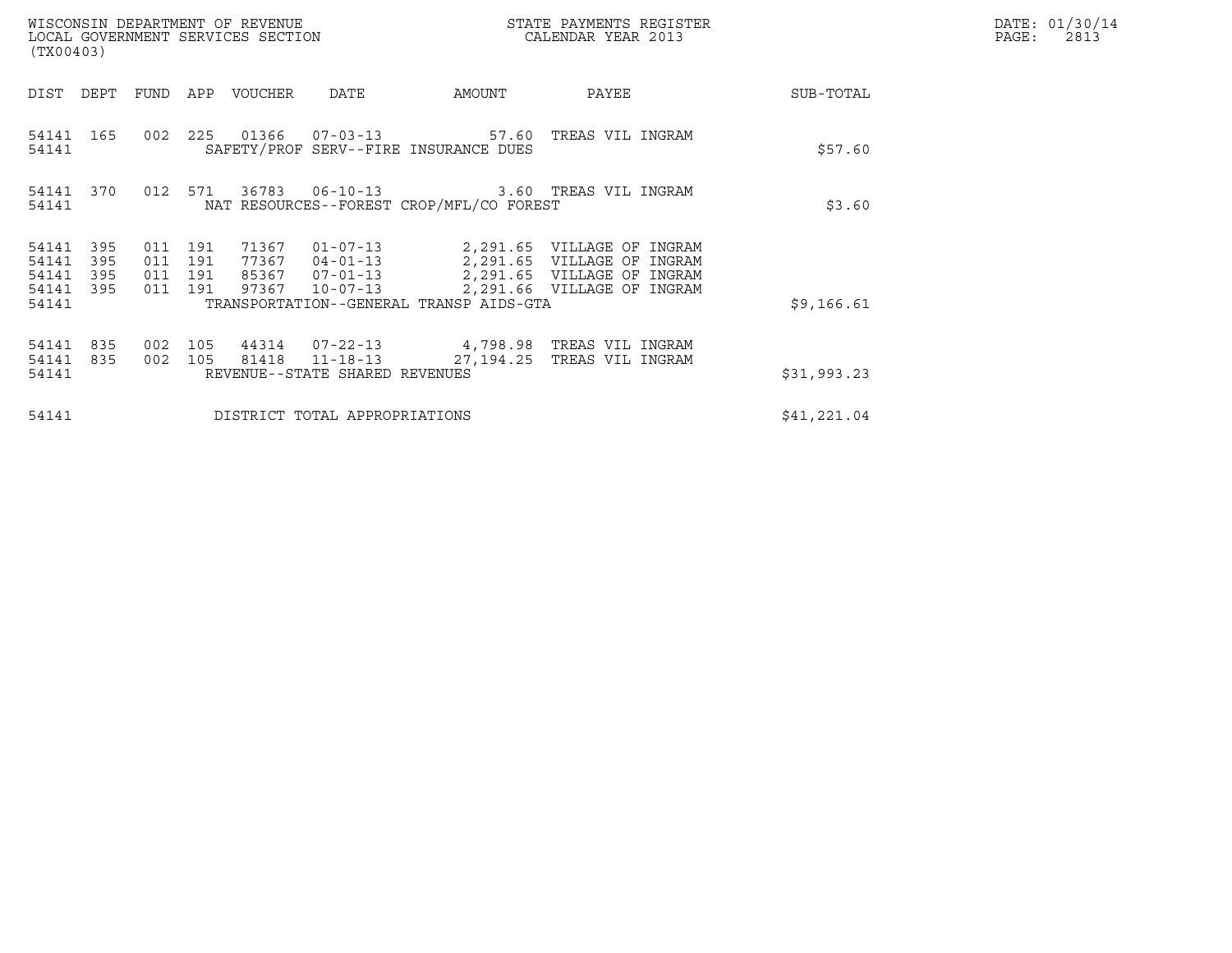| WISCONSIN DEPARTMENT OF REVENUE   | STATE PAYMENTS REGISTER | DATE: 01/30/14 |
|-----------------------------------|-------------------------|----------------|
| LOCAL GOVERNMENT SERVICES SECTION | CALENDAR YEAR 2013      | 2814<br>PAGE:  |

| WISCONSIN DEPARTMENT OF REVENUE<br>LOCAL GOVERNMENT SERVICES SECTION<br>(TX00403) |                          |                                   |                                                                       |                                                     | STATE PAYMENTS REGISTER<br>CALENDAR YEAR 2013                                                                   |              | DATE: 01/30/14<br>PAGE:<br>2814 |
|-----------------------------------------------------------------------------------|--------------------------|-----------------------------------|-----------------------------------------------------------------------|-----------------------------------------------------|-----------------------------------------------------------------------------------------------------------------|--------------|---------------------------------|
| DIST DEPT                                                                         |                          | FUND APP VOUCHER                  | DATE                                                                  | AMOUNT                                              | PAYEE                                                                                                           | SUB-TOTAL    |                                 |
| 54181 165<br>54181                                                                |                          |                                   |                                                                       | SAFETY/PROF SERV--FIRE INSURANCE DUES               | 002 225 01367 07-03-13 478.83 TREAS VIL SHELDON                                                                 | \$478.83     |                                 |
| 54181<br>395<br>395<br>54181<br>54181<br>395<br>54181<br>395<br>54181             | 011<br>011<br>011<br>011 | 191<br>191<br>191<br>191<br>97368 | 71368 01-07-13<br>77368  04-01-13<br>85368 07-01-13<br>$10 - 07 - 13$ | 3,159.96<br>TRANSPORTATION--GENERAL TRANSP AIDS-GTA | 3,159.96 VILLAGE OF SHELDON<br>VILLAGE OF SHELDON<br>3,159.96 VILLAGE OF SHELDON<br>3,159.98 VILLAGE OF SHELDON | \$12,639.86  |                                 |
| 54181<br>835<br>54181<br>835<br>54181                                             |                          | 002 105<br>002 105                | 44315 07-22-13<br>81419 11-18-13<br>REVENUE--STATE SHARED REVENUES    |                                                     | 15,731.43 TREAS VIL SHELDON<br>89,144.74 TREAS VIL SHELDON                                                      | \$104,876.17 |                                 |
| 54181 835<br>54181                                                                |                          | 002 109 03219 07-22-13            | REVENUE--EXEMPT COMPUTER AID                                          |                                                     | 10.00 TREAS VIL SHELDON                                                                                         | \$10.00      |                                 |
| 54181 835<br>54181                                                                |                          | 021 363 35839 03-25-13            | REVENUE--LOTTERY CREDIT -                                             |                                                     | 80.26 TREAS VIL SHELDON                                                                                         | \$80.26      |                                 |
| 54181                                                                             |                          |                                   | DISTRICT TOTAL APPROPRIATIONS                                         |                                                     |                                                                                                                 | \$118,085.12 |                                 |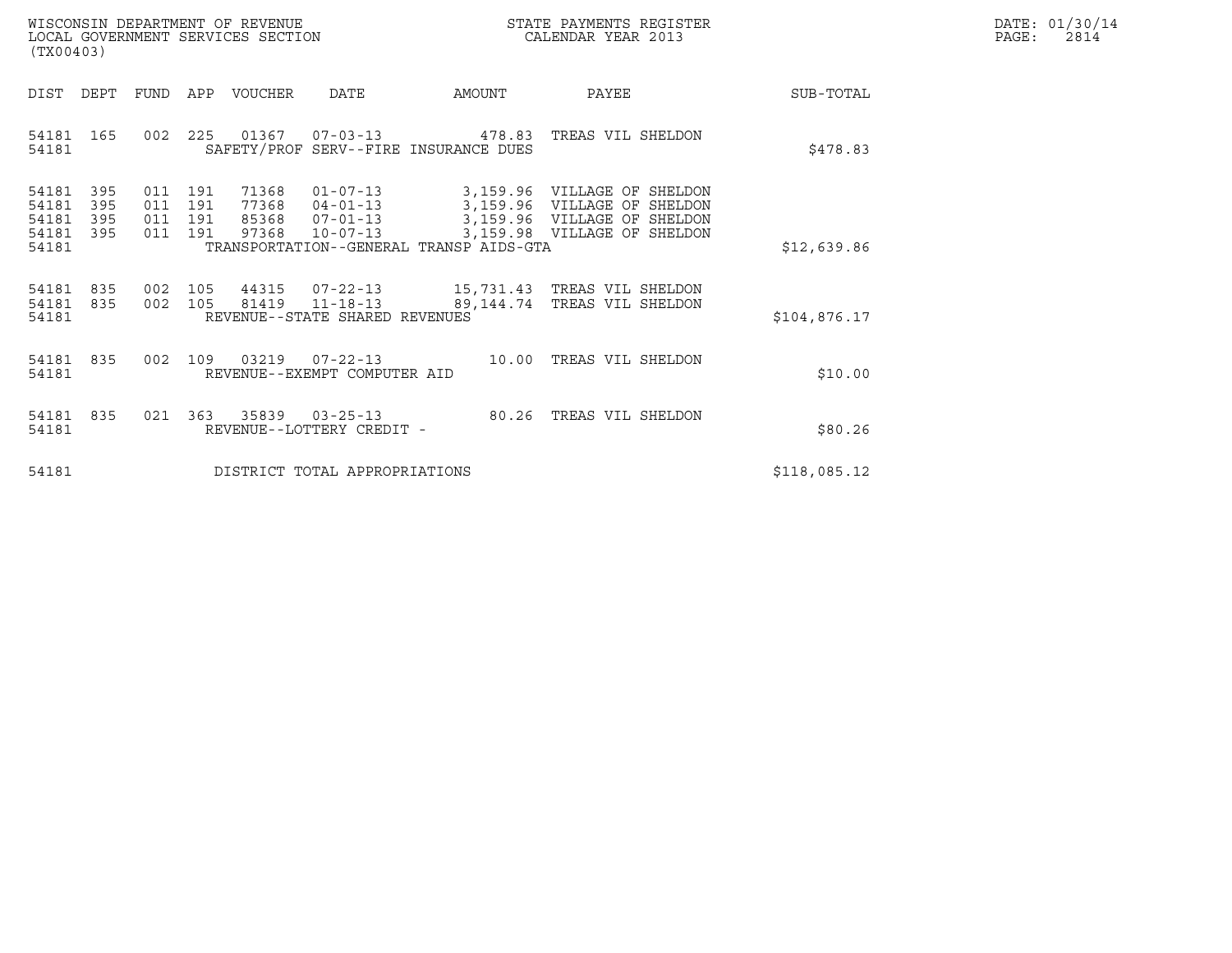|       | DATE: 01/30/14 |
|-------|----------------|
| PAGE: | 2815           |

| WISCONSIN DEPARTMENT OF REVENUE<br>LOCAL GOVERNMENT SERVICES SECTION<br>(TX00403)                                                                                 |                                                                                                                 | STATE PAYMENTS REGISTER<br>CALENDAR YEAR 2013                                                                |             | DATE: 01/30/14<br>$\mathtt{PAGE}$ :<br>2815 |
|-------------------------------------------------------------------------------------------------------------------------------------------------------------------|-----------------------------------------------------------------------------------------------------------------|--------------------------------------------------------------------------------------------------------------|-------------|---------------------------------------------|
| DIST<br>DEPT<br>APP VOUCHER<br>FUND                                                                                                                               | AMOUNT<br>DATE                                                                                                  | PAYEE                                                                                                        | SUB-TOTAL   |                                             |
| 225 01368<br>54186<br>165<br>002<br>54186                                                                                                                         | $07 - 03 - 13$ 140.39<br>SAFETY/PROF SERV--FIRE INSURANCE DUES                                                  | TREAS VIL TONY                                                                                               | \$140.39    |                                             |
| 54186<br>395<br>71369<br>011<br>191<br>54186<br>395<br>011<br>191<br>77369<br>54186<br>395<br>191<br>85369<br>011<br>97369<br>54186<br>395<br>011<br>191<br>54186 | $01 - 07 - 13$<br>$04 - 01 - 13$<br>$07 - 01 - 13$<br>$10 - 07 - 13$<br>TRANSPORTATION--GENERAL TRANSP AIDS-GTA | 2,762.68 VILLAGE OF TONY<br>2,762.68 VILLAGE OF TONY<br>2,762.68 VILLAGE OF TONY<br>2,762.70 VILLAGE OF TONY | \$11,050.74 |                                             |
| 44316<br>54186<br>835<br>105<br>002<br>54186<br>002 105<br>81420<br>835<br>54186                                                                                  | $07 - 22 - 13$<br>5,629.48 TREAS VIL TONY<br>31,900.38<br>$11 - 18 - 13$<br>REVENUE--STATE SHARED REVENUES      | TREAS VIL TONY                                                                                               | \$37,529.86 |                                             |
| 03220<br>54186<br>835<br>002<br>109<br>54186                                                                                                                      | $07 - 22 - 13$<br>64.00<br>REVENUE--EXEMPT COMPUTER AID                                                         | TREAS VIL TONY                                                                                               | \$64.00     |                                             |
| 54186                                                                                                                                                             | DISTRICT TOTAL APPROPRIATIONS                                                                                   |                                                                                                              | \$48,784.99 |                                             |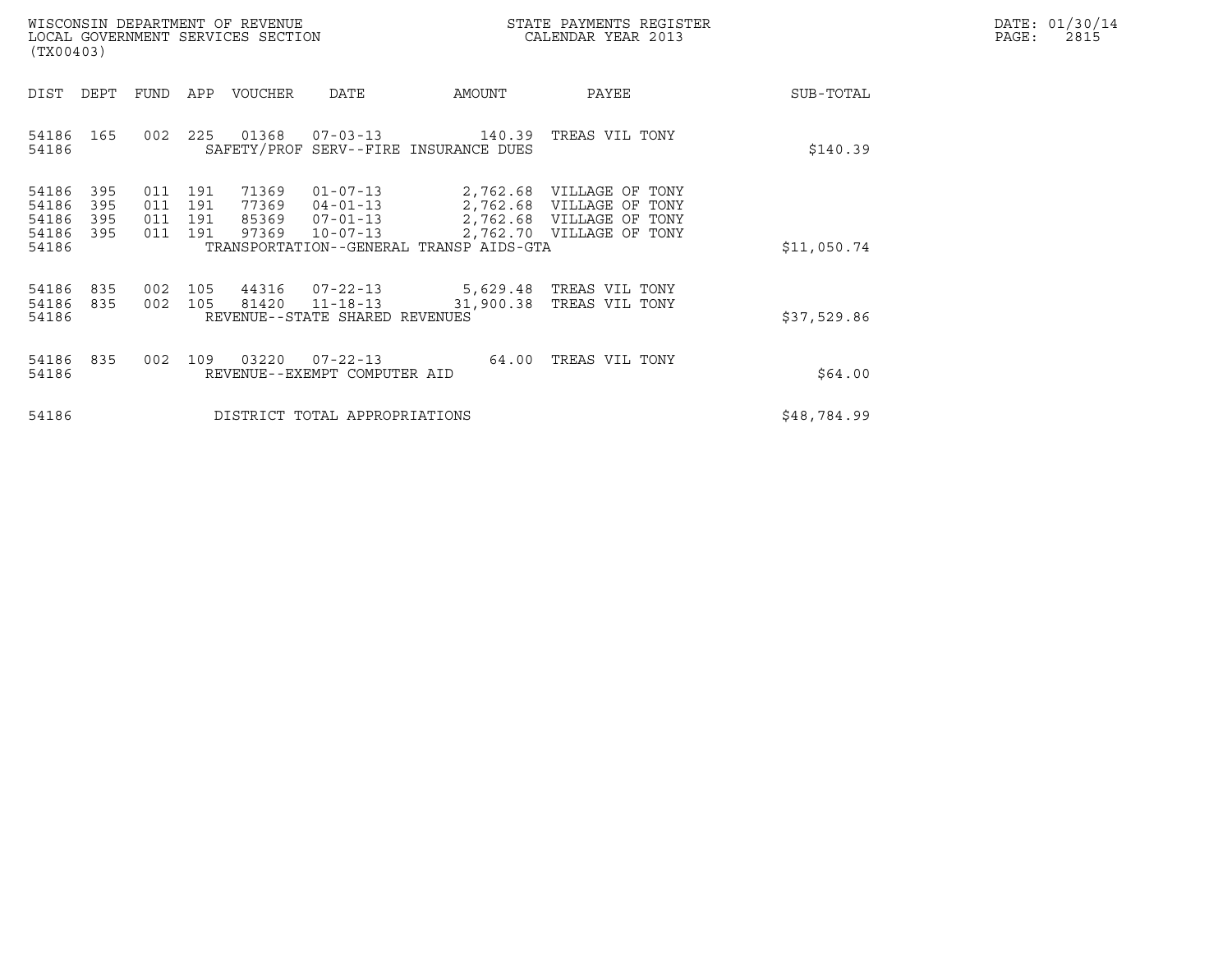| WISCONSIN DEPARTMENT OF REVENUE ${\small \begin{array}{ll} \texttt{STATE} \texttt{ PAYMENTS} \texttt{ REGISTER} \\ \texttt{COLEDAR} \texttt{YEAR} \texttt{2013} \end{array}}$<br>(TX00403) |                  |  |  |  |                                      |                                          |                                                                                                                                                                                                                                         |             | DATE: 01/30/14<br>PAGE: 2816 |
|--------------------------------------------------------------------------------------------------------------------------------------------------------------------------------------------|------------------|--|--|--|--------------------------------------|------------------------------------------|-----------------------------------------------------------------------------------------------------------------------------------------------------------------------------------------------------------------------------------------|-------------|------------------------------|
|                                                                                                                                                                                            |                  |  |  |  |                                      |                                          | DIST DEPT FUND APP VOUCHER DATE AMOUNT PAYEE SUB-TOTAL                                                                                                                                                                                  |             |                              |
| 54191                                                                                                                                                                                      |                  |  |  |  |                                      | SAFETY/PROF SERV--FIRE INSURANCE DUES    | 54191 165 002 225 01369 07-03-13 338.63 TREAS VIL WEYERHAEUSER                                                                                                                                                                          | \$338.63    |                              |
| 54191                                                                                                                                                                                      |                  |  |  |  |                                      | NAT RESOURCES--FOREST CROP/MFL/CO FOREST | 54191 370 012 571 36784 06-10-13 8.80 TREAS VIL WEYERHAEUSER                                                                                                                                                                            | \$8.80      |                              |
|                                                                                                                                                                                            |                  |  |  |  |                                      | 54191 NAT RESOURCES--RU RECYCLING GRANT  | 54191 370 074 670 40942 05-20-13 567.88 TREAS VIL WEYERHAEUSER                                                                                                                                                                          | \$567.88    |                              |
| 54191 395<br>54191 395<br>54191<br>54191                                                                                                                                                   | 395<br>54191 395 |  |  |  |                                      | TRANSPORTATION--GENERAL TRANSP AIDS-GTA  | 011 191 71370 01-07-13 2,042.90 VILLAGE OF WEYERHAEUSER<br>011 191 77370 04-01-13 2,042.90 VILLAGE OF WEYERHAEUSER<br>011 191 85370 07-01-13 2,042.90 VILLAGE OF WEYERHAEUSER<br>011 191 97370 10-07-13 2,042.92 VILLAGE OF WEYERHAEUSE | \$8,171.62  |                              |
|                                                                                                                                                                                            |                  |  |  |  | 54191 REVENUE--STATE SHARED REVENUES |                                          | 54191 835 002 105 44317 07-22-13 11,319.15 TREAS VIL WEYERHAEUSER<br>54191 835 002 105 81421 11-18-13 64,141.84 TREAS VIL WEYERHAEUSER                                                                                                  | \$75,460.99 |                              |
| 54191                                                                                                                                                                                      |                  |  |  |  | REVENUE--EXEMPT COMPUTER AID         |                                          | 54191 835 002 109 03221 07-22-13 115.00 TREAS VIL WEYERHAEUSER                                                                                                                                                                          | \$115.00    |                              |
| 54191                                                                                                                                                                                      |                  |  |  |  |                                      | DOA-PAYMENT FOR MUNICIPAL SERVICES AID   | 54191 835 002 501 00003 02-01-13 68.84 TREAS VIL WEYERHAEUSER                                                                                                                                                                           | \$68.84     |                              |
| 54191                                                                                                                                                                                      |                  |  |  |  | DISTRICT TOTAL APPROPRIATIONS        |                                          |                                                                                                                                                                                                                                         | \$84,731.76 |                              |